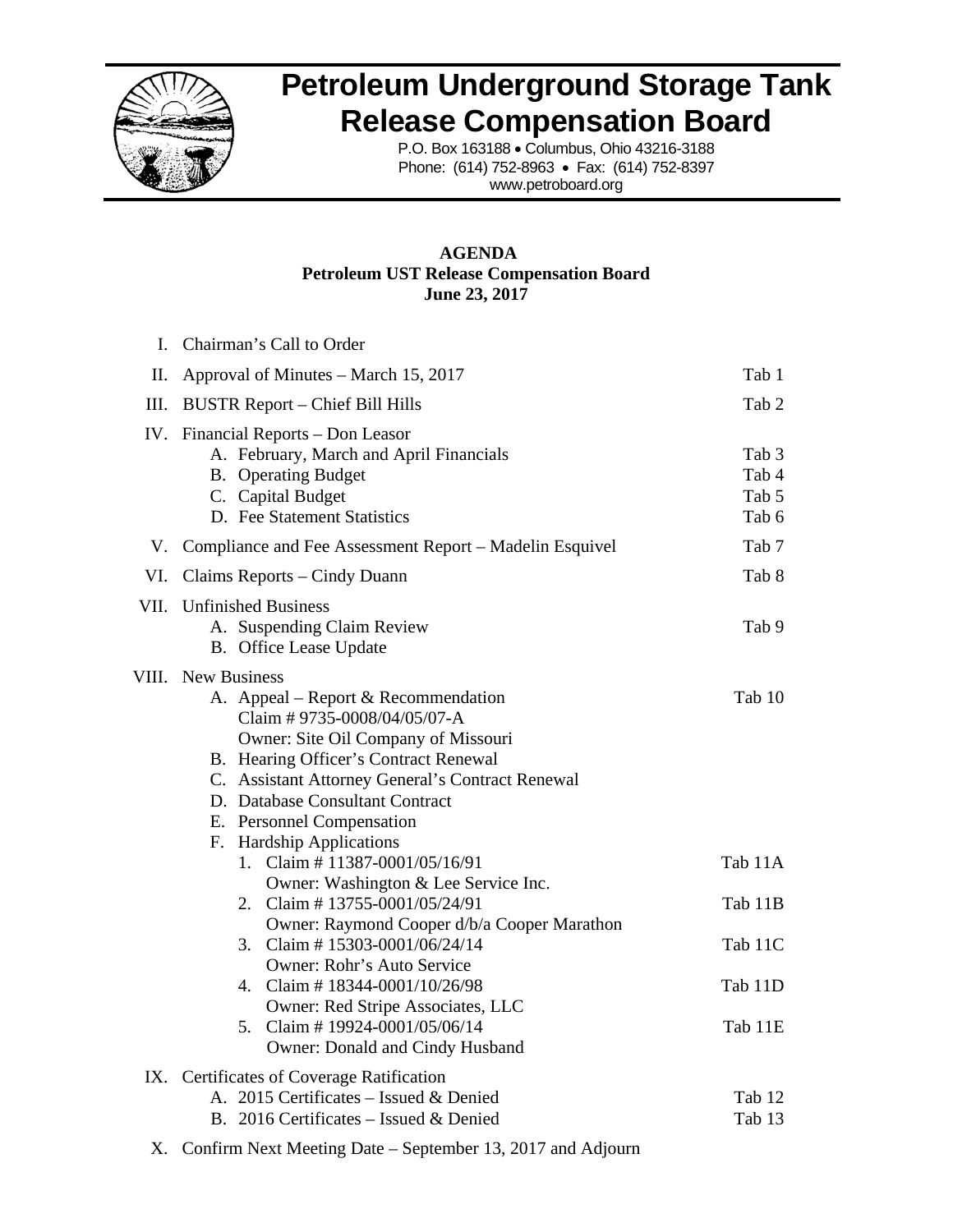# Memorandum

**To:** Petroleum Underground Storage Tank Release Compensation Board

**From:** Chief William Hills, BUSTR

**Re: BUSTR Report** 

**Date:** June 14, 2017

#### **PERSONNEL –**

A Paralegal has been assisting the in-house attorney with legal matters and an intermittent has been hired as a File Room Clerk.

#### **ADMINISTRATION –**

The BUSTR Revolving Loan Fund Program that enables Political Subdivisions to address the removal of Underground Storage Tanks is now effective. The application form is available on the State Fire Marshal web site.

The third responsible party search program project continues with another 184 cases are being prepared for the vendors this fiscal year. Approximately 176 of these searches have been completed. The 8 remaining responsible party searches will be completed by the end of the fiscal year.

SFM, OEPA, and Development are working together to develop guidelines for the use of \$20,000,000 available to Development for potential clean-up for UST facilities. Twenty-eight grants have been awarded for over 3.8 million dollars. Three additional applications are being processed as interest in the grant program is increasing.

The OTTER upgrade project was awarded to Optimum Technology and work is progressing. Testing of the system is ongoing by Release Prevention, Corrective Action and Testing & Registration. Moved additional changes and corrections into production in November 2016. Attempting to work with Commerce IT and the vendor regarding updates.

#### **TRAINING AND STAFF DEVELOPMENT –**

Commerce Human Resources and the Department of Administrative Services continue to provide various training and informational sessions for Commerce employees.

Kelly Gill, BUSTR Environmental Supervisor, will provide a presentation at the OKI Regional Council of Governments on June 28, 2017. Topic will be the application of corrective action Administrative Rules and implementation of the remainder of the Federal Energy Policy Act of 2015 requirements in the release prevention Administrative Rules.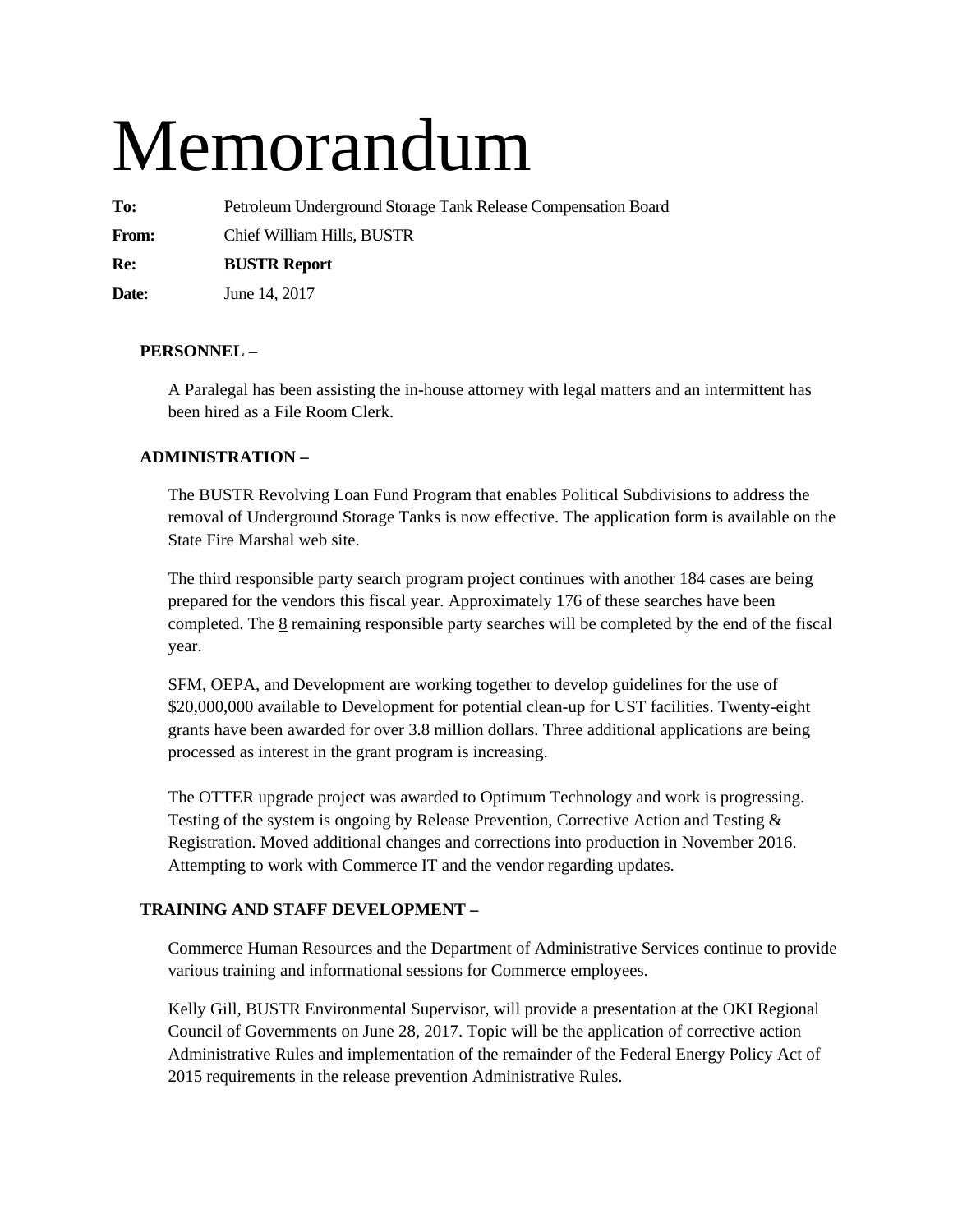#### **TRAINING TO STAKEHOLDERS** –

The BUSTR administrative rule packages were filed with JCARR on May 17, 2017. Comments received from American Petroleum Institute have been reviewed and evaluated. Suggestions and recommendations from JCARR have been incorporated in the revisions to the pending rules. A public hearing is scheduled for Tuesday, June 20, 2017 at the State Fire Marshal office.

#### **ACTIVITY –**

#### **OTTER Database Upgrade Project**

IT Commerce continues to correct minor issues as part of the contract.

#### **Click Scheduling**

There have only been a few minor issues that are being handled in-house.

#### **STATISTICS and/or COMMENTS –**

| <b>Release Prevention</b>                                                                                       |
|-----------------------------------------------------------------------------------------------------------------|
| <b>UST Operation Compliance Inspections</b>                                                                     |
| The current 3-year inspection cycle ends June 30, 2019.                                                         |
| For the week ending <b>June 3, 2017</b>                                                                         |
| 25 new inspections were performed for a total of 3,620<br>inspections. $(2nd$ year of 3-year inspection cycle). |
| <b>Corrective Action</b><br><b>No Further Action Letters (NFA)</b>                                              |

The current grant cycle ends September 30, 2017. For the week ending **June 3, 2017 10** NFA's were generated, for a total of **306** NFA's To - date target projection of total NFA's is **402** 

| <b>Statistic</b>                          | <b>Count as of 6/3/2017</b> |
|-------------------------------------------|-----------------------------|
| Number of Registered Tanks                | 21,539                      |
| Number of Owners of Registered Facilities | 3,627                       |
| Number of Registered Facilities           | 7,263                       |
| Number of Active Releases                 | 2,226                       |
| Number of Active Closures                 | 1,329                       |
| Number of Program No Further Actions      | 29.704                      |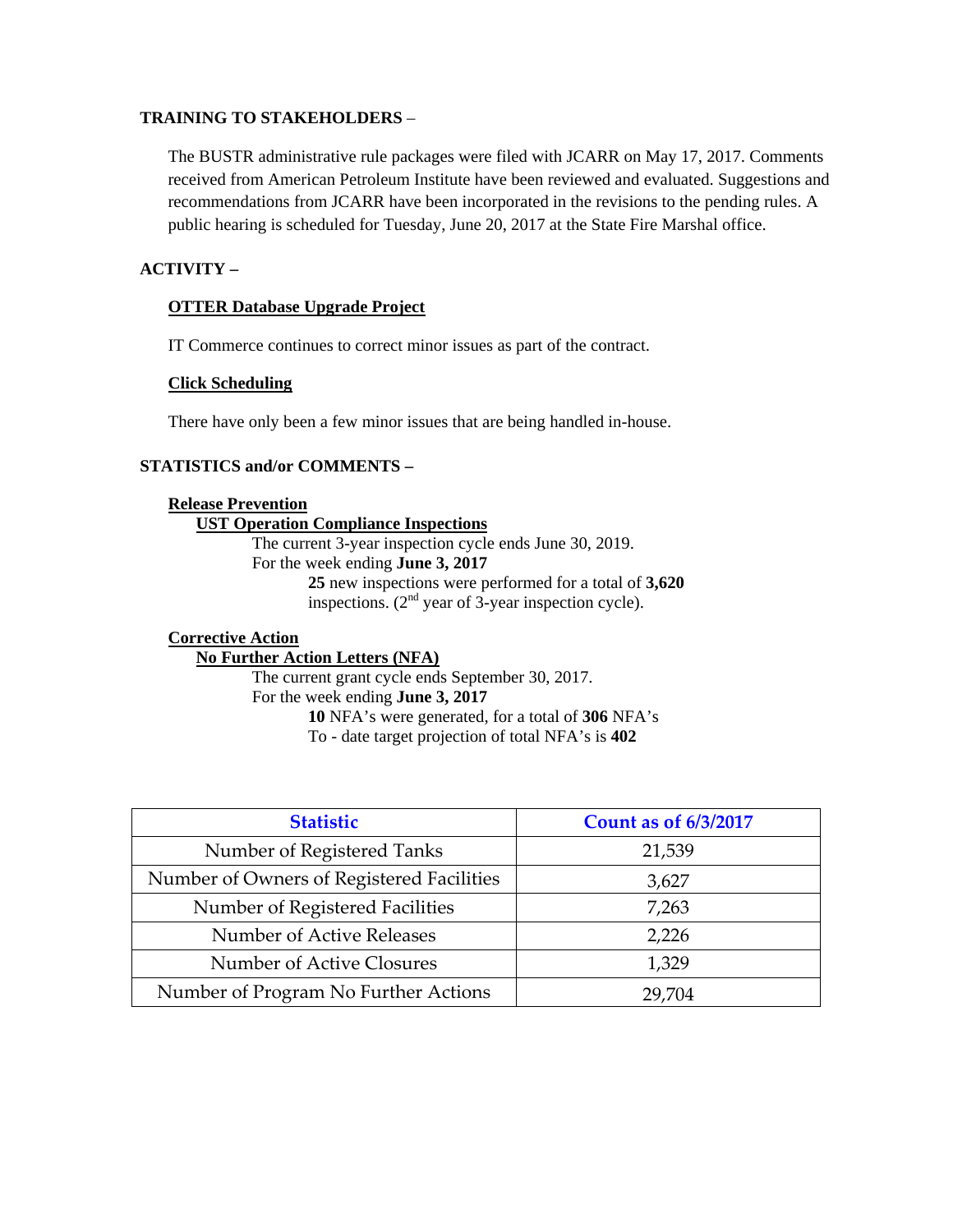#### *MONTHLY INCOME FIGURES AS OF APRIL 30, 2017 (CASH BASIS)*

| Fiscal 2017                                                 |              |             |            |             |              |              |             |                 |            |            |                              | % Of          | FY 2017       |
|-------------------------------------------------------------|--------------|-------------|------------|-------------|--------------|--------------|-------------|-----------------|------------|------------|------------------------------|---------------|---------------|
|                                                             | July         | August      | September  | October     | November     | December     | January     | <b>February</b> | March      | April      | <b>Total YTD</b>             | <b>Budget</b> | <b>Budget</b> |
| <b>Tank Revenue</b>                                         |              |             |            |             |              |              |             |                 |            |            |                              |               |               |
| In house collections *                                      | 8,833,156.50 | 282,022.50  | 136,644.50 | 66,954.50   | 36,716.50    | 22,199.50    | 28,836.50   | 26,672.50       | 27,089.50  | 23,882.50  | 9,484,175.00                 |               |               |
| Net refunds paid                                            | 0.00         | 4,800.00    | (600.00)   | (2,250.00)  | (4,483.33)   | 0.00         | (11,650.00) | (730.00)        | (3,588.00) | 0.00       | (18, 501.33)                 |               |               |
| AG collections                                              | 18,413.37    | 16,828.43   | 16,895.21  | 22,812.72   | 8,344.00     | 38,994.00    | 31,445.69   | 25,590.36       | 13,425.58  | 41,211.53  | 233,960.89                   |               |               |
| Collection costs paid by owner                              | (5,785.46)   | (4,917.58)  | (3,393.84) | (7, 240.45) | (1,019.89)   | (3,639.53)   | (6,934.46)  | (6, 113.09)     | (5,100.00) | (6,479.27) | (50,623.57)                  |               |               |
| <b>Total Tank Revenue</b>                                   | 8,845,784.41 | 298,733.35  | 149,545.87 | 80,276.77   | 39,557.28    | 57,553.97    | 41,697.73   | 45,419.77       | 31,827.08  | 58,614.76  | 9,649,010.99                 | 102.54%       | 9,410,000     |
| Interest Income                                             |              |             |            |             |              |              |             |                 |            |            |                              |               |               |
| <b>Interest Earned</b>                                      | 8,304.36     | 29,779.21   | 19,052.22  | 19,812.41   | 19,681.34    | 14,025.68    | 30,832.70   | 20,542.24       | 22,797.03  | 23,193.37  | 208,020.56                   | 106.24%       | 195,800       |
| Unearned Gain/(Loss) on Investments                         | (17,200.00)  | (37,760.00) | 10,220.00  | (20,940.00) | (67,360.00)  | (3,630.00)   | 5,960.00    | 820.00          | (5,930.00) | 5,410.00   | (130, 410.00)                |               |               |
| <b>Total Interest Income</b>                                | (8,895.64)   | (7,980.79)  | 29,272.22  | (1, 127.59) | (47, 678.66) | 10,395.68    | 36,792.70   | 21,362.24       | 16,867.03  | 28,603.37  | 77,610.56                    |               |               |
| Miscellaneous Income                                        | 0.00         | 30.63       | 23.75      | 18.31       | 22.82        | 8.00         | 0.86        | 8.14            | 2.64       | 1.92       | 117.07                       | 11.71%        | 1,000         |
| <b>Total Income</b>                                         | 8,836,888.77 | 290,783.19  | 178,841.84 | 79,167.49   | (8,098.56)   | 67,957.65    | 78,491.29   | 66,790.15       | 48,696.75  | 87,220.05  | 9,726,738.62                 | 101.25%       | 9,606,800     |
| <b>Claims Expense</b>                                       | 698,190.03   | 481,163.93  | 539,310.74 | 576,846.16  | 306,358.90   | 1,095,135.00 | 408,799.91  | 876,074.19      | 622,640.92 | 489,045.05 | 6,093,564.83                 | 67.71%        | 9,000,000     |
| <b>Operating Expenses</b>                                   |              |             |            |             |              |              |             |                 |            |            |                              |               |               |
| <b>Salaries</b>                                             | 88,299.32    | 106,472.71  | 100,564.19 | 90,318.65   | 97,949.34    | 95,920.16    | 96,625.77   | 86,621.09       | 93,824.79  | 79,800.08  | 936,396.10                   | 71.73%        | 1,305,425     |
| Temp Services *                                             | 4,786.70     | (363.34)    | 5,346.22   | 2,669.40    | 1,957.56     | 1,972.39     | 1,838.92    | 3,072.80        | 2,372.80   | 3,855.29   | 27,508.74                    | 62.52%        | 44,000        |
| Rent                                                        | 10,148.84    | 10,148.84   | 10,148.84  | 10.148.84   | 10,148.84    | 10,148.84    | 10,148.84   | 10.148.84       | 10,148.84  | 0.00       | 91,339.56                    | 72.03%        | 126,800       |
| <b>Office Supplies</b>                                      | 609.24       | 4,715.61    | 1,236.28   | 1,466.29    | 571.65       | 1,158.06     | 764.23      | 1,556.91        | 1,198.59   | 623.98     | 13,900.84                    | 69.50%        | 20,000        |
| Printing & Copying *                                        | 1,277.68     | 504.44      | 616.67     | 233.20      | 208.84       | 345.91       | 193.96      | 662.45          | 502.33     | 1,077.03   | 5,622.51                     | 37.48%        | 15,000        |
| <b>Staff Development</b>                                    | 0.00         | 0.00        | 0.00       | 0.00        | 0.00         | 0.00         | 0.00        | 0.00            | 0.00       | 0.00       | 0.00                         | 0.00%         | 1,000         |
| Advertising                                                 | 0.00         | 0.00        | 0.00       | 0.00        | 0.00         | 0.00         | 0.00        | 0.00            | 0.00       | 0.00       | 0.00                         | 0.00%         | 2,000         |
| Legal & Professional                                        |              |             |            |             |              |              |             |                 |            |            |                              |               |               |
| L&P services                                                | 1,625.67     | 24,018.39   | 1,866.99   | 27,076.34   | 30,150.00    | (540.71)     | 33,365.45   | 1,250.00        | 13,406.28  | 33,851.08  | 166,069.49                   |               |               |
| Collection costs                                            | 6,101.37     | 8,077.12    | 2,432.61   | 1,451.64    | 0.00         | 0.00         | 11,170.10   | 4,363.88        | 6,113.61   | 8,272.84   | 47,983.17                    |               |               |
| Collection costs paid by owner                              | (5,785.46)   | (4,917.58)  | (3,393.84) | (7, 240.45) | (1,019.89)   | (3,639.53)   | (6,934.46)  | (6, 113.09)     | (5,100.00) | (6,479.27) | (50,623.57)                  |               |               |
| Total L & P Expense                                         | 1,941.58     | 27,177.93   | 905.76     | 21,287.53   | 29,130.11    | (4, 180.24)  | 37,601.09   | (499.21)        | 14,419.89  | 35,644.65  | 163,429.09                   | 71.06%        | 230,000       |
| Travel                                                      | 136.80       | 145.60      | 706.88     | 139.80      | 265.24       | 1,124.78     | 0.00        | 706.30          | 507.48     | 0.00       | 3,732.88                     | 46.66%        | 8,000         |
| <b>Employee Expenses</b>                                    | 1,885.00     | 1,885.00    | 2,195.00   | 2,058.97    | 1,885.00     | 1,906.98     | 1,885.00    | 2,816.98        | 2,362.28   | 2,373.00   | 21,253.21                    | 76.18%        | 27,900        |
| Telephone                                                   | 1,039.94     | 739.94      | 1,339.94   | 1,039.94    | 1,039.94     | 1,039.94     | 1,039.94    | 1,039.94        | 1,039.94   | 739.94     | 10,099.40                    | 72.66%        | 13,900        |
| Postage *                                                   | 16,190.22    | 135.38      | 212.85     | 3,707.38    | 254.95       | 193.50       | 1,473.74    | 70.95           | 193.50     | 1,747.19   | 24,179.66                    | 80.60%        | 30,000        |
| Depreciation                                                | 1,051.85     | 993.56      | 993.56     | 993.56      | 993.56       | 993.57       | 843.54      | 899.09          | 899.09     | 899.09     | 9,560.47                     | 79.67%        | 12,000        |
| <b>Total Operating Expenses</b><br>Net Income (Cash method) | 127,367.17   | 152,555.67  | 124,266.19 | 134,063.56  | 144,405.03   | 110,623.89   | 152,415.03  | 107,096.14      | 127,469.53 | 126,760.25 | 1,307,022.46<br>2,326,151.33 | 71.19%        | 1,836,025     |

\* Extremely cylical; occurs mainly during and as a result of the fee assessment period.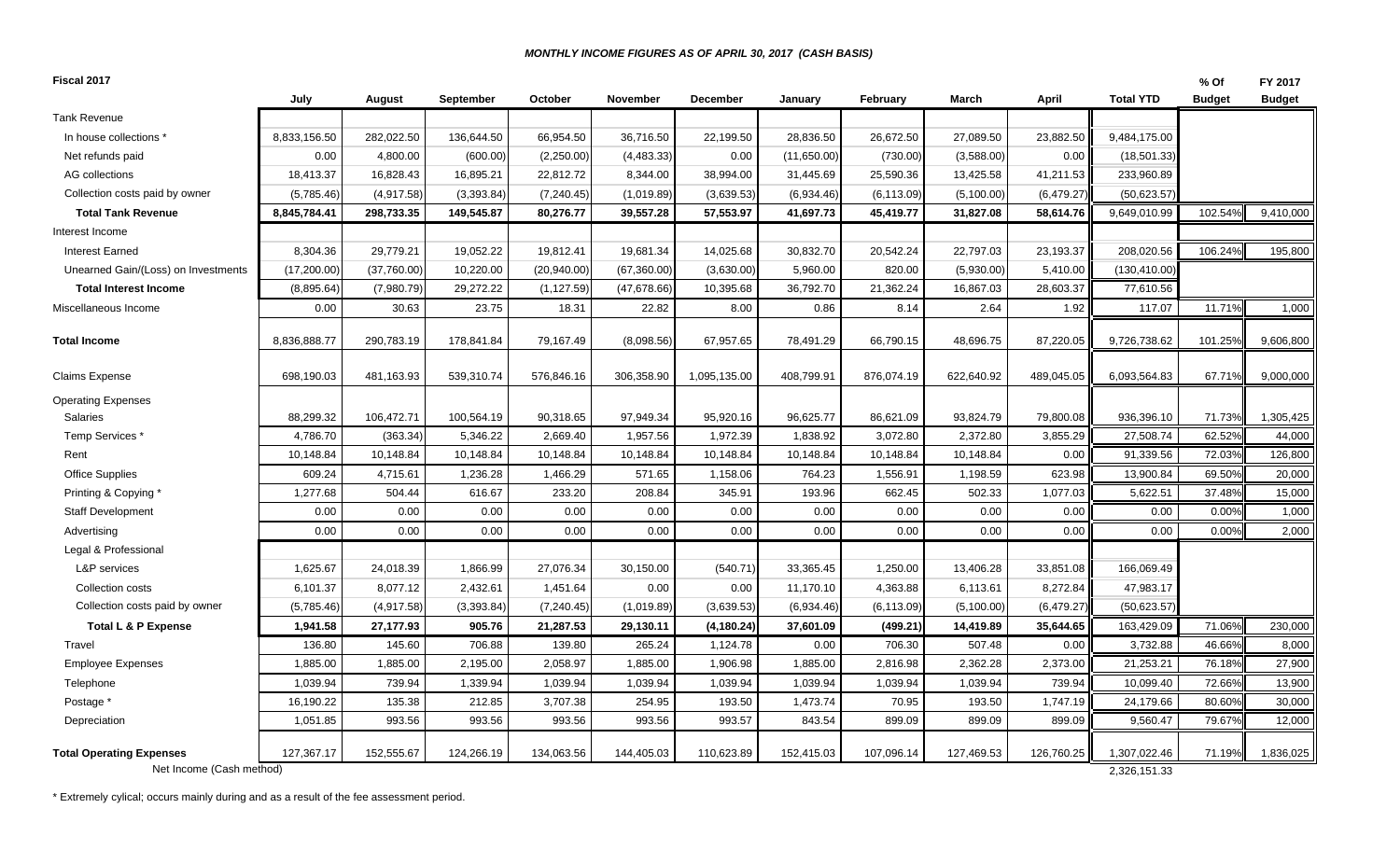#### *Petroleum UST Release Compensation Board*  **Balance Sheet As of 04/30/2017**

| <b>Assets</b>                                                                                                                                                                                                                                                                            |                                                                                                     |
|------------------------------------------------------------------------------------------------------------------------------------------------------------------------------------------------------------------------------------------------------------------------------------------|-----------------------------------------------------------------------------------------------------|
| <b>Current Assets</b><br>108 State Cash Balance<br>114 Treasury Notes<br>138 Unclaimed Monies Trust Account<br>140 Investments - Obligated<br>141 Reinvested Interest - Obligated<br>142 Investments - Unobligated<br>143 Reinvested Interest-Unobligated<br><b>Total Current Assets</b> | 147,784.33<br>14,140,539.98<br>26,964.78<br>2,881,319.37<br>31,941.76<br>11,332,193.52<br>61,129.88 |
| <b>Fixed Assets</b><br>160 Fixed Asset-Furniture<br>165 Fixed Asset-Data Processing<br>169 Accumulated Depreciation<br><b>Total Fixed Assets</b><br><b>Total Assets</b>                                                                                                                  | 28,621,873.62<br>106,238.20<br>836,886.40<br>(916, 878.64)<br>26,245.96<br>\$28,648,119.58          |
| <b>Liabilities</b>                                                                                                                                                                                                                                                                       |                                                                                                     |
| <b>Current Liabilities</b><br><b>Total Current Liabilities</b><br><b>Long Term Liabilities</b><br><b>Total Long Term Liabilities</b><br><b>Total Liabilities</b>                                                                                                                         | 0.00<br>0.00<br>\$0.00                                                                              |
| <b>Equity</b>                                                                                                                                                                                                                                                                            |                                                                                                     |
| <b>Equity Accounts</b><br>283 Retained Earnings (Deficiency)<br>Current Year Income (Loss)<br><b>Total Equity</b>                                                                                                                                                                        | 24,004,847.70<br>4,643,271.88<br>28,648,119.58                                                      |
| <b>Total Liabilities and Equity</b>                                                                                                                                                                                                                                                      | \$28,648,119.58                                                                                     |

Г

Г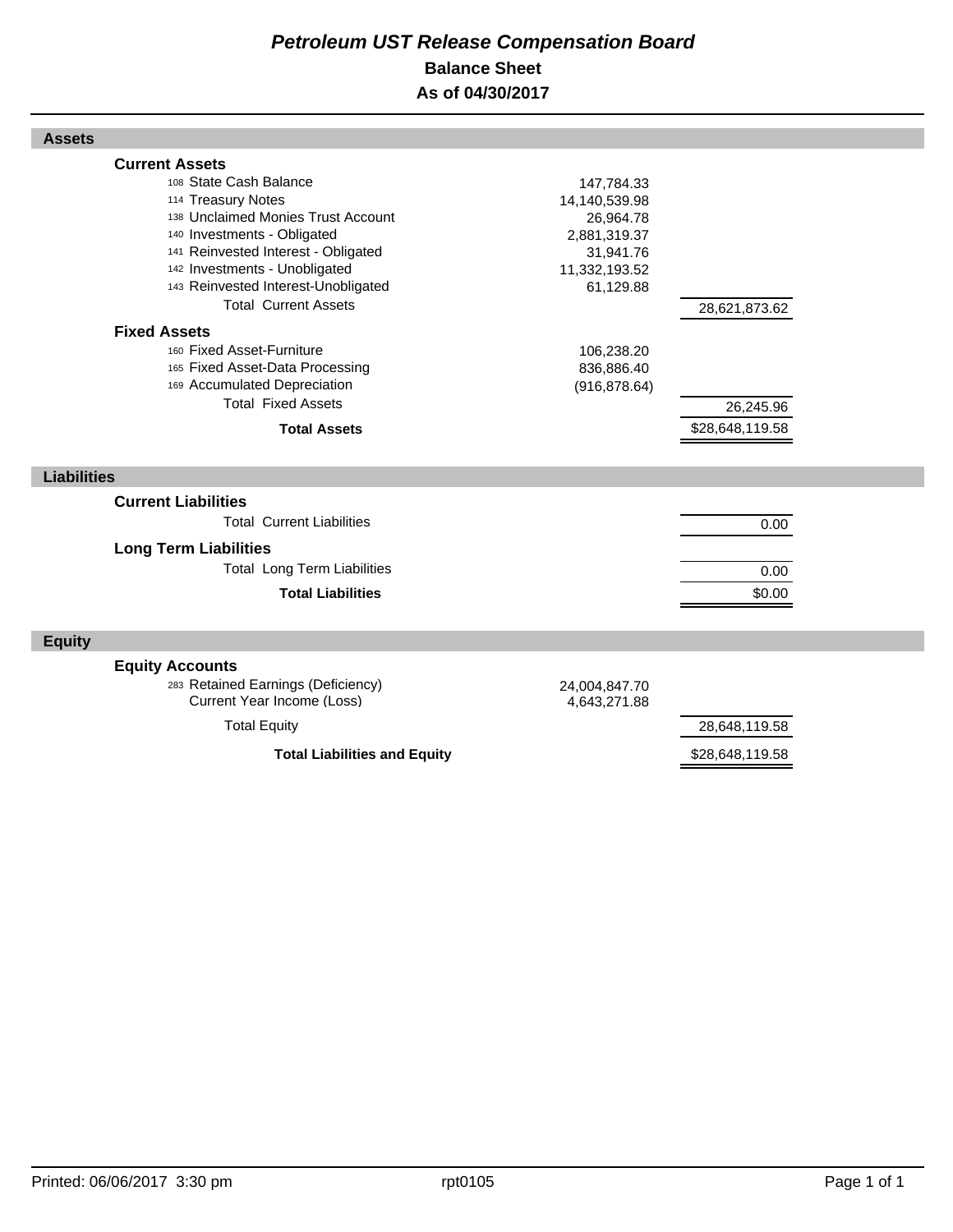#### *Petroleum UST Release Compensation Board*  **Income Statement For the Month Ended 04/30/2017**

|                     | <b>Operating Income</b>              |                 | <b>Year To Date</b> |
|---------------------|--------------------------------------|-----------------|---------------------|
| 301                 | <b>Tank Fees</b>                     | 58,614.76       | 10,241,646.75       |
| 303                 | Investment Income                    | 28,603.37       | 77,610.56           |
|                     | <b>Total Operating Income</b>        | 87,218.13       | 10,319,257.31       |
|                     | <b>Operating Expenses</b>            |                 |                     |
| 350                 | <b>Claims Paid</b>                   | 489,045.05      | 4,595,514.35        |
|                     | <b>Total Operating Expenses</b>      | 489,045.05      | 4,595,514.35        |
|                     | <b>Administrative Expenses</b>       |                 |                     |
| 621                 | <b>Salaries</b>                      | 81,500.00       | 757,296.81          |
| 626                 | <b>Temporary Services</b>            | 3,855.29        | 25,102.26           |
| 634                 | Rent                                 | 0.00            | 91,339.56           |
| 638                 | <b>Office Supplies</b>               | 623.98          | 13,222.70           |
| 639                 | Printing & Copying                   | 1,077.03        | 4,344.83            |
| 668                 | Legal & Professional                 | 35,644.65       | 136,898.83          |
| 669                 | <b>Depreciation Expense</b>          | 899.09          | 9,560.47            |
| 672                 | Travel                               | 0.00            | 3,480.64            |
| 675                 | <b>Employee Expenses</b>             | 2,373.00        | 21,253.21           |
| 680                 | Telephone                            | 739.94          | 10,099.40           |
| 681                 | Postage                              | 1,747.19        | 7,989.44            |
|                     | <b>Total Administrative Expenses</b> | 128,460.17      | 1,080,588.15        |
| <b>Other Income</b> |                                      |                 |                     |
| 701                 | Miscellaneous Income                 | 1.92            | 117.07              |
|                     | <b>Total Other Income</b>            | 1.92            | 117.07              |
|                     | Net Income (Loss)                    | (\$530, 285.17) | \$4,643,271.88      |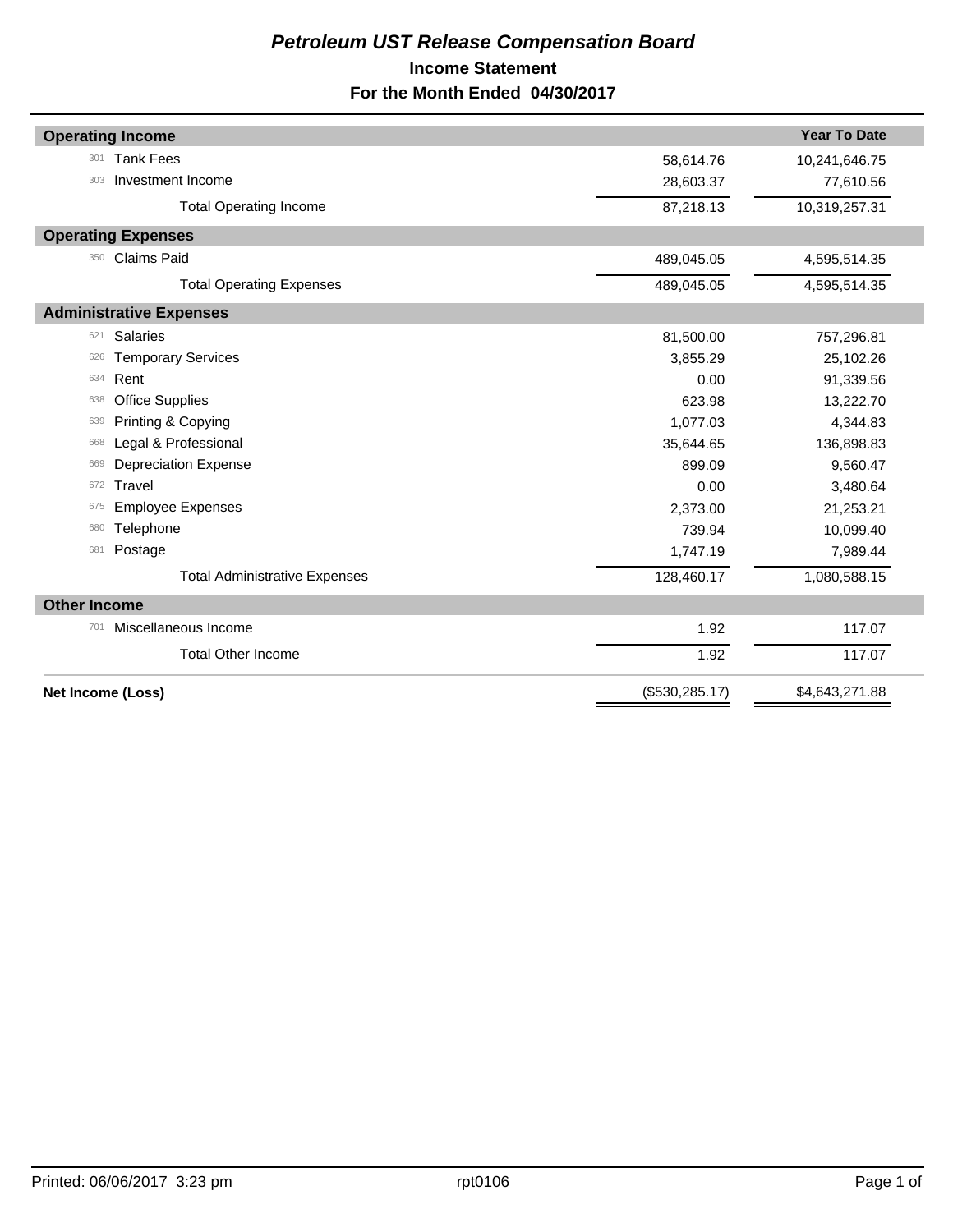### **Trial Balance** *Petroleum UST Release Compensation Board*

#### **Transaction Dates 04/01/2017 to 04/30/2017**

| Account | Account                               | <b>Beginning Balance</b> | Transaction   | <b>Ending Balance</b> |
|---------|---------------------------------------|--------------------------|---------------|-----------------------|
| 108     | State Cash Balance                    | 191,608.07               | (43, 823.74)  | 147,784.33            |
| 114     | <b>Treasury Notes</b>                 | 14,123,688.40            | 16,851.58     | 14,140,539.98         |
| 138     | <b>Unclaimed Monies Trust Account</b> | 26,943.01                | 21.77         | 26,964.78             |
| 140     | Investments - Obligated               | 3,395,480.20             | (514, 160.83) | 2,881,319.37          |
| 141     | Reinvested Interest - Obligated       | 29,415.02                | 2,526.74      | 31,941.76             |
| 142     | Investments - Unobligated             | 11,332,193.52            | 0.00          | 11,332,193.52         |
| 143     | Reinvested Interest-Unobligated       | 51,931.48                | 9,198.40      | 61,129.88             |
| 160     | <b>Fixed Asset-Furniture</b>          | 106,238.20               | 0.00          | 106,238.20            |
| 165     | <b>Fixed Asset-Data Processing</b>    | 836,886.40               | 0.00          | 836,886.40            |
| 169     | <b>Accumulated Depreciation</b>       | (915, 979.55)            | (899.09)      | (916, 878.64)         |
| 283     | <b>Retained Earnings (Deficiency)</b> | (24,004,847.70)          | 0.00          | (24,004,847.70)       |
| 301     | <b>Tank Fees</b>                      | (10, 183, 031.99)        | (58, 614.76)  | (10, 241, 646.75)     |
| 303     | Investment Income                     | (49,007.19)              | (28,603.37)   | (77,610.56)           |
| 350     | <b>Claims Paid</b>                    | 4,106,469.30             | 489,045.05    | 4,595,514.35          |
| 621     | <b>Salaries</b>                       | 675,796.81               | 81,500.00     | 757,296.81            |
| 626     | <b>Temporary Services</b>             | 21,246.97                | 3,855.29      | 25,102.26             |
| 634     | Rent                                  | 91,339.56                | 0.00          | 91,339.56             |
| 638     | <b>Office Supplies</b>                | 12,598.72                | 623.98        | 13,222.70             |
| 639     | Printing & Copying                    | 3,267.80                 | 1,077.03      | 4,344.83              |
| 668     | Legal & Professional                  | 101,254.18               | 35,644.65     | 136,898.83            |
| 669     | <b>Depreciation Expense</b>           | 8,661.38                 | 899.09        | 9,560.47              |
| 672     | Travel                                | 3,480.64                 | 0.00          | 3,480.64              |
| 675     | <b>Employee Expenses</b>              | 18,880.21                | 2,373.00      | 21,253.21             |
| 680     | Telephone                             | 9,359.46                 | 739.94        | 10,099.40             |
| 681     | Postage                               | 6,242.25                 | 1,747.19      | 7,989.44              |
| 701     | Miscellaneous Income                  | (115.15)                 | (1.92)        | (117.07)              |
|         |                                       | 0.00                     | 0.00          | 0.00                  |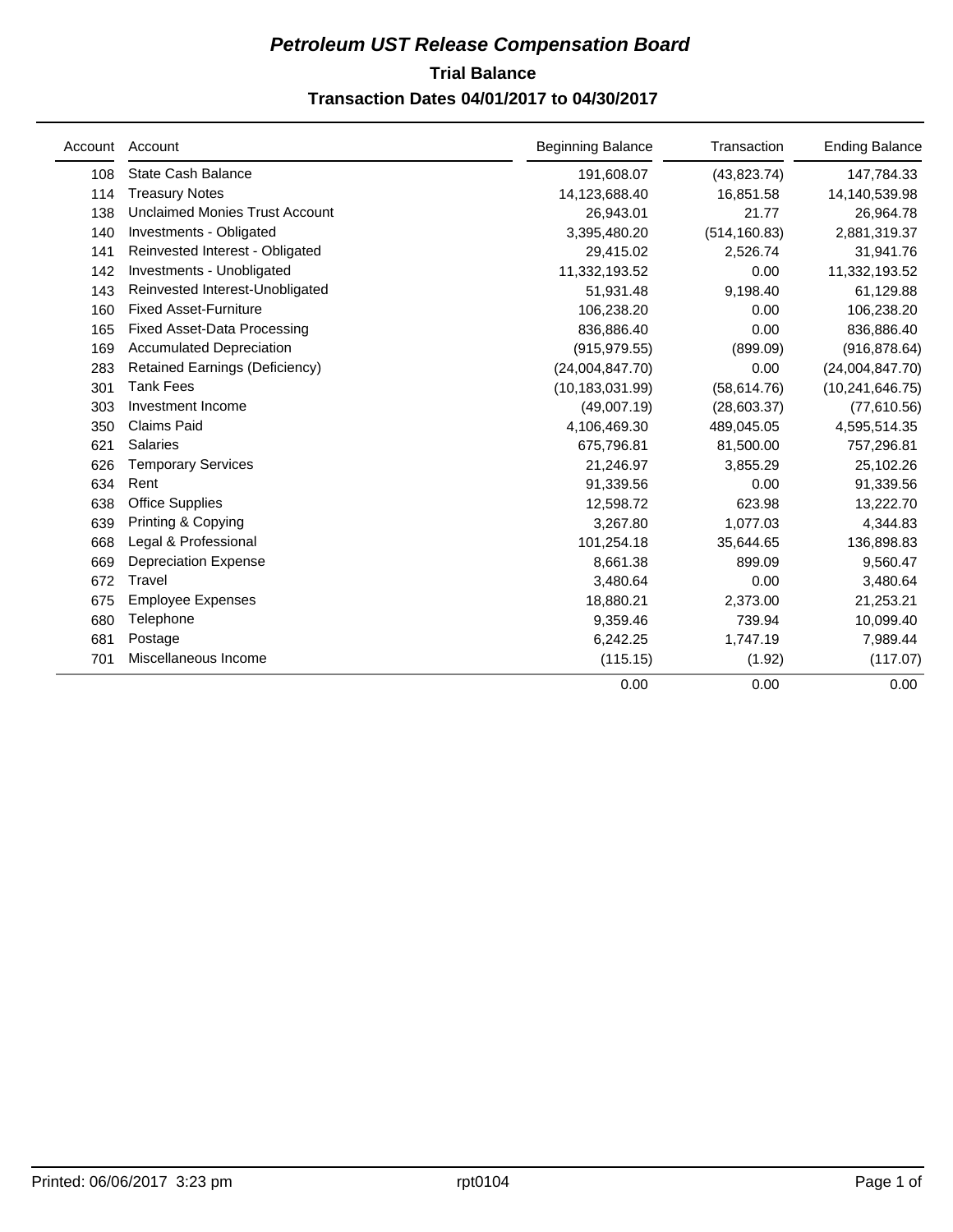#### *MONTHLY INCOME FIGURES AS OF MARCH 31, 2017 (CASH BASIS)*

| Fiscal 2017                              |              |             |             |              |              |                 |             |             |            |                  | % Of          | FY 2017       |
|------------------------------------------|--------------|-------------|-------------|--------------|--------------|-----------------|-------------|-------------|------------|------------------|---------------|---------------|
|                                          | July         | August      | September   | October      | November     | <b>December</b> | Januarv     | February    | March      | <b>Total YTD</b> | <b>Budget</b> | <b>Budget</b> |
| <b>Tank Revenue</b>                      |              |             |             |              |              |                 |             |             |            |                  |               |               |
| In house collections *                   | 8,833,156.50 | 282,022.50  | 136,644.50  | 66,954.50    | 36,716.50    | 22,199.50       | 28,836.50   | 26,672.50   | 27,089.50  | 9,460,292.50     |               |               |
| Net refunds paid                         | 0.00         | 4,800.00    | (600.00)    | (2,250.00)   | (4,483.33)   | 0.00            | (11,650.00) | (730.00)    | (3,588.00) | (18, 501.33)     |               |               |
| AG collections                           | 18,413.37    | 16,828.43   | 16,895.21   | 22,812.72    | 8,344.00     | 38,994.00       | 31,445.69   | 25,590.36   | 13,425.58  | 192,749.36       |               |               |
| Collection costs paid by owner           | (5,785.46)   | (4,917.58)  | (3,393.84)  | (7, 240.45)  | (1,019.89)   | (3,639.53)      | (6,934.46)  | (6, 113.09) | (5,100.00) | (44, 144.30)     |               |               |
| <b>Total Tank Revenue</b>                | 8,845,784.41 | 298,733.35  | 149,545.87  | 80,276.77    | 39,557.28    | 57,553.97       | 41,697.73   | 45,419.77   | 31,827.08  | 9,590,396.23     | 101.92%       | 9,410,000     |
| Interest Income                          |              |             |             |              |              |                 |             |             |            |                  |               |               |
| <b>Interest Earned</b>                   | 8,304.36     | 29,779.21   | 19,052.22   | 19,812.41    | 19,681.34    | 14,025.68       | 30,832.70   | 20,542.24   | 22,797.03  | 184,827.19       | 94.40%        | 195,800       |
| Unearned Gain/(Loss) on Investments      | (17,200.00)  | (37,760.00) | 10,220.00   | (20, 940.00) | (67, 360.00) | (3,630.00)      | 5,960.00    | 820.00      | (5,930.00) | (135, 820.00)    |               |               |
| <b>Total Interest Income</b>             | (8,895.64)   | (7,980.79)  | 29,272.22   | (1, 127.59)  | (47, 678.66) | 10,395.68       | 36,792.70   | 21,362.24   | 16,867.03  | 49,007.19        |               |               |
| Miscellaneous Income                     | 0.00         | 30.63       | 23.75       | 18.31        | 22.82        | 8.00            | 0.86        | 8.14        | 2.64       | 115.15           | 11.52%        | 1,000         |
| Total Income                             | 8,836,888.77 | 290,783.19  | 178,841.84  | 79,167.49    | (8,098.56)   | 67,957.65       | 78,491.29   | 66,790.15   | 48,696.75  | 9,639,518.57     | 100.34%       | 9,606,800     |
| Claims Expense                           | 698,190.03   | 481,163.93  | 539,310.74  | 576,846.16   | 306,358.90   | 1,095,135.00    | 408,799.91  | 876,074.19  | 622,640.92 | 5,604,519.78     | 62.27%        | 9,000,000     |
| <b>Operating Expenses</b>                |              |             |             |              |              |                 |             |             |            |                  |               |               |
| Salaries                                 | 88,299.32    | 106,472.71  | 100,564.19  | 90,318.65    | 97,949.34    | 95,920.16       | 96,625.77   | 86,621.09   | 93,824.79  | 856,596.02       | 65.62%        | 1,305,425     |
| Temp Services *                          | 4,786.70     | (363.34)    | 5,346.22    | 2,669.40     | 1,957.56     | 1,972.39        | 1,838.92    | 3,072.80    | 2,372.80   | 23,653.45        | 53.76%        | 44,000        |
| Rent                                     | 10,148.84    | 10,148.84   | 10,148.84   | 10,148.84    | 10,148.84    | 10,148.84       | 10,148.84   | 10,148.84   | 10,148.84  | 91,339.56        | 72.03%        | 126,800       |
| Office Supplies                          | 609.24       | 4,715.61    | 1,236.28    | 1,466.29     | 571.65       | 1,158.06        | 764.23      | 1,556.91    | 1,198.59   | 13,276.86        | 66.38%        | 20,000        |
| Printing & Copying *                     | 1,277.68     | 504.44      | 616.67      | 233.20       | 208.84       | 345.91          | 193.96      | 662.45      | 502.33     | 4,545.48         | 30.30%        | 15,000        |
| <b>Staff Development</b>                 | 0.00         | 0.00        | 0.00        | 0.00         | 0.00         | 0.00            | 0.00        | 0.00        | 0.00       | 0.00             | 0.00%         | 1,000         |
| Advertising                              | 0.00         | 0.00        | 0.00        | 0.00         | 0.00         | 0.00            | 0.00        | 0.00        | 0.00       | 0.00             | 0.00%         | 2,000         |
| Legal & Professional                     |              |             |             |              |              |                 |             |             |            |                  |               |               |
| L&P services                             | 1,625.67     | 24,018.39   | 1,866.99    | 27,076.34    | 30,150.00    | (540.71)        | 33,365.45   | 1,250.00    | 13,406.28  | 132,218.41       |               |               |
| Collection costs                         | 6,101.37     | 8,077.12    | 2,432.61    | 1,451.64     | 0.00         | 0.00            | 11,170.10   | 4,363.88    | 6,113.61   | 39,710.33        |               |               |
| Collection costs paid by owner           | (5,785.46)   | (4,917.58)  | (3, 393.84) | (7, 240.45)  | (1,019.89)   | (3,639.53)      | (6,934.46)  | (6, 113.09) | (5,100.00) | (44, 144.30)     |               |               |
| Total L & P Expense                      | 1,941.58     | 27,177.93   | 905.76      | 21,287.53    | 29,130.11    | (4, 180.24)     | 37,601.09   | (499.21)    | 14,419.89  | 127,784.44       | 55.56%        | 230,000       |
| Travel                                   | 136.80       | 145.60      | 706.88      | 139.80       | 265.24       | 1,124.78        | 0.00        | 706.30      | 507.48     | 3,732.88         | 46.66%        | 8,000         |
| <b>Employee Expenses</b>                 | 1,885.00     | 1,885.00    | 2,195.00    | 2,058.97     | 1,885.00     | 1,906.98        | 1,885.00    | 2,816.98    | 2,362.28   | 18,880.21        | 67.67%        | 27,900        |
| Telephone                                | 1,039.94     | 739.94      | 1,339.94    | 1,039.94     | 1,039.94     | 1,039.94        | 1,039.94    | 1,039.94    | 1,039.94   | 9,359.46         | 67.33%        | 13,900        |
| Postage *                                | 16,190.22    | 135.38      | 212.85      | 3,707.38     | 254.95       | 193.50          | 1,473.74    | 70.95       | 193.50     | 22,432.47        | 74.77%        | 30,000        |
| Depreciation                             | 1,051.85     | 993.56      | 993.56      | 993.56       | 993.56       | 993.57          | 843.54      | 899.09      | 899.09     | 8,661.38         | 72.18%        | 12,000        |
| <b>Total Operating Expenses</b>          | 127,367.17   | 152,555.67  | 124,266.19  | 134,063.56   | 144,405.03   | 110,623.89      | 152,415.03  | 107,096.14  | 127,469.53 | 1,180,262.21     | 64.28%        | 1,836,025     |
| Net Income (Cash method)<br>2,854,736.58 |              |             |             |              |              |                 |             |             |            |                  |               |               |

\* Extremely cylical; occurs mainly during and as a result of the fee assessment period.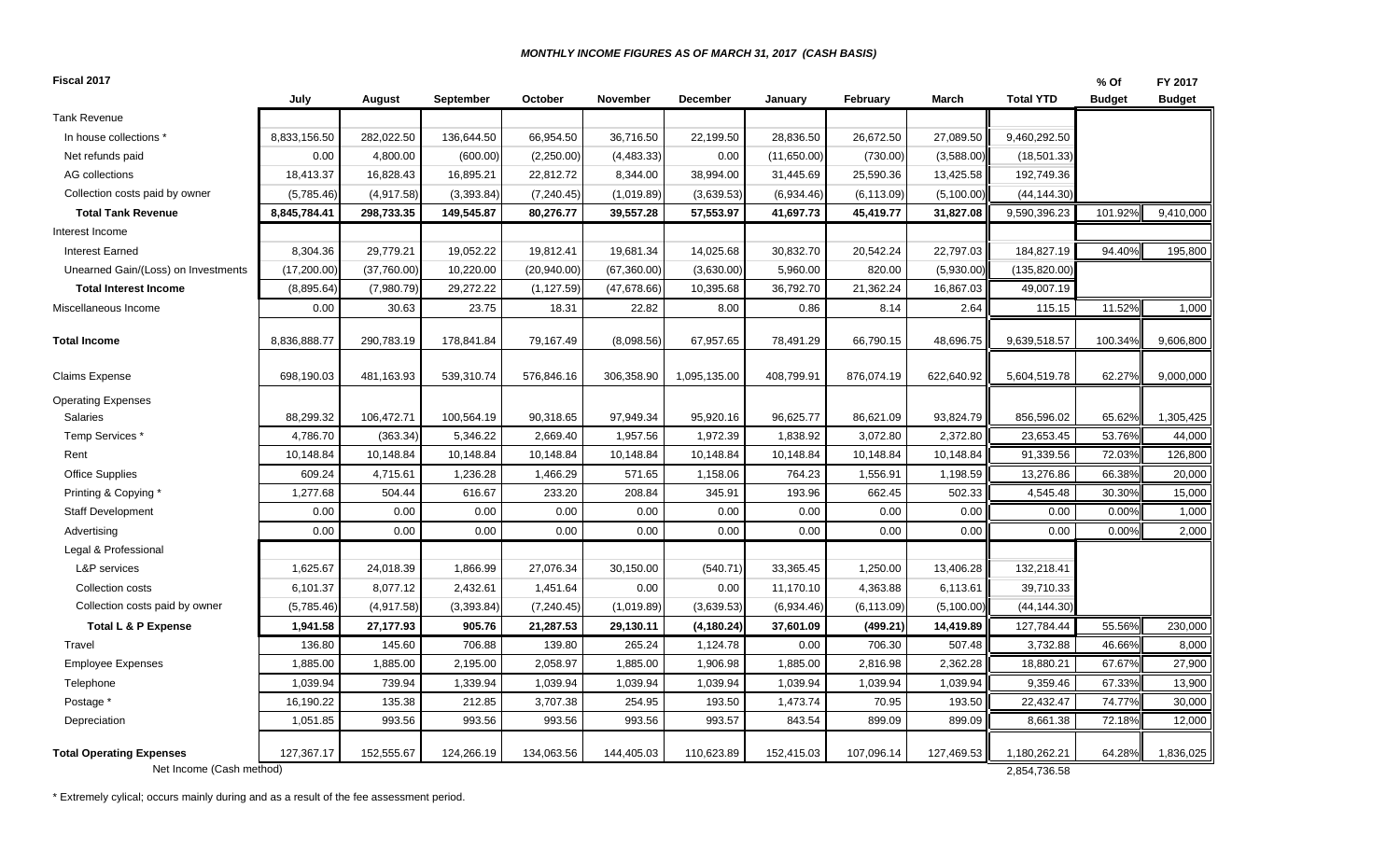#### *Petroleum UST Release Compensation Board*  **Balance Sheet As of 03/31/2017**

| <b>Assets</b>                                                                                                                                                                                                                                                                            |                                                                                                     |                                               |  |
|------------------------------------------------------------------------------------------------------------------------------------------------------------------------------------------------------------------------------------------------------------------------------------------|-----------------------------------------------------------------------------------------------------|-----------------------------------------------|--|
| <b>Current Assets</b><br>108 State Cash Balance<br>114 Treasury Notes<br>138 Unclaimed Monies Trust Account<br>140 Investments - Obligated<br>141 Reinvested Interest - Obligated<br>142 Investments - Unobligated<br>143 Reinvested Interest-Unobligated<br><b>Total Current Assets</b> | 191,608.07<br>14,123,688.40<br>26,943.01<br>3,395,480.20<br>29,415.02<br>11,332,193.52<br>51,931.48 |                                               |  |
| <b>Fixed Assets</b><br>160 Fixed Asset-Furniture<br>165 Fixed Asset-Data Processing<br>169 Accumulated Depreciation<br><b>Total Fixed Assets</b><br><b>Total Assets</b>                                                                                                                  | 106,238.20<br>836,886.40<br>(915, 979.55)                                                           | 29,151,259.70<br>27,145.05<br>\$29,178,404.75 |  |
| <b>Liabilities</b>                                                                                                                                                                                                                                                                       |                                                                                                     |                                               |  |
| <b>Current Liabilities</b><br><b>Total Current Liabilities</b><br><b>Long Term Liabilities</b><br><b>Total Long Term Liabilities</b><br><b>Total Liabilities</b>                                                                                                                         |                                                                                                     | 0.00<br>0.00<br>\$0.00                        |  |
| <b>Equity</b>                                                                                                                                                                                                                                                                            |                                                                                                     |                                               |  |
| <b>Equity Accounts</b><br>283 Retained Earnings (Deficiency)<br>Current Year Income (Loss)<br><b>Total Equity</b>                                                                                                                                                                        | 24,004,847.70<br>5,173,557.05                                                                       | 29,178,404.75                                 |  |
| <b>Total Liabilities and Equity</b>                                                                                                                                                                                                                                                      |                                                                                                     | \$29,178,404.75                               |  |

Г

Г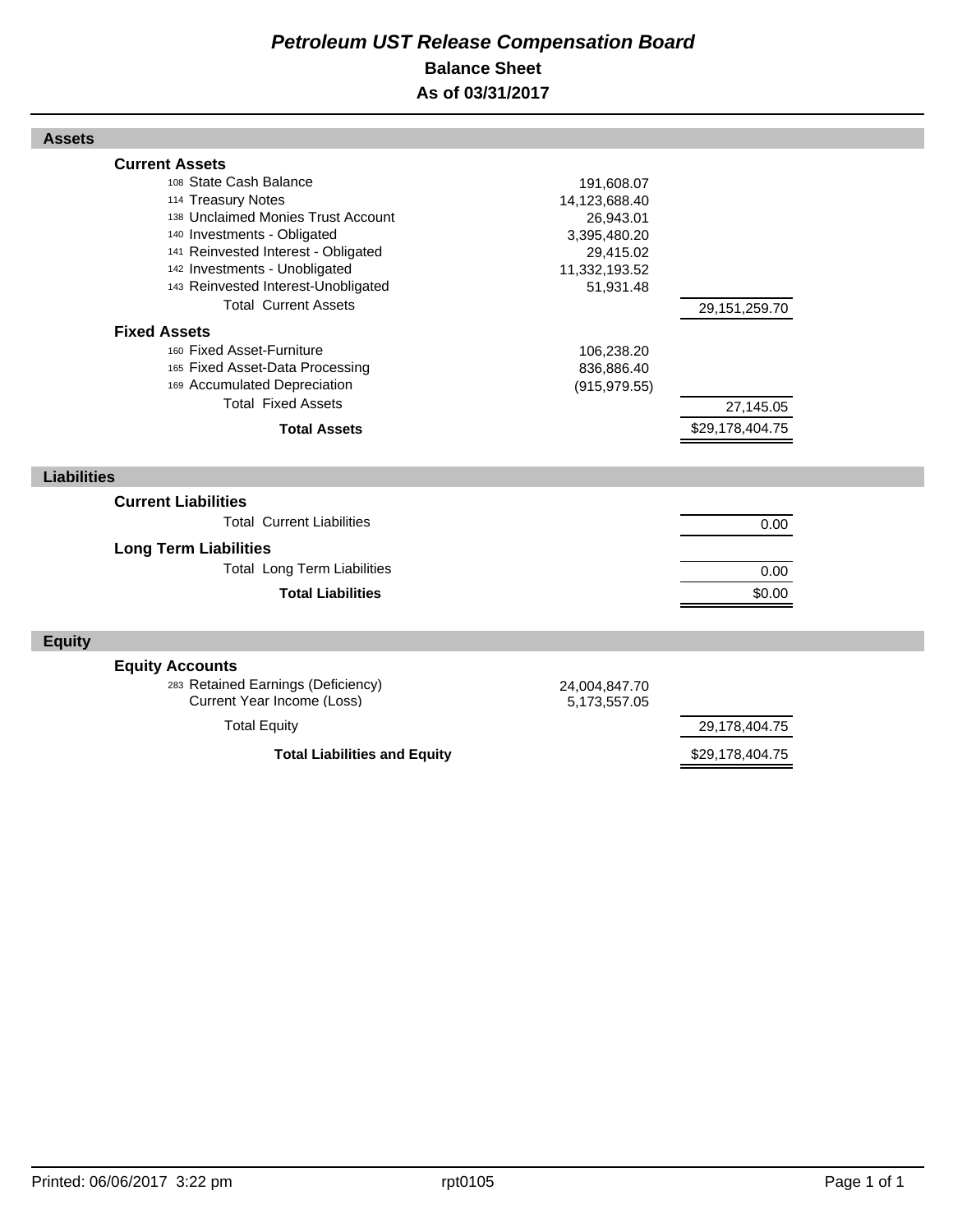#### *Petroleum UST Release Compensation Board*  **Income Statement For the Month Ended 03/31/2017**

| <b>Operating Income</b>              |                | <b>Year To Date</b> |
|--------------------------------------|----------------|---------------------|
| <b>Tank Fees</b><br>301              | 31,827.08      | 10,183,031.99       |
| Investment Income<br>303             | 16,867.03      | 49,007.19           |
| <b>Total Operating Income</b>        | 48,694.11      | 10,232,039.18       |
| <b>Operating Expenses</b>            |                |                     |
| <b>Claims Paid</b><br>350            | 622,640.92     | 4,106,469.30        |
| <b>Total Operating Expenses</b>      | 622,640.92     | 4,106,469.30        |
| <b>Administrative Expenses</b>       |                |                     |
| <b>Salaries</b><br>621               | 82,500.00      | 675,796.81          |
| <b>Temporary Services</b><br>626     | 2,372.80       | 21,246.97           |
| Rent<br>634                          | 10,148.84      | 91,339.56           |
| <b>Office Supplies</b><br>638        | 1,198.59       | 12,598.72           |
| Printing & Copying<br>639            | 502.33         | 3,267.80            |
| Legal & Professional<br>668          | 14,419.89      | 101,254.18          |
| <b>Depreciation Expense</b><br>669   | 899.09         | 8,661.38            |
| Travel<br>672                        | 507.48         | 3,480.64            |
| <b>Employee Expenses</b><br>675      | 2,362.28       | 18,880.21           |
| Telephone<br>680                     | 1,039.94       | 9,359.46            |
| Postage<br>681                       | 193.50         | 6,242.25            |
| <b>Total Administrative Expenses</b> | 116,144.74     | 952,127.98          |
| <b>Other Income</b>                  |                |                     |
| Miscellaneous Income<br>701          | 2.64           | 115.15              |
| <b>Total Other Income</b>            | 2.64           | 115.15              |
| Net Income (Loss)                    | (\$690,088.91) | \$5,173,557.05      |
|                                      |                |                     |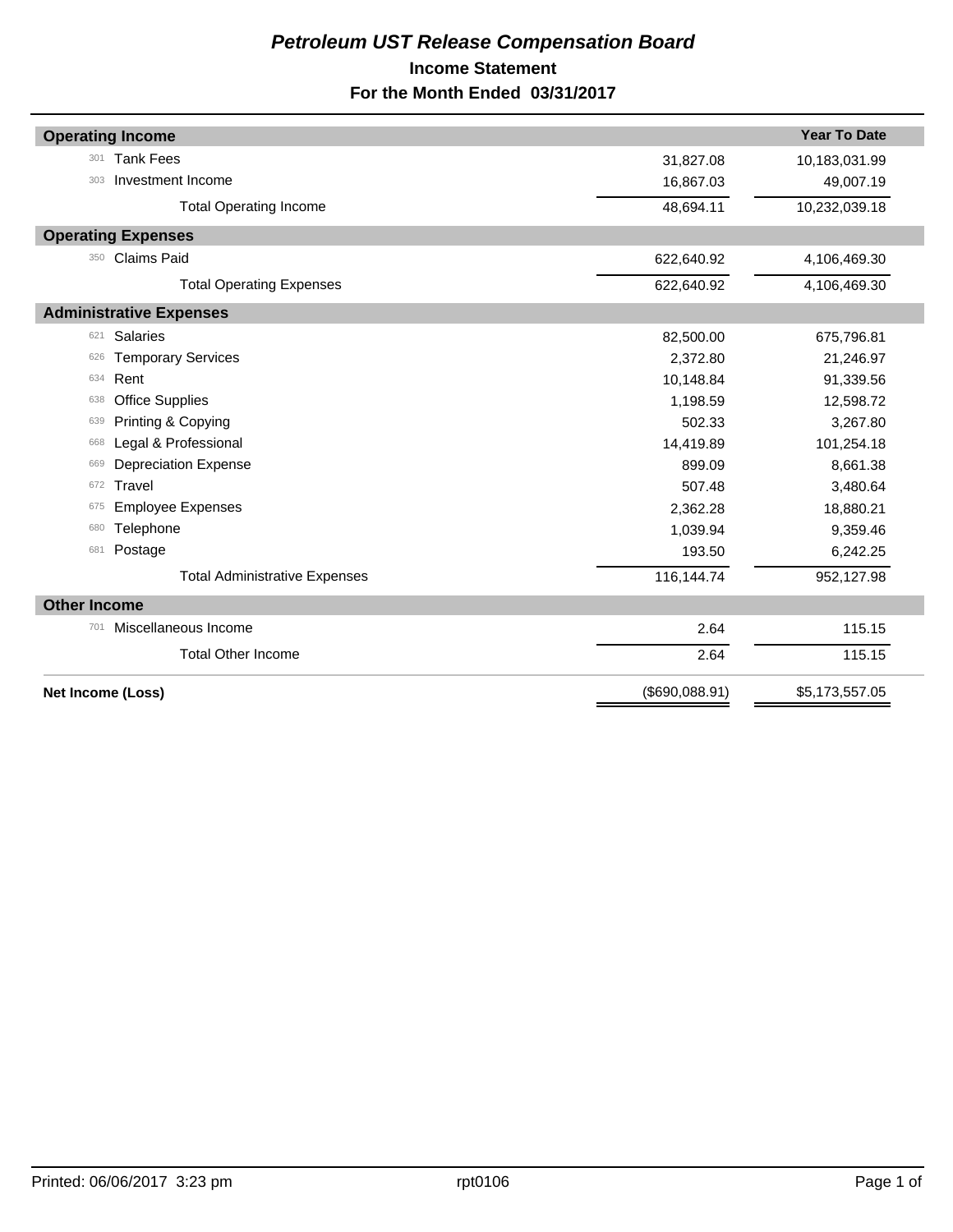#### **Trial Balance** *Petroleum UST Release Compensation Board*  **Transaction Dates 03/01/2017 to 03/31/2017**

| Account | Account                               | <b>Beginning Balance</b> | Transaction   | <b>Ending Balance</b> |
|---------|---------------------------------------|--------------------------|---------------|-----------------------|
| 108     | <b>State Cash Balance</b>             | 170,637.64               | 20,970.43     | 191,608.07            |
| 114     | <b>Treasury Notes</b>                 | 14,118,004.70            | 5,683.70      | 14,123,688.40         |
| 138     | <b>Unclaimed Monies Trust Account</b> | 26,923.21                | 19.80         | 26,943.01             |
| 140     | Investments - Obligated               | 3,999,067.45             | (603, 587.25) | 3,395,480.20          |
| 141     | Reinvested Interest - Obligated       | 26,704.16                | 2,710.86      | 29,415.02             |
| 142     | Investments - Unobligated             | 11,457,193.52            | (125,000.00)  | 11,332,193.52         |
| 143     | Reinvested Interest-Unobligated       | 43,478.81                | 8,452.67      | 51,931.48             |
| 160     | <b>Fixed Asset-Furniture</b>          | 106,238.20               | 0.00          | 106,238.20            |
| 165     | <b>Fixed Asset-Data Processing</b>    | 835,326.43               | 1,559.97      | 836,886.40            |
| 169     | <b>Accumulated Depreciation</b>       | (915,080.46)             | (899.09)      | (915, 979.55)         |
| 283     | Retained Earnings (Deficiency)        | (24,004,847.70)          | 0.00          | (24,004,847.70)       |
| 301     | <b>Tank Fees</b>                      | (10, 151, 204.91)        | (31, 827.08)  | (10, 183, 031.99)     |
| 303     | Investment Income                     | (32, 140.16)             | (16, 867.03)  | (49,007.19)           |
| 350     | <b>Claims Paid</b>                    | 3,483,828.38             | 622,640.92    | 4,106,469.30          |
| 621     | <b>Salaries</b>                       | 593,296.81               | 82,500.00     | 675,796.81            |
| 626     | <b>Temporary Services</b>             | 18,874.17                | 2,372.80      | 21,246.97             |
| 634     | Rent                                  | 81,190.72                | 10,148.84     | 91,339.56             |
| 638     | <b>Office Supplies</b>                | 11,400.13                | 1,198.59      | 12,598.72             |
| 639     | Printing & Copying                    | 2,765.47                 | 502.33        | 3,267.80              |
| 668     | Legal & Professional                  | 86,834.29                | 14,419.89     | 101,254.18            |
| 669     | <b>Depreciation Expense</b>           | 7.762.29                 | 899.09        | 8,661.38              |
| 672     | Travel                                | 2,973.16                 | 507.48        | 3,480.64              |
| 675     | <b>Employee Expenses</b>              | 16,517.93                | 2,362.28      | 18,880.21             |
| 680     | Telephone                             | 8,319.52                 | 1,039.94      | 9,359.46              |
| 681     | Postage                               | 6,048.75                 | 193.50        | 6,242.25              |
| 701     | Miscellaneous Income                  | (112.51)                 | (2.64)        | (115.15)              |
|         |                                       | 0.00                     | 0.00          | 0.00                  |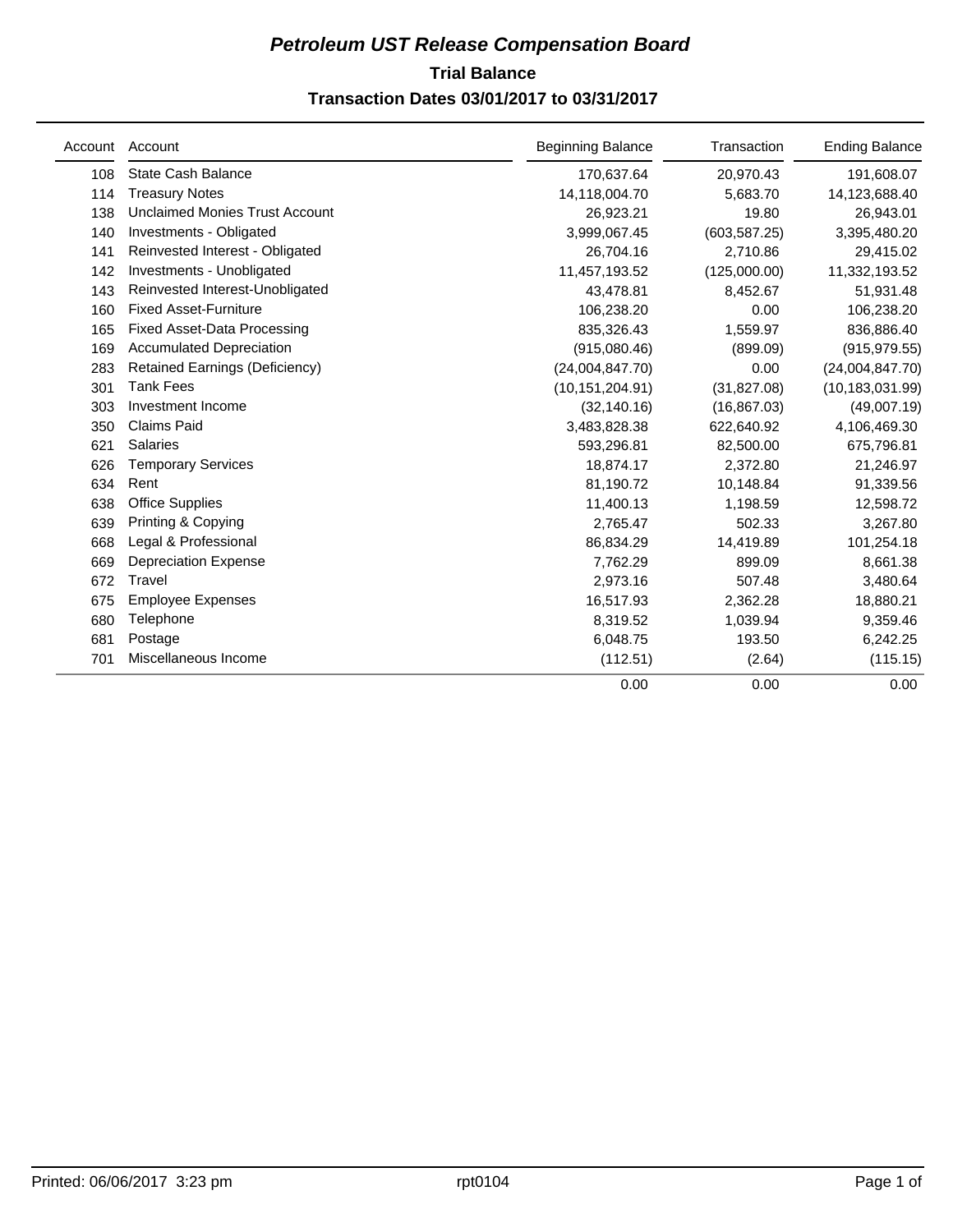#### *MONTHLY INCOME FIGURES AS OF FEBRUARY 28, 2017 (CASH BASIS)*

| Fiscal 2017                                                 |              |             |             |              |              |              |             |             |                              | % Of          | FY 2017       |
|-------------------------------------------------------------|--------------|-------------|-------------|--------------|--------------|--------------|-------------|-------------|------------------------------|---------------|---------------|
|                                                             | July         | August      | September   | October      | November     | December     | January     | February    | <b>Total YTD</b>             | <b>Budget</b> | <b>Budget</b> |
| <b>Tank Revenue</b>                                         |              |             |             |              |              |              |             |             |                              |               |               |
| In house collections *                                      | 8,833,156.50 | 282,022.50  | 136,644.50  | 66,954.50    | 36,716.50    | 22,199.50    | 28,836.50   | 26,672.50   | 9,433,203.00                 |               |               |
| Net refunds paid                                            | 0.00         | 4,800.00    | (600.00)    | (2,250.00)   | (4,483.33)   | 0.00         | (11,650.00) | (730.00)    | (14, 913.33)                 |               |               |
| AG collections                                              | 18,413.37    | 16,828.43   | 16,895.21   | 22,812.72    | 8,344.00     | 38,994.00    | 31,445.69   | 25,590.36   | 179,323.78                   |               |               |
| Collection costs paid by owner                              | (5,785.46)   | (4,917.58)  | (3, 393.84) | (7, 240.45)  | (1,019.89)   | (3,639.53)   | (6,934.46)  | (6, 113.09) | (39,044.30)                  |               |               |
| <b>Total Tank Revenue</b>                                   | 8,845,784.41 | 298,733.35  | 149,545.87  | 80,276.77    | 39,557.28    | 57,553.97    | 41,697.73   | 45,419.77   | 9,558,569.15                 | 101.58%       | 9,410,000     |
| Interest Income                                             |              |             |             |              |              |              |             |             |                              |               |               |
| <b>Interest Earned</b>                                      | 8,304.36     | 29,779.21   | 19,052.22   | 19,812.41    | 19,681.34    | 14,025.68    | 30,832.70   | 20,542.24   | 162,030.16                   | 82.75%        | 195,800       |
| Unearned Gain/(Loss) on Investments                         | (17,200.00)  | (37,760.00) | 10,220.00   | (20, 940.00) | (67, 360.00) | (3,630.00)   | 5,960.00    | 820.00      | (129, 890.00)                |               |               |
| <b>Total Interest Income</b>                                | (8,895.64)   | (7,980.79)  | 29,272.22   | (1, 127.59)  | (47, 678.66) | 10,395.68    | 36,792.70   | 21,362.24   | 32,140.16                    |               |               |
| Miscellaneous Income                                        | 0.00         | 30.63       | 23.75       | 18.31        | 22.82        | 8.00         | 0.86        | 8.14        | 112.51                       | 11.25%        | 1,000         |
| <b>Total Income</b>                                         | 8,836,888.77 | 290,783.19  | 178,841.84  | 79,167.49    | (8,098.56)   | 67,957.65    | 78,491.29   | 66,790.15   | 9,590,821.82                 | 99.83%        | 9,606,800     |
| <b>Claims Expense</b>                                       | 698,190.03   | 481,163.93  | 539,310.74  | 576,846.16   | 306,358.90   | 1,095,135.00 | 408,799.91  | 876,074.19  | 4,981,878.86                 | 55.35%        | 9,000,000     |
| <b>Operating Expenses</b>                                   |              |             |             |              |              |              |             |             |                              |               |               |
| Salaries                                                    | 88,299.32    | 106,472.71  | 100,564.19  | 90,318.65    | 97,949.34    | 95,920.16    | 96,625.77   | 86,621.09   | 762,771.23                   | 58.43%        | 1,305,425     |
| Temp Services *                                             | 4,786.70     | (363.34)    | 5,346.22    | 2,669.40     | 1,957.56     | 1,972.39     | 1,838.92    | 3,072.80    | 21,280.65                    | 48.37%        | 44,000        |
| Rent                                                        | 10,148.84    | 10,148.84   | 10,148.84   | 10,148.84    | 10,148.84    | 10,148.84    | 10,148.84   | 10,148.84   | 81,190.72                    | 64.03%        | 126,800       |
| <b>Office Supplies</b>                                      | 609.24       | 4,715.61    | 1,236.28    | 1,466.29     | 571.65       | 1,158.06     | 764.23      | 1,556.91    | 12,078.27                    | 60.39%        | 20,000        |
| Printing & Copying *                                        | 1,277.68     | 504.44      | 616.67      | 233.20       | 208.84       | 345.91       | 193.96      | 662.45      | 4,043.15                     | 26.95%        | 15,000        |
| <b>Staff Development</b>                                    | 0.00         | 0.00        | 0.00        | 0.00         | 0.00         | 0.00         | 0.00        | 0.00        | 0.00                         | 0.00%         | 1,000         |
| Advertising                                                 | 0.00         | 0.00        | 0.00        | 0.00         | 0.00         | 0.00         | 0.00        | 0.00        | 0.00                         | 0.00%         | 2,000         |
| Legal & Professional                                        |              |             |             |              |              |              |             |             |                              |               |               |
| L&P services                                                | 1,625.67     | 24,018.39   | 1,866.99    | 27,076.34    | 30,150.00    | (540.71)     | 33,365.45   | 1,250.00    | 118,812.13                   |               |               |
| Collection costs                                            | 6,101.37     | 8,077.12    | 2,432.61    | 1,451.64     | 0.00         | 0.00         | 11,170.10   | 4,363.88    | 33,596.72                    |               |               |
| Collection costs paid by owner                              | (5,785.46)   | (4,917.58)  | (3, 393.84) | (7, 240.45)  | (1,019.89)   | (3,639.53)   | (6,934.46)  | (6, 113.09) | (39,044.30)                  |               |               |
| Total L & P Expense                                         | 1,941.58     | 27,177.93   | 905.76      | 21,287.53    | 29,130.11    | (4, 180.24)  | 37,601.09   | (499.21)    | 113,364.55                   | 49.29%        | 230,000       |
| Travel                                                      | 136.80       | 145.60      | 706.88      | 139.80       | 265.24       | 1,124.78     | 0.00        | 706.30      | 3,225.40                     | 40.32%        | 8,000         |
| <b>Employee Expenses</b>                                    | 1,885.00     | 1,885.00    | 2,195.00    | 2,058.97     | 1,885.00     | 1,906.98     | 1,885.00    | 2,816.98    | 16,517.93                    | 59.20%        | 27,900        |
| Telephone                                                   | 1,039.94     | 739.94      | 1,339.94    | 1,039.94     | 1,039.94     | 1,039.94     | 1,039.94    | 1,039.94    | 8,319.52                     | 59.85%        | 13,900        |
| Postage *                                                   | 16,190.22    | 135.38      | 212.85      | 3,707.38     | 254.95       | 193.50       | 1,473.74    | 70.95       | 22,238.97                    | 74.13%        | 30,000        |
| Depreciation                                                | 1,051.85     | 993.56      | 993.56      | 993.56       | 993.56       | 993.57       | 843.54      | 899.09      | 7,762.29                     | 64.69%        | 12,000        |
| <b>Total Operating Expenses</b><br>Net Income (Cash method) | 127,367.17   | 152,555.67  | 124,266.19  | 134,063.56   | 144,405.03   | 110,623.89   | 152,415.03  | 107,096.14  | 1,052,792.68<br>3,556,150.28 | 57.34%        | 1,836,025     |

\* Extremely cylical; occurs mainly during and as a result of the fee assessment period.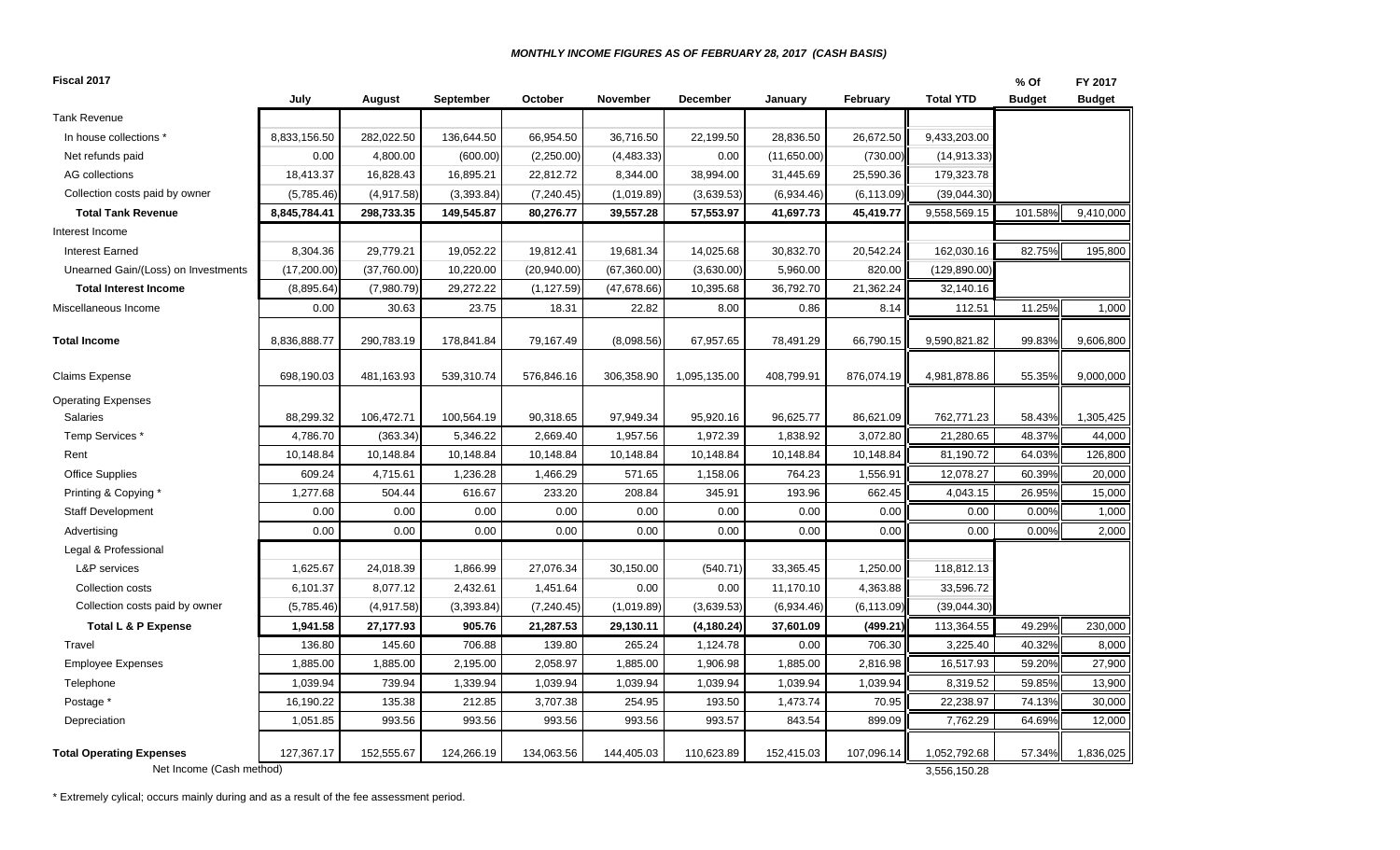#### *Petroleum UST Release Compensation Board*  **Balance Sheet As of 02/28/2017**

| <b>Assets</b>                                                                                                                                                                                                                                                                            |                                                                                                     |                              |  |
|------------------------------------------------------------------------------------------------------------------------------------------------------------------------------------------------------------------------------------------------------------------------------------------|-----------------------------------------------------------------------------------------------------|------------------------------|--|
| <b>Current Assets</b><br>108 State Cash Balance<br>114 Treasury Notes<br>138 Unclaimed Monies Trust Account<br>140 Investments - Obligated<br>141 Reinvested Interest - Obligated<br>142 Investments - Unobligated<br>143 Reinvested Interest-Unobligated<br><b>Total Current Assets</b> | 170,637.64<br>14,118,004.70<br>26,923.21<br>3,999,067.45<br>26,704.16<br>11,457,193.52<br>43,478.81 | 29,842,009.49                |  |
| <b>Fixed Assets</b><br>160 Fixed Asset-Furniture<br>165 Fixed Asset-Data Processing<br>169 Accumulated Depreciation<br><b>Total Fixed Assets</b><br><b>Total Assets</b>                                                                                                                  | 106,238.20<br>835,326.43<br>(915,080.46)                                                            | 26,484.17<br>\$29,868,493.66 |  |
| <b>Liabilities</b>                                                                                                                                                                                                                                                                       |                                                                                                     |                              |  |
| <b>Current Liabilities</b><br><b>Total Current Liabilities</b><br><b>Long Term Liabilities</b><br><b>Total Long Term Liabilities</b><br><b>Total Liabilities</b>                                                                                                                         |                                                                                                     | 0.00<br>0.00<br>\$0.00       |  |
| <b>Equity</b>                                                                                                                                                                                                                                                                            |                                                                                                     |                              |  |
| <b>Equity Accounts</b><br>283 Retained Earnings (Deficiency)<br>Current Year Income (Loss)<br><b>Total Equity</b>                                                                                                                                                                        | 24,004,847.70<br>5,863,645.96                                                                       | 29,868,493.66                |  |
| <b>Total Liabilities and Equity</b>                                                                                                                                                                                                                                                      | \$29,868,493.66                                                                                     |                              |  |

Г

Г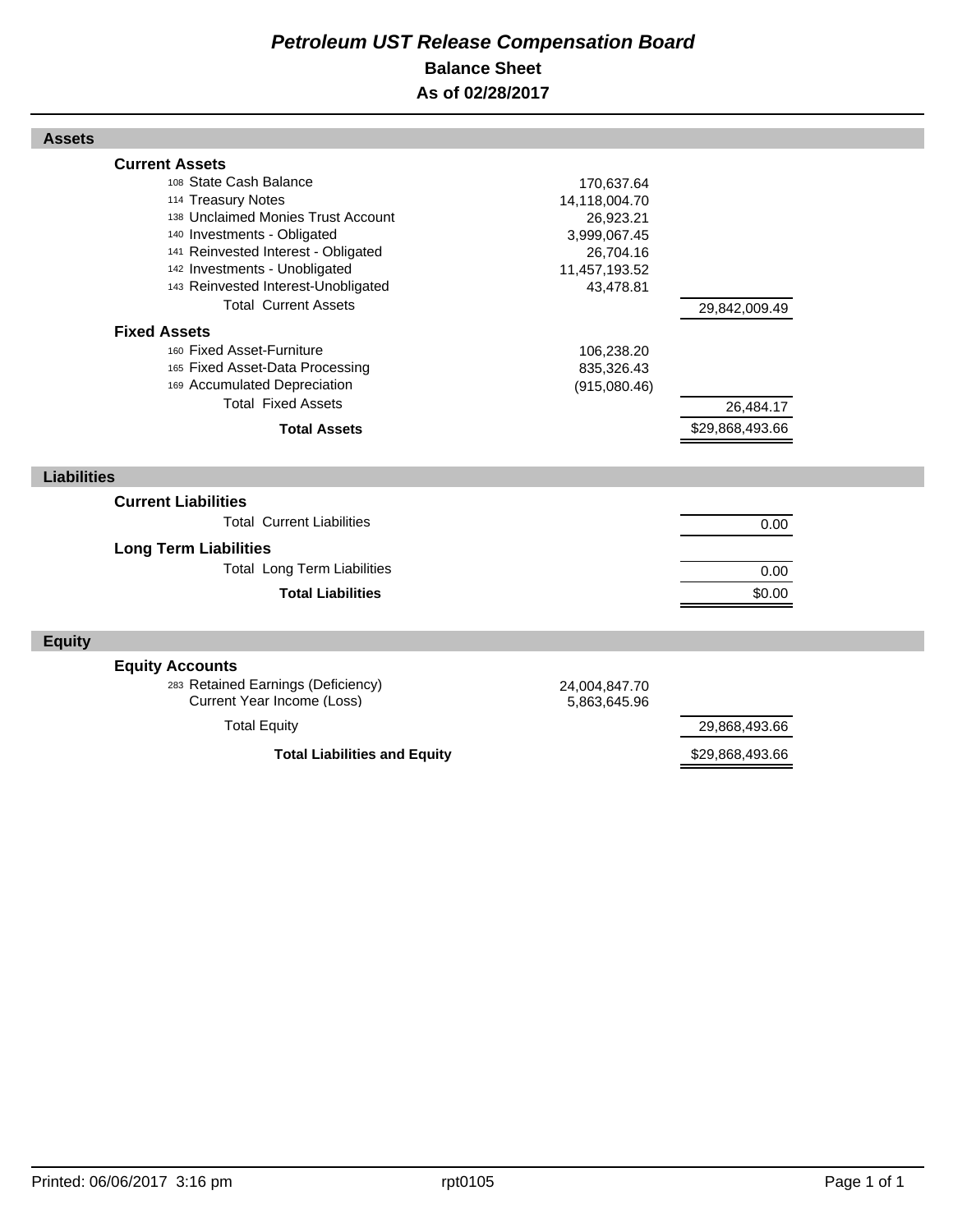#### *Petroleum UST Release Compensation Board*  **Income Statement For the Month Ended 02/28/2017**

|                     | <b>Operating Income</b>              |                  | <b>Year To Date</b> |
|---------------------|--------------------------------------|------------------|---------------------|
| 301                 | <b>Tank Fees</b>                     | (1,028,908.48)   | 10,151,204.91       |
| 303                 | Investment Income                    | 21,362.24        | 32,140.16           |
|                     | <b>Total Operating Income</b>        | (1,007,546.24)   | 10,183,345.07       |
|                     | <b>Operating Expenses</b>            |                  |                     |
| 350                 | <b>Claims Paid</b>                   | 876,074.19       | 3,483,828.38        |
|                     | <b>Total Operating Expenses</b>      | 876,074.19       | 3,483,828.38        |
|                     | <b>Administrative Expenses</b>       |                  |                     |
| 621                 | <b>Salaries</b>                      | 86,853.24        | 593,296.81          |
| 626                 | <b>Temporary Services</b>            | 3,436.14         | 18,874.17           |
| 634                 | Rent                                 | 10,148.84        | 81,190.72           |
| 638                 | <b>Office Supplies</b>               | 1,556.91         | 11,400.13           |
| 639                 | Printing & Copying                   | 662.45           | 2,765.47            |
| 668                 | Legal & Professional                 | (499.21)         | 86,834.29           |
| 669                 | <b>Depreciation Expense</b>          | 899.09           | 7,762.29            |
| 672                 | Travel                               | 590.86           | 2,973.16            |
| 675                 | <b>Employee Expenses</b>             | 2,816.98         | 16,517.93           |
| 680                 | Telephone                            | 1,039.94         | 8,319.52            |
| 681                 | Postage                              | 70.95            | 6,048.75            |
|                     | <b>Total Administrative Expenses</b> | 107,576.19       | 835,983.24          |
| <b>Other Income</b> |                                      |                  |                     |
| 701                 | Miscellaneous Income                 | 8.14             | 112.51              |
|                     | <b>Total Other Income</b>            | 8.14             | 112.51              |
|                     | <b>Net Income (Loss)</b>             | (\$1,991,188.48) | \$5,863,645.96      |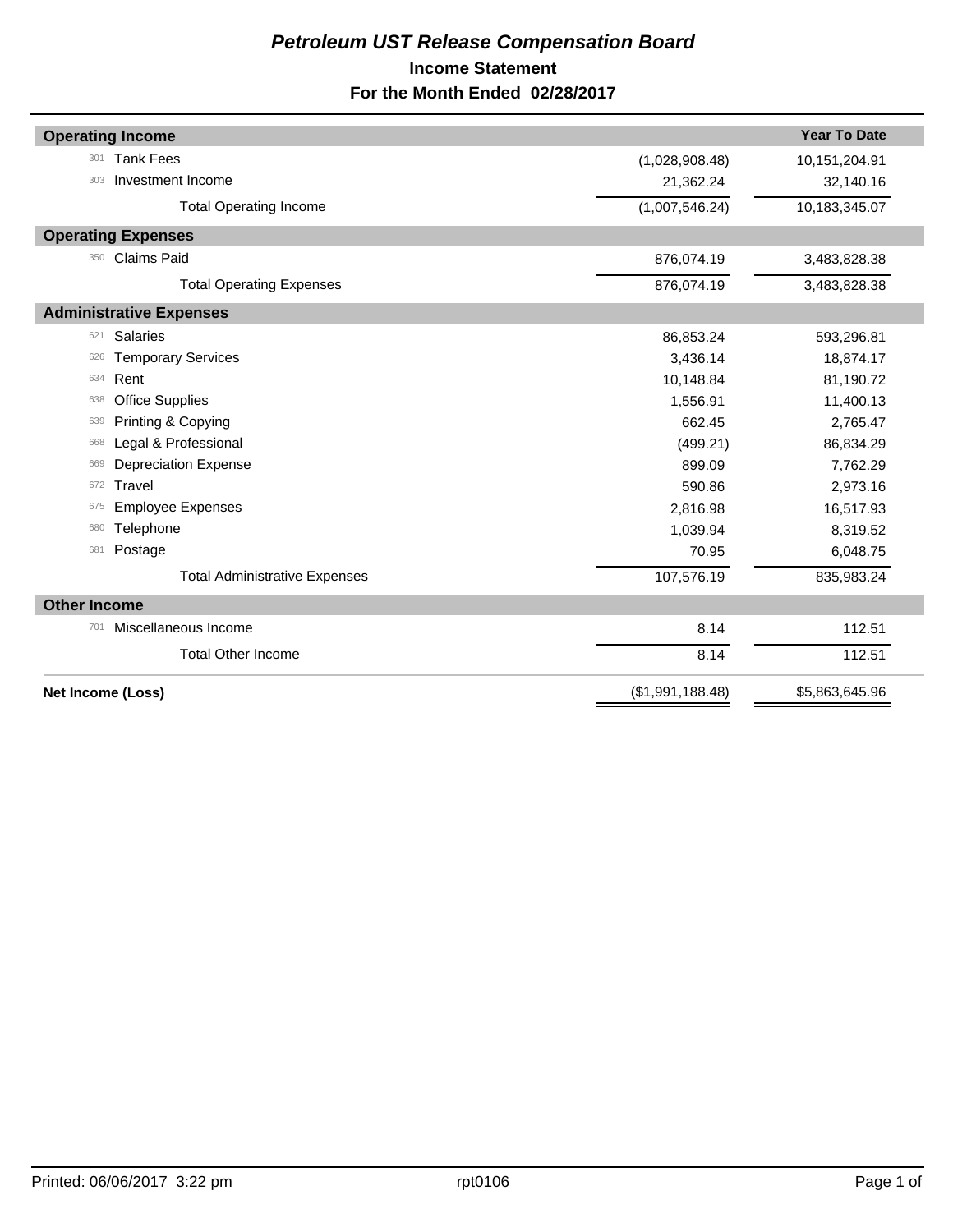#### **Trial Balance** *Petroleum UST Release Compensation Board*  **Transaction Dates 02/01/2017 to 02/28/2017**

| Account | Account                               | <b>Beginning Balance</b> | Transaction    | <b>Ending Balance</b> |
|---------|---------------------------------------|--------------------------|----------------|-----------------------|
| 108     | <b>State Cash Balance</b>             | 79,637.12                | 91,000.52      | 170,637.64            |
| 114     | <b>Treasury Notes</b>                 | 14,106,123.37            | 11,881.33      | 14,118,004.70         |
| 138     | <b>Unclaimed Monies Trust Account</b> | 19,844.26                | 7,078.95       | 26,923.21             |
| 140     | Investments - Obligated               | 4,877,143.45             | (878,076.00)   | 3,999,067.45          |
| 141     | Reinvested Interest - Obligated       | 24,165.12                | 2,539.04       | 26,704.16             |
| 142     | Investments - Unobligated             | 11,614,260.29            | (157,066.77)   | 11,457,193.52         |
| 143     | Reinvested Interest-Unobligated       | 36,549.12                | 6,929.69       | 43,478.81             |
| 160     | <b>Fixed Asset-Furniture</b>          | 106,238.20               | 0.00           | 106,238.20            |
| 165     | <b>Fixed Asset-Data Processing</b>    | 835,326.43               | 0.00           | 835,326.43            |
| 169     | <b>Accumulated Depreciation</b>       | (914, 181.37)            | (899.09)       | (915,080.46)          |
| 283     | <b>Retained Earnings (Deficiency)</b> | (22,930,271.55)          | (1,074,576.15) | (24,004,847.70)       |
| 301     | <b>Tank Fees</b>                      | (11, 180, 113.39)        | 1,028,908.48   | (10, 151, 204.91)     |
| 303     | Investment Income                     | (10, 777.92)             | (21, 362.24)   | (32, 140.16)          |
| 350     | <b>Claims Paid</b>                    | 2,607,754.19             | 876,074.19     | 3,483,828.38          |
| 621     | <b>Salaries</b>                       | 506,443.57               | 86,853.24      | 593,296.81            |
| 626     | <b>Temporary Services</b>             | 15,438.03                | 3,436.14       | 18,874.17             |
| 634     | Rent                                  | 71,041.88                | 10,148.84      | 81,190.72             |
| 638     | <b>Office Supplies</b>                | 9,843.22                 | 1,556.91       | 11,400.13             |
| 639     | Printing & Copying                    | 2,103.02                 | 662.45         | 2,765.47              |
| 668     | Legal & Professional                  | 87,333.50                | (499.21)       | 86,834.29             |
| 669     | <b>Depreciation Expense</b>           | 6,863.20                 | 899.09         | 7,762.29              |
| 672     | Travel                                | 2,382.30                 | 590.86         | 2,973.16              |
| 675     | <b>Employee Expenses</b>              | 13,700.95                | 2,816.98       | 16,517.93             |
| 680     | Telephone                             | 7,279.58                 | 1,039.94       | 8,319.52              |
| 681     | Postage                               | 5,977.80                 | 70.95          | 6,048.75              |
| 701     | Miscellaneous Income                  | (104.37)                 | (8.14)         | (112.51)              |
|         |                                       | 0.00                     | 0.00           | 0.00                  |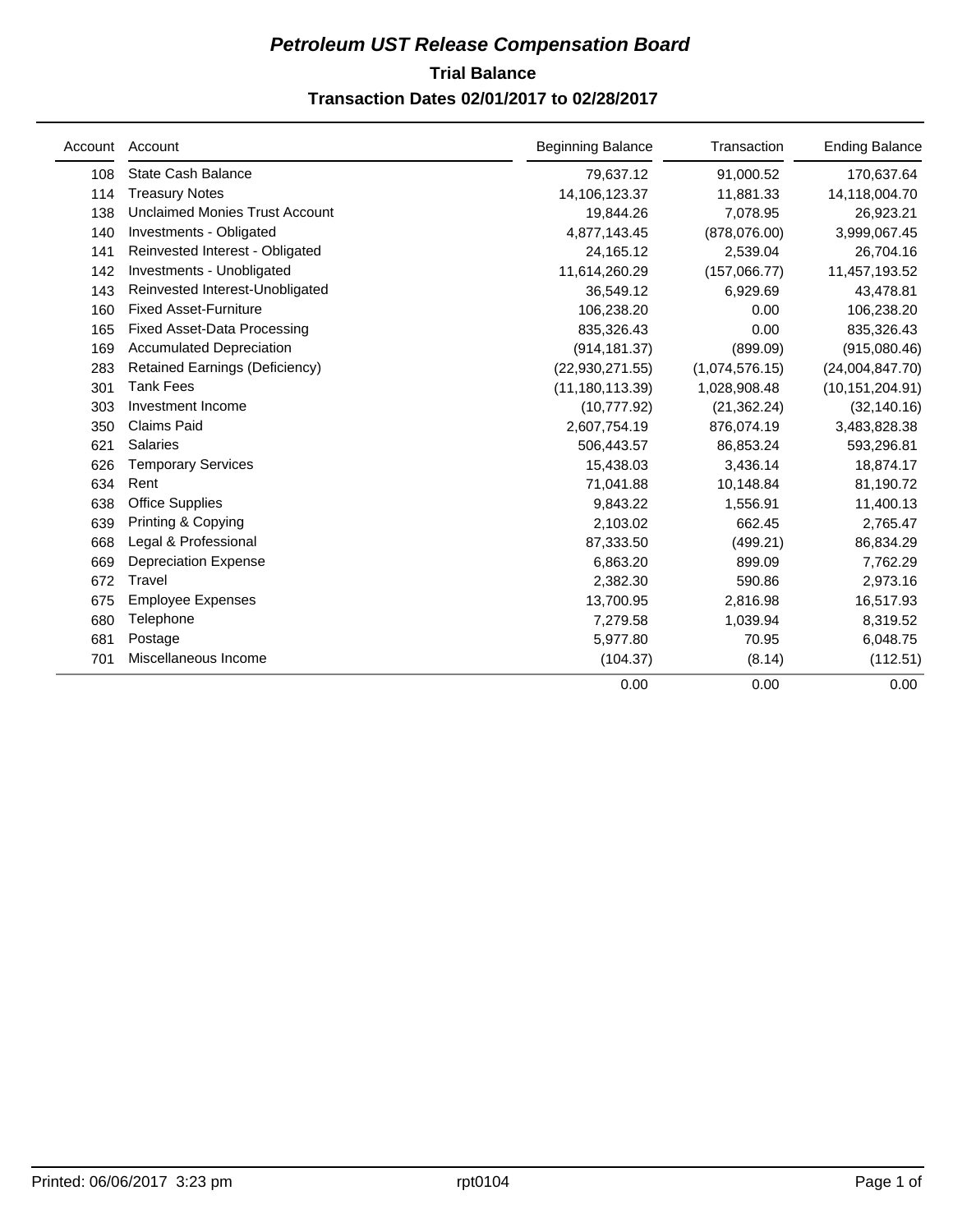#### **Fiscal Year 2018 Approved Operating Budget June 23, 2017 Petroleum UST Release Compensation Board**

|                                         | <b>Annualized</b> | FY 2017       | <b>Variance Fav</b> | % Variance     | <b>Proposed</b> |
|-----------------------------------------|-------------------|---------------|---------------------|----------------|-----------------|
|                                         | FY 2017-Actual    | <b>Budget</b> | or (Unfav)          | Fav or (Unfav) | FY 2018 Budget  |
| <b>Tank Revenue</b>                     | 9,780,024         | 9,410,000     | 370,024             | 3.93%          | 9,480,000       |
| Interest Income                         | 254,821           | 195,800       | 59,021              | 30.14%         | 370,000         |
| Miscellaneous Income                    | 257               | 1,000         | (743)               | $-74.34%$      | 1,000           |
| <b>Total Income</b>                     | 10,035,101        | 9,606,800     | 428,301             | 4.46%          | 9,851,000       |
| <b>Claims Expense</b>                   | 7,502,845         | 9,000,000     | 1,497,155           | 16.64%         | 9,000,000       |
| Operating Income                        | 2,532,256         | 606,800       | 1,925,456           | 317.31%        | 851,000         |
| <b>Salaries</b>                         | 1,120,540         | 1,305,425     | 184,885             | 14.16%         | 1,433,200       |
| <b>Temp Services</b>                    | 48,911            | 44,000        | (4, 911)            | $-11.16%$      | 46,500          |
| Rent                                    | 134,542           | 126,800       | (7, 742)            | $-6.11%$       | 144,000         |
| <b>Office Supplies</b>                  | 17,162            | 20,000        | 2,838               | 14.19%         | 20,000          |
| Printing & Copying                      | 8,132             | 15,000        | 6,868               | 45.79%         | 15,000          |
| Advertising                             | 0                 | 2,000         | 2,000               | 100.00%        | $\Omega$        |
| Legal & Professional                    | 172,070           | 230,000       | 57,930              | 25.19%         | 230,000         |
| Travel                                  | 4,344             | 8,000         | 3,656               | 45.71%         | 6,000           |
| <b>Employee Expenses</b>                | 25,933            | 27,900        | 1,967               | 7.05%          | 4,700           |
| <b>Staff Development &amp; Training</b> | 0                 | 1,000         | 1,000               | 100.00%        | 0               |
| Telephone                               | 12,479            | 13,900        | 1,421               | 10.22%         | 17,100          |
| Postage                                 | 24,740            | 30,000        | 5,260               | 17.53%         | 30,000          |
| Depreciation                            | 11,318            | 12,000        | 682                 | 5.68%          | 21,100          |
| <b>Total Expenses</b>                   | 1,580,173         | 1,836,025     | 255,852             | 13.94%         | 1,967,600       |
| Net Income (Cash Basis)                 | 952,083           | (1,229,225)   | 2,181,308           | 177.45%        | (1, 116, 600)   |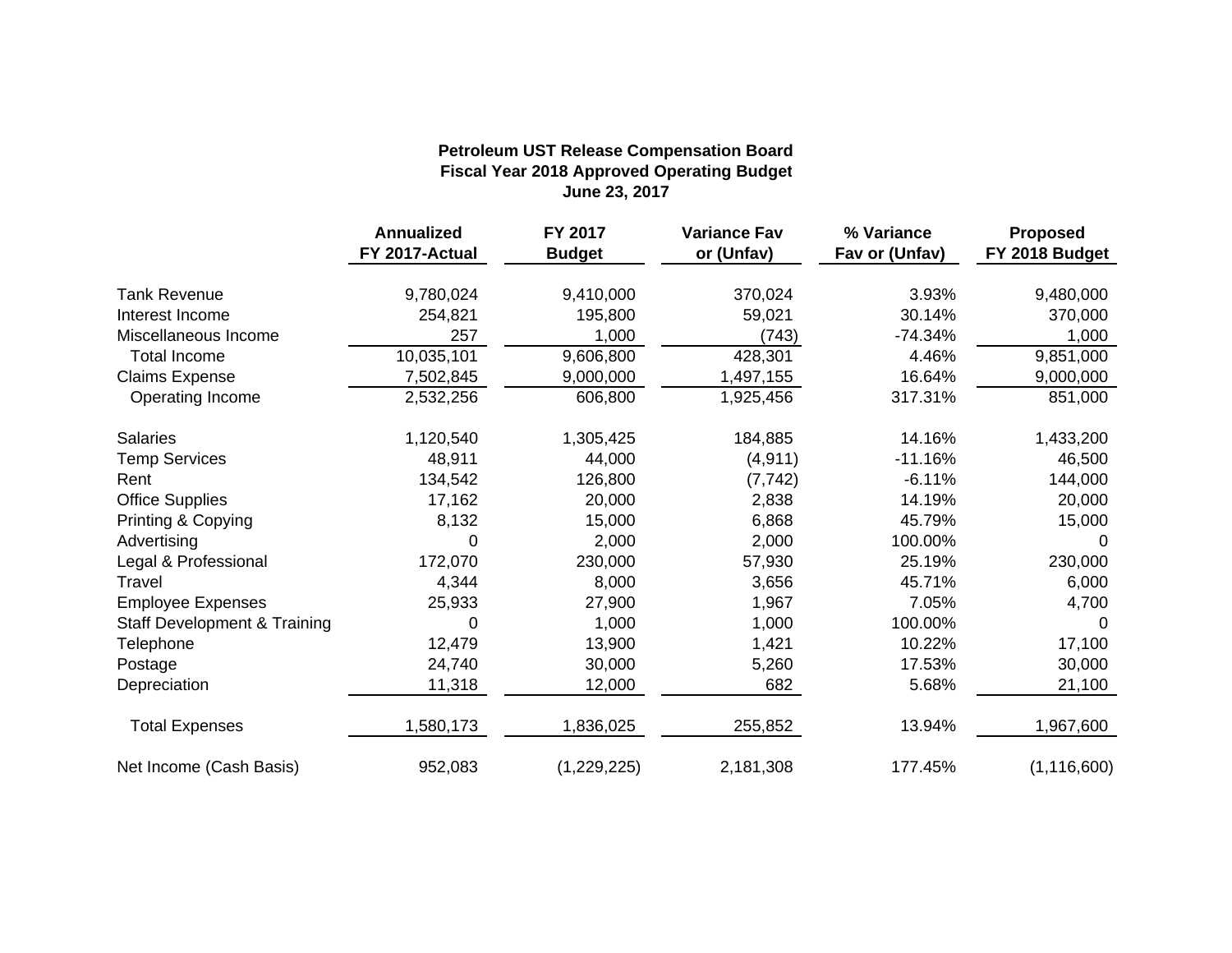#### **Petroleum UST Release Compensation Board Fiscal Year 2018 Approved Capital Budget June 23, 2017**

|                                | FY 2016 Actual          | FY 2017 Budget          |                         | <b>Proposed</b><br>FY 2018 Budget |
|--------------------------------|-------------------------|-------------------------|-------------------------|-----------------------------------|
|                                | (July 2015 - June 2016) | (July 2016 - June 2017) | (July 2016 - June 2017) | (July 2017 - June 2018)           |
| <b>Asset Category</b>          |                         |                         |                         |                                   |
| Furniture & Equipment          | \$2,227                 | \$40,000                | \$0                     | $$45,000$ (a)                     |
| Data Processing & Electronics: | \$5,384                 | \$7,500                 | \$7,481                 | $$35,000$ (b)                     |
| <b>Total Capital Assets</b>    | \$7,611                 | \$47,500                | \$7,481                 | \$80,000                          |

(a) Includes \$40,000 for the purchase of office furniture for the Board's new location, and \$5,000 for potential office furniture needs during FY 18

(b) Includes funds for the purchase of server, software, and replacement IT equipment as needed.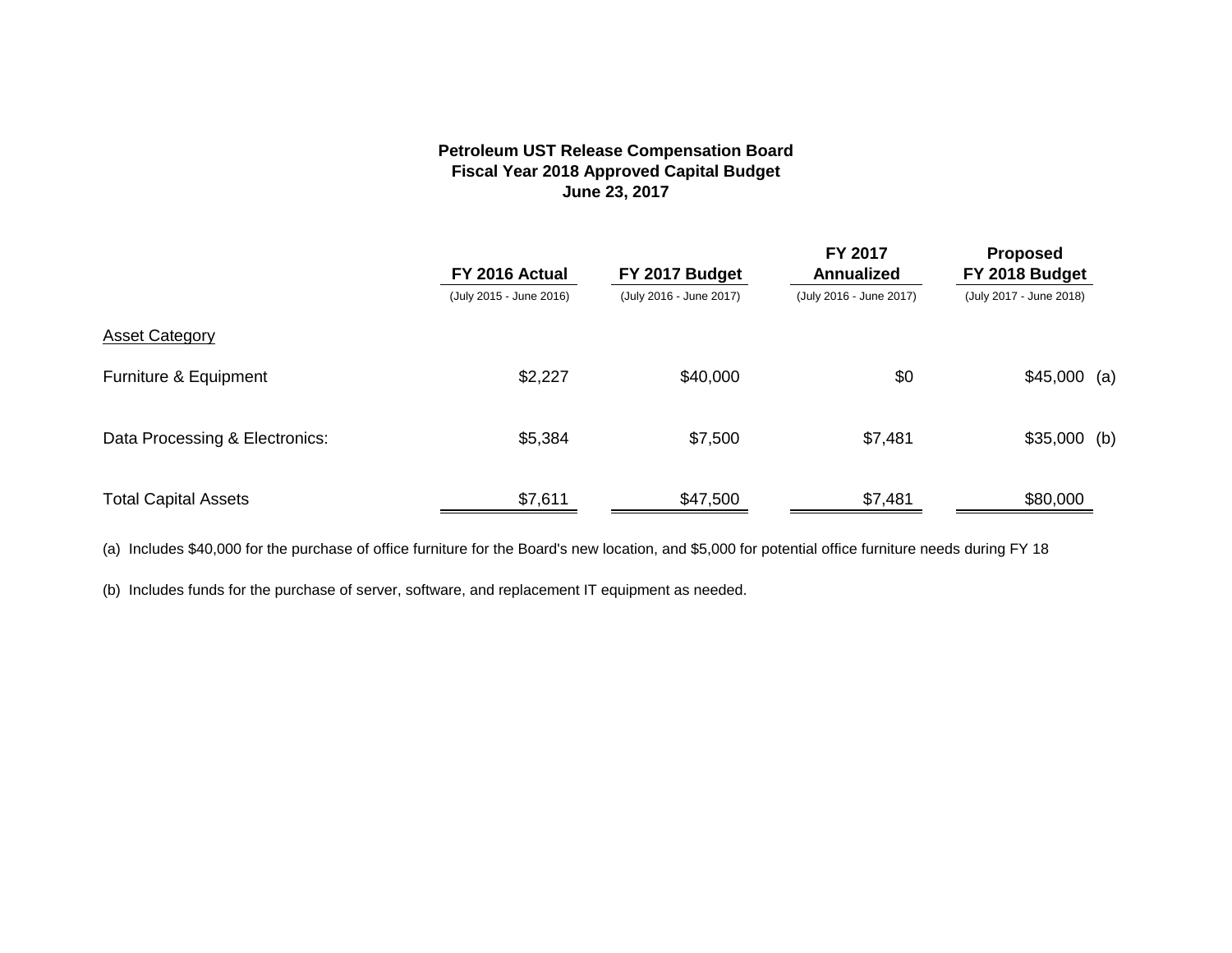#### **PETROLEUM UST RELEASE COMPENSATION BOARDPROGRAM YEAR 2017 FEE STATEMENT STATISTICS AS OF JUNE 22, 2017**

**PY 2016 / FY 2017**

|                                     | June 22, 2017<br>June 22, 2016<br>PY 2017 / FY 2018<br>PY 2016 / FY 2017<br>(7/1/2017 - 6/30/2018)<br>$(7/1/2016 - 6/30/2017)$ |                                         | <b>Percent of</b><br>PY 2016 / FY 2017 | <b>Actual</b><br><b>To Date</b> |                          |             |  |
|-------------------------------------|--------------------------------------------------------------------------------------------------------------------------------|-----------------------------------------|----------------------------------------|---------------------------------|--------------------------|-------------|--|
|                                     | <b>Billed</b>                                                                                                                  | Paid                                    |                                        |                                 |                          |             |  |
| <b>ACTUAL COLLECTIONS:</b>          |                                                                                                                                |                                         |                                        |                                 |                          |             |  |
| Fees:                               |                                                                                                                                |                                         |                                        |                                 |                          |             |  |
| <b>Current Year Fees</b>            | \$9,480,000                                                                                                                    | \$5,444,401                             | 57%                                    | \$5,062,201                     | 107.55%                  | \$9,441,759 |  |
| Prior Year Fees (a)                 |                                                                                                                                | 0                                       |                                        | 0                               |                          | 412,345 (b) |  |
| <b>Total Fees Collected to Date</b> |                                                                                                                                | \$5,444,401                             |                                        | \$5,062,201                     |                          | \$9,854,104 |  |
| Number of Tanks:                    |                                                                                                                                |                                         |                                        |                                 |                          |             |  |
| <b>Standard Deductible</b>          | 15,402                                                                                                                         | 8,435                                   | 55%                                    | 7,313                           | 115.34%                  | 14,854      |  |
| Reduced Deductible (c)              | 5,532                                                                                                                          | 3,544                                   | 64%                                    | 3,575                           | 99.13%                   | 5,607       |  |
| <b>Total Tanks</b>                  | 20,934                                                                                                                         | 11,979                                  | 57%                                    | 10,888                          | 110.02%                  | 20,461      |  |
| Number of Owners:                   |                                                                                                                                |                                         |                                        |                                 |                          |             |  |
| <b>Standard Deductible</b>          |                                                                                                                                | 657                                     |                                        | 636                             | 103.30%                  | 1,075       |  |
| <b>Reduced Deductible</b>           |                                                                                                                                | 1,379                                   |                                        | 1,407                           | 98.01%                   | 2,114       |  |
| <b>Total Owners</b>                 | 3,327                                                                                                                          | 2,036                                   | 61%                                    | 2,043                           | 99.66%                   | 3,189       |  |
|                                     |                                                                                                                                |                                         |                                        | <b>PY 2017</b>                  |                          |             |  |
|                                     |                                                                                                                                | <b>PY 2017</b><br><b>Actual To Date</b> |                                        | Recommended<br><b>Budget</b>    | % Actual vs<br>Projected |             |  |

#### PY 2017 ACTUAL VS PROJECTED COLLECTIONS:

| Fee Revenue          | \$5,444,401 | \$9,480,000 | 57.43% |
|----------------------|-------------|-------------|--------|
| Number of Paid Tanks | 11,979      | 20,350      | 58.86% |

(a) Net of refunds paid

(b) As of June 22, 2017, net of refunds paid of \$24,251

(c) As of June 22, 2017, the number of tanks paid at the reduced deductible is 29.6% for PY 2017, and was 32.8% for the same period in PY 2016.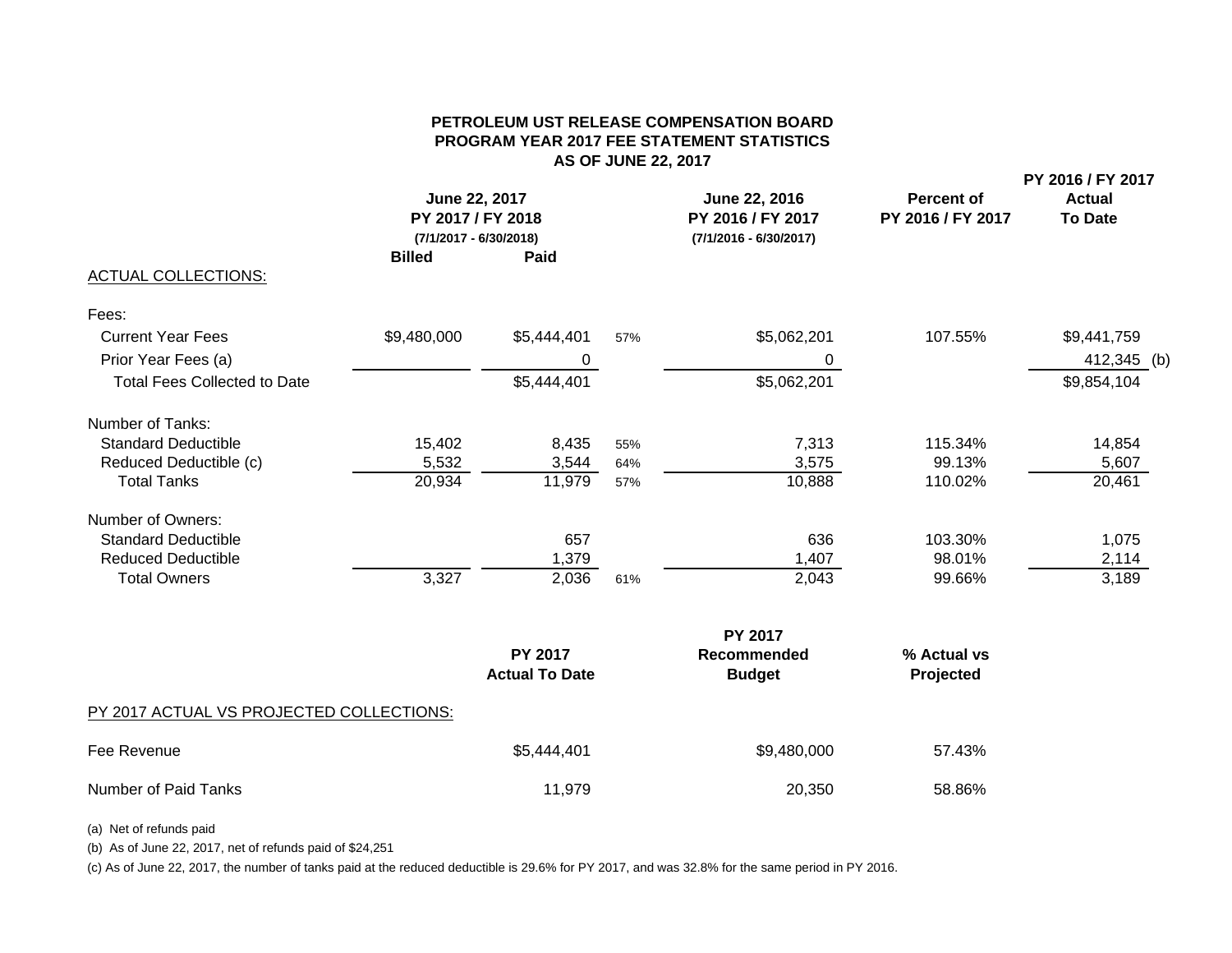#### **PETROLEUM UST RELEASE COMPENSATION BOARD PROGRAM YEAR 2016 COMPLIANCE / FEE ASSESSMENT REPORTAS OF MAY 31, 2017**

|                                                      | PY 2016<br>As of 5/31/2017 | PY 2016<br>As of 2/28/2017 | <b>Increase from</b><br><b>March Meeting</b> | PY 2015<br>$(7/1/15 - 6/30/16)$                                                           | <b>PY 2014</b><br>$(7/1/14 - 6/30/15)$ | PY 2013<br>$(7/1/13 - 6/30/14)$ | PY 2012<br>$(7/1/12 - 6/30/13)$ | Percent of<br>PY 2016/PY 2015 |
|------------------------------------------------------|----------------------------|----------------------------|----------------------------------------------|-------------------------------------------------------------------------------------------|----------------------------------------|---------------------------------|---------------------------------|-------------------------------|
| Refunds                                              |                            |                            |                                              |                                                                                           |                                        |                                 |                                 |                               |
| Amount of Refunds Paid                               | $$23,051$ (a)              | \$19,463                   | \$3,588                                      | \$98,740 (a)                                                                              | $$158,794$ (a)                         | $$212,530$ (a)                  | \$273,165                       | 23%                           |
| Number of Refunds Paid                               | 79                         | 71                         |                                              | 311                                                                                       | 419                                    | 437                             | 636                             | 25%                           |
| Number of Owners Paid Refunds                        | 17                         | 15                         |                                              | 89                                                                                        | 156                                    | 146                             | 220                             | 19%                           |
| Number of Pending Refunds                            | 2,838                      | 2,860                      | (22)                                         |                                                                                           |                                        |                                 |                                 |                               |
| Amount of Pending Refunds                            | \$1,399,372                | \$1,403,015                | ( \$3,643)                                   |                                                                                           |                                        |                                 |                                 |                               |
| <b>Collections</b>                                   |                            |                            |                                              |                                                                                           |                                        |                                 |                                 |                               |
| Amount of Refunds Used to Offset Outstanding Fees    | \$40,154                   | \$34,192                   | \$5,962                                      | \$76,750                                                                                  | \$61,355                               | \$120,635                       | \$51,194                        | 52%                           |
| Amount Collected by Attorney General/Special Counsel | \$268,763                  | \$179,324                  | \$89,439                                     | \$364,401                                                                                 | \$200,352                              | \$307,108                       | $$384,008$ (b)                  | 74%                           |
| <b>Collection Costs</b>                              | \$51,609                   | \$33,597                   | \$18,012                                     | \$89,643                                                                                  | \$38,727                               | \$80,498                        | \$115,310                       |                               |
| Amount Collected by AG/SC, Less Collection Costs     | \$217,154                  | \$145,727                  | \$71,427                                     | \$274,758                                                                                 | \$161,625                              | \$226,610                       | \$268,698                       |                               |
| Number of Accounts Certified to the AG's office      | 249                        | 51                         | 198                                          | 321                                                                                       | 340                                    | 272                             | 604                             | 78%                           |
| Number of Owners Certified to the AG's office        | 172                        | 22                         | <b>150</b>                                   | 174                                                                                       | 196                                    | 179                             | 226                             | 99%                           |
| Amount Certified to the AG's office                  | \$812,335                  | \$129,035                  | \$683,300                                    | \$1,124,050                                                                               | \$1,086,440                            | \$1,154,822                     | \$1,939,685                     | 72%                           |
| <b>Appeals (As of 5/31/17)</b>                       |                            |                            |                                              |                                                                                           |                                        |                                 |                                 |                               |
| Orders Pursuant to Law                               | 4                          |                            |                                              | *Current: 3 under review - information to support appeal is expected; 1 hearing scheduled |                                        |                                 |                                 |                               |
| Determination to Deny a Certificate of Coverage      | 1                          |                            | **Current: 1 hearing scheduled               |                                                                                           |                                        |                                 |                                 |                               |
| <b>Ability to Pay Applications</b>                   |                            |                            |                                              |                                                                                           |                                        |                                 |                                 |                               |
| Ability to Pay Applications Pending Review           | 4                          |                            |                                              |                                                                                           |                                        |                                 |                                 |                               |
| COC Applications (As of 6/7/17)                      |                            |                            |                                              |                                                                                           |                                        |                                 |                                 |                               |
| COC Application/Fee Statements Sent - annual mailing | 3,418                      |                            |                                              | 3,439                                                                                     | 3,477                                  | 3,538                           | 3,595                           | 99%                           |
| # of Owners Issued COC                               | 3,044                      | 2,978                      | 66                                           | 3,138                                                                                     | 3,190                                  | 3,243                           | 3,254                           | 95%                           |
| # of Owners w/COCs In-Process                        | 57                         | 110                        | (53)                                         | 43                                                                                        | n/a                                    | n/a                             | n/a                             |                               |
| # of Owners w/Unresolved Pending Denials of COC      | 14                         | 39                         | (25)                                         | 3                                                                                         | 5                                      | 3                               | 2                               |                               |
| # of Owners w/Unresolved Determinations Denying COC  | 82                         | 74                         | 8                                            | 114                                                                                       | 154                                    | 164                             | 207                             |                               |
| <b>Unclaimed Monies/Refunds Pending</b>              |                            |                            |                                              |                                                                                           |                                        |                                 |                                 |                               |
| Owners on Unclaimed Monies List (Uncashed Checks)    | 46                         | 50                         | (4)                                          |                                                                                           |                                        |                                 |                                 |                               |
| Amount of Unclaimed Monies (Uncashed Checks)         | \$37,597                   | \$38,897                   | (\$1,300)                                    |                                                                                           |                                        |                                 |                                 |                               |
| Owners with Refunds Pending - More Info Requested    | 7                          | 9                          | (2)                                          |                                                                                           |                                        |                                 |                                 |                               |
| Amount of Refunds Pending with More Info Requested   | \$9,190                    | \$10,390                   | (\$1,200)                                    |                                                                                           |                                        |                                 |                                 |                               |
| Owners with Refunds Pending - No Response to MIR     | 25                         | 23                         | 2                                            |                                                                                           |                                        |                                 |                                 |                               |
| Amount with Refunds Pending - No Response to MIR     | \$29,145                   | \$26,935                   | \$2,210                                      |                                                                                           |                                        |                                 |                                 |                               |

**(a) PY 2016 goal - \$225,000. PY 2016 refund/offsets as of 5/31/17: \$63,205 (28%). PY 2015 refund/offsets: \$175,490. PY 2014 refund/offsets: \$220,149. PY 2013 refund/offsets: \$333,165. PY 2012 refund/offsets: \$346,359.**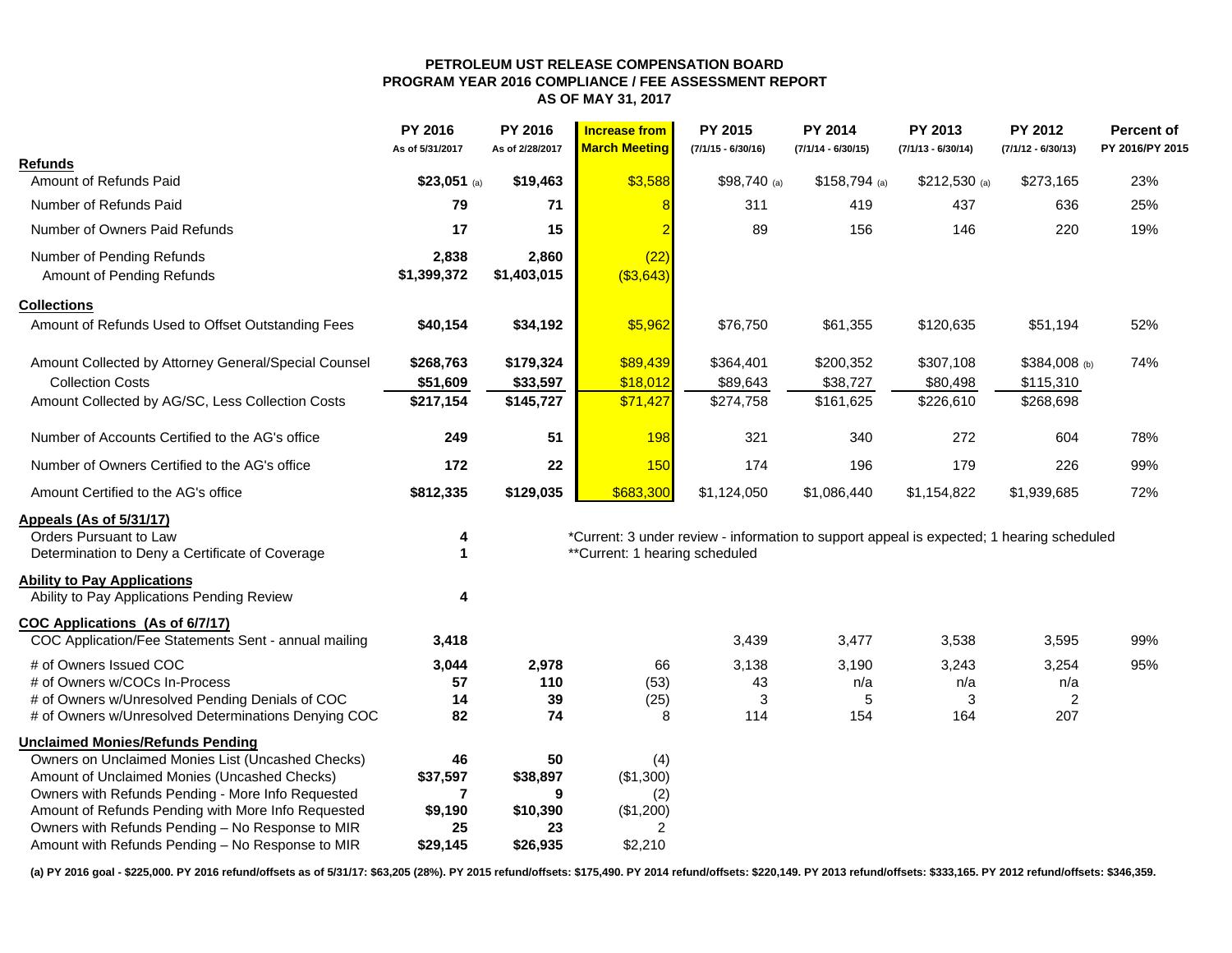#### CLAIMS STATISTICS REPORT June 1, 2017

| <b>Total Number of all Sites</b>                                                                   | 3,087  |                   |
|----------------------------------------------------------------------------------------------------|--------|-------------------|
| Face Value of all Claims                                                                           |        | \$470,072,200     |
| <b>Total Deductible Used for Settled Claims</b>                                                    |        | (\$101, 940, 134) |
| Deductible Remaining for Open Claims                                                               |        | (\$6, 111, 699)   |
| <b>Net Value</b>                                                                                   |        | \$362,020,368     |
| <b>Total Disallowed Costs</b>                                                                      |        | (\$85,332,082)    |
| <b>Total Payments &amp; Installments</b>                                                           |        | (\$246, 288, 050) |
| <b>Maximum Liability of Unpaid Claims</b>                                                          |        | \$30,400,235      |
| <b>Total Average Gross Value per Closed Site</b>                                                   |        | \$132,325         |
| Total Average Net Value per Closed Site                                                            |        | \$98,757          |
| Total Average Payout per Closed Site (2,447 sites)                                                 |        | \$72,022          |
| Costs for Sites Cleaned Up Exclusively Under BUSTR's 1999, 2005 and/or 2012 Corrective Action Rule |        |                   |
| Above the Deductible (263 sites):                                                                  |        |                   |
| Average clean-up costs per site:                                                                   |        | \$119,012         |
| Average claim payout per site:                                                                     |        | \$47,643          |
|                                                                                                    |        |                   |
| Above and Below the Deductible (504 sites):                                                        |        | \$75,436          |
| Average clean-up costs per site:<br>Average claim payout per site:                                 |        | \$24,862          |
|                                                                                                    |        |                   |
|                                                                                                    |        |                   |
| Breakdown of all claim packages                                                                    |        |                   |
| <b>Work in Progress: Open Claims</b>                                                               |        |                   |
| Number of Claims with More Information Requested                                                   | 9      |                   |
| Number of Claims with More Information Received                                                    | 8      |                   |
| Number of Pending Above Deductible Claims                                                          | 1,473  |                   |
| <b>Total Open Claims</b>                                                                           |        | 1,490             |
| <b>Settled/Closed Claims</b>                                                                       |        |                   |
| <b>Number of Settled Claims</b>                                                                    | 5,255  |                   |
| <b>Number of Closed Claims</b>                                                                     | 10,507 |                   |
| Below Deductible/NFA closed without review/Revoked                                                 | 826    |                   |
| Number of Claims on Waiting List                                                                   | 108    |                   |
|                                                                                                    |        |                   |
| <b>Total Settled Claims</b>                                                                        |        | 16,696            |
| <b>Held Claims</b>                                                                                 |        |                   |
| Number of Claims with Appeals Outstanding                                                          | 17     |                   |
| Number of Claims Below the Deductible                                                              | 208    |                   |
| <b>Total Held Claims</b>                                                                           |        |                   |
| <b>Total Number of Claims</b>                                                                      |        | 225<br>18,411     |
|                                                                                                    |        |                   |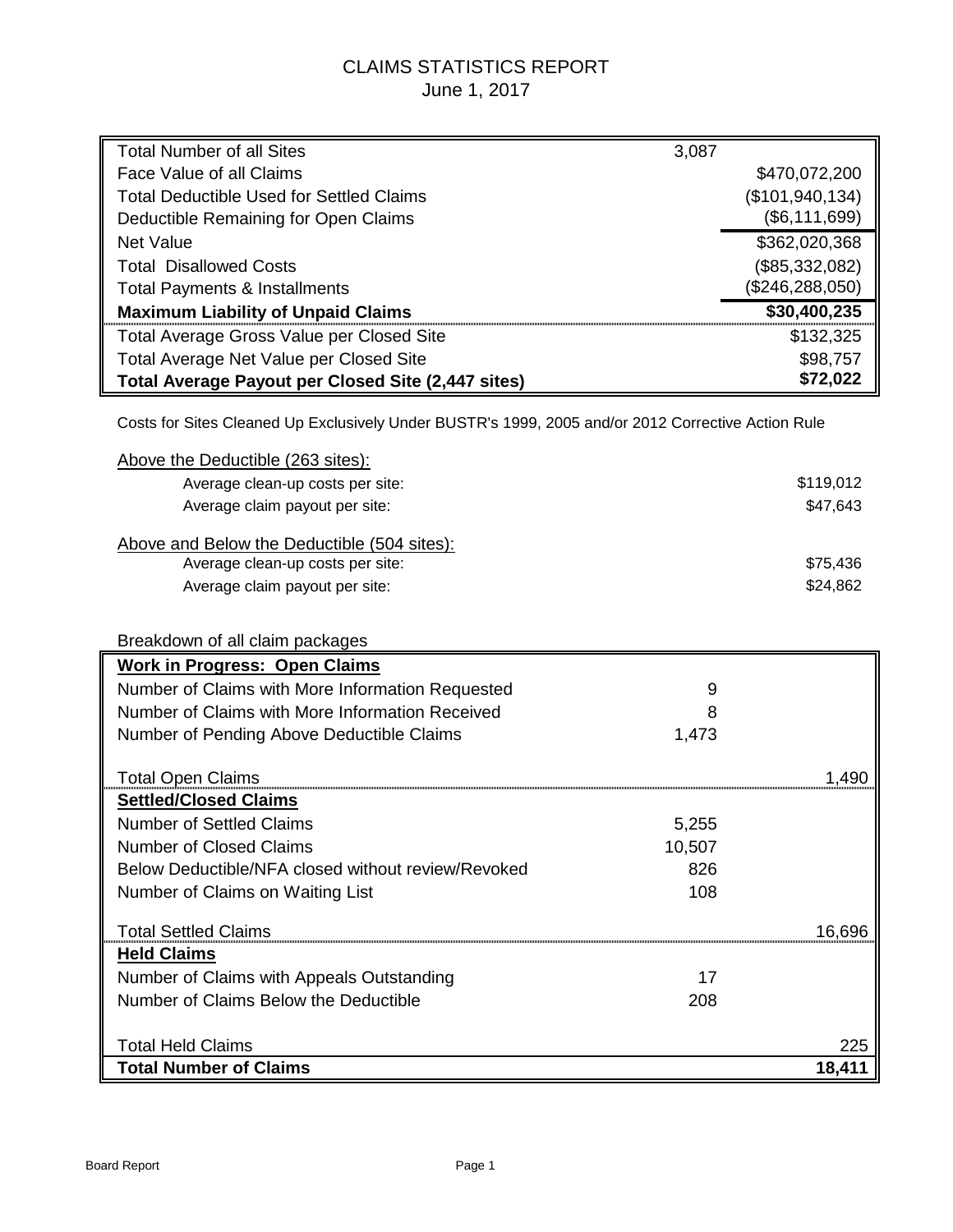#### **CLAIM SETTLEMENT SUMMARY**

|                                        | <b>CLAIMS REC'D</b> | <b>SETTLED</b> | RVK/BD-NFA+ | <b>FACE VALUE</b> | <b>DISALLOWED</b> | <b>DEDUCTIBLE USED</b>          | <b>SETTLEMENT</b>            |
|----------------------------------------|---------------------|----------------|-------------|-------------------|-------------------|---------------------------------|------------------------------|
| 2009                                   | 799 (\$11.078 M)    | 723            | 38          | \$14,606,030      | \$3,847,769       | \$3,082,306                     | \$<br>7,675,956 <sup>G</sup> |
| <b>AVG/MONTH</b>                       | $67 (\$0.923 M)$    | 63             |             |                   |                   | <b>AVERAGE PAYOUT PER CLAIM</b> | \$<br>10,617                 |
| <b>PERCENTAGES</b>                     |                     |                |             |                   | 26.3%             |                                 | 66.6%                        |
| 2010                                   | 808 (\$11.406 M)    | 705            | 52          | \$12,639,804      | \$3,001,516       | \$2,583,509                     | \$<br>7,054,779              |
| <b>AVG/MONTH</b>                       | $67 (\$0.951 M)$    | 63             |             |                   |                   | <b>AVERAGE PAYOUT PER CLAIM</b> | \$<br>10,007                 |
| <b>PERCENTAGES</b>                     |                     |                |             |                   | 23.7%             |                                 | 70.2%                        |
| 2011                                   | 794 (\$10.536 M)    | 725            | 94          | \$13,320,431      | \$2,753,772       | \$3,537,439                     | \$<br>7,029,220              |
| <b>AVG/MONTH</b>                       | 66 (\$0.878 M)      | 68             |             |                   |                   | <b>AVERAGE PAYOUT PER CLAIM</b> | \$<br>9,695                  |
| <b>PERCENTAGES</b>                     |                     |                |             |                   | 20.7%             |                                 | 71.9%                        |
| 2012                                   | 731 (\$10.055 M)    | 697            | 53          | \$11,779,357      | \$2,405,669       | \$2,374,716                     | \$<br>6,740,405              |
| <b>AVG/MONTH</b>                       | 61 (\$0.84M)        | 63             |             |                   |                   | <b>AVERAGE PAYOUT PER CLAIM</b> | \$<br>9,671                  |
| <b>PERCENTAGES</b>                     |                     |                |             |                   | 20.4%             |                                 | 71.7%                        |
| 2013                                   | 928 (\$12.120 M)    | 891            | 55          | \$12,513,139      | \$2,334,057       | \$2,874,260                     | \$<br>7,304,822              |
| <b>AVG/MONTH</b>                       | 77 (\$1.010 M)      | 79             |             |                   |                   | <b>AVERAGE PAYOUT PER CLAIM</b> | \$<br>8,198                  |
| <b>PERCENTAGES</b>                     |                     |                |             |                   | 18.7%             |                                 | 75.8%                        |
| 2014                                   | 764 (\$10.541 M)    | 898            | 58          | \$13,546,097      | \$2,466,260       | \$3,040,313                     | \$<br>8,039,525              |
| <b>AVG/MONTH</b>                       | 64 (\$0.878 M)      | 80             |             |                   |                   | <b>AVERAGE PAYOUT PER CLAIM</b> | \$<br>8,953                  |
| <b>PERCENTAGES</b>                     |                     |                |             |                   | 18.2%             |                                 | 76.5%                        |
| 2015                                   | 786 (\$11.029 M)    | 792            | 67          | \$12,587,087      | \$2,517,791       | \$2,451,880                     | \$<br>7,617,416              |
| <b>AVG/MONTH</b><br><b>PERCENTAGES</b> | 66 (\$0.919 M)      | 72             |             |                   | 20.0%             | <b>AVERAGE PAYOUT PER CLAIM</b> | \$<br>9,618<br>75.2%         |

#### **PROGRAM YEAR 2016**

| <b>MONTH</b>       | <b>CLAIMS REC'D</b>                               | <b>SETTLED</b> | RVK/BD-NFA <sup>+</sup> | <b>FACE VALUE</b> | <b>DISALLOWED</b> | <b>DEDUCTIBLE USED</b> | <b>SETTLEMENT</b> |
|--------------------|---------------------------------------------------|----------------|-------------------------|-------------------|-------------------|------------------------|-------------------|
| $Jul-16$           | 49 (\$0.746 M)                                    | 62             | $\mathbf{0}$            | \$1,273,713       | \$401,250         | \$277,145              | \$595,319         |
| Aug- $16$          | 85 (\$0.964 M)                                    | 51             | 0                       | \$662,557         | \$166,517         | \$125,183              | \$370,857         |
| $Sep-16$           | 50 (\$0.801 M)                                    | 54             | 0                       | \$762,091         | \$52,914          | \$93,320               | \$615,857         |
| $Oct-16$           | 43 (\$0.725 M)                                    | 78             | 0                       | \$1,183,811       | \$164,740         | \$317,880              | \$701,191         |
| $Nov-16$           | 42 (\$0.877M)                                     | 50             | $\overline{0}$          | \$882,094         | \$108,689         | \$190,747              | \$582,658         |
| $Dec-16$           | 55 (\$0.804M)                                     | 70             | 21                      | \$1,102,066       | \$98,093          | \$324,398              | \$679,574         |
| $Jan-17$           | 34 (\$0.436M)                                     | 71             | 0                       | \$756,276         | \$131,821         | \$136,001              | \$488,454         |
| $Feb-17$           | 53 (\$0.505M)                                     | 83             | $\overline{0}$          | \$1,181,264       | \$216,903         | \$325,390              | \$638,971         |
| $Mar-17$           | 76 (\$1.053M)                                     | 48             | 0                       | \$762,165         | \$150,536         | \$152,141              | \$459,488         |
| Apr- $17$          | 62 (\$0.738M)                                     | 50             | $\overline{0}$          | \$768,486         | \$111,992         | \$159,174              | \$497,320         |
| $May-17$           | 65 (\$0.897M)                                     | 54             | $\overline{0}$          | \$767,610         | \$110,338         | \$53,747               | \$603,525         |
| $Jun-17$           |                                                   |                |                         |                   |                   |                        |                   |
| <b>TOTAL</b>       | 614 (\$8.546 M)                                   | 671            | 21                      | \$10,102,133      | \$1,713,794       | \$2,155,126            | \$6,233,215       |
| <b>AVG/MONTH</b>   | 56 (\$0.777 M)<br><b>AVERAGE PAYOUT PER CLAIM</b> | 63             |                         |                   |                   |                        | \$9,289           |
| <b>PERCENTAGES</b> |                                                   |                |                         |                   | 17.0%             |                        | 78.4%             |

 $<sup>G</sup>$ Includes a settlement agreement in PY 2009 with a major oil company for 96 claims for \$1,215,000 (a payout percentage of 46.9%)</sup> **†**Eligibility revoked and/or Below Deductible claims with an NFA are not included in the claims payout statistics.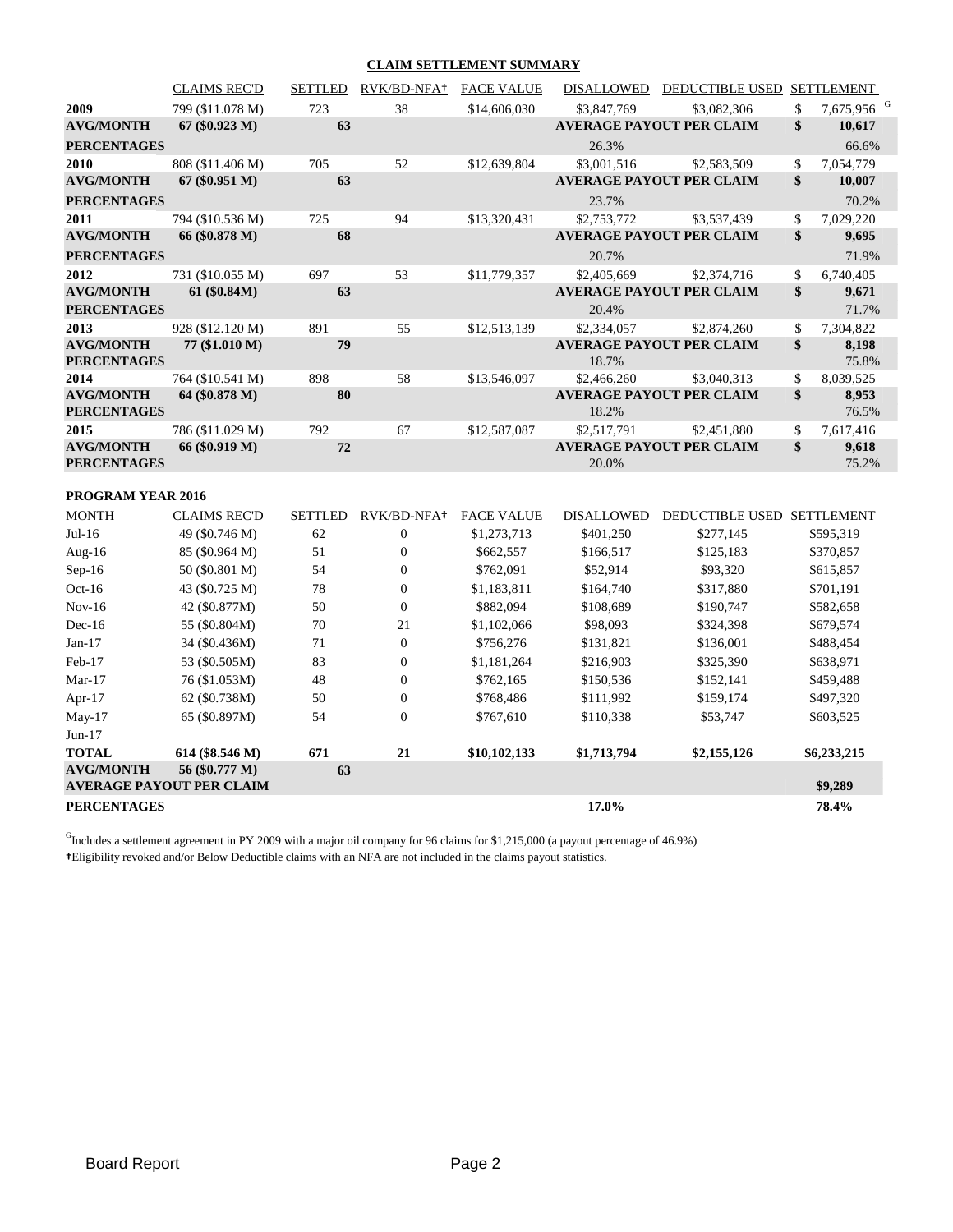#### **ELIGIBILITY STATISTICS REPORT**

June 1, 2017

#### **Breakdown of Applications**

| More Info Requested            | 3  |
|--------------------------------|----|
| In Review                      | 31 |
| <b>Total Open Applications</b> | 34 |

*Eligibility Determinations Under Appeal 7*

|                | <b>REC'D</b>            | <b>APP'D</b> | <b>DENIED</b>  |
|----------------|-------------------------|--------------|----------------|
| <b>PY 2004</b> | 72                      | 81           | 47             |
| Average/mo.    | 6                       |              | 11             |
| <b>PY 2005</b> | 97                      | 72           | 33             |
| Average/mo.    | 8                       |              | 9              |
| <b>PY 2006</b> | 109                     | 73           | 32             |
| Average/mo.    | 9                       |              | 9              |
| <b>PY 2007</b> | 108                     | 74           | 28             |
| Average/mo.    | 9                       |              | 9              |
| <b>PY 2008</b> | 99                      | 68           | 26             |
| Average/mo.    | 8                       |              | 8              |
| <b>PY 2009</b> | 95                      | 84           | 19             |
| Average/mo.    | 8                       |              | 9              |
| <b>PY 2010</b> | 48                      | 51           | 16             |
| Average/mo.    | 4                       |              | 6              |
| <b>PY 2011</b> | 67                      | 47           | 15             |
| Average/mo.    | 6                       |              | 5              |
| <b>PY 2012</b> | 87                      | 54           | 17             |
| Average/mo.    | 7                       |              | 6              |
| PY 2013        | 53                      | 65           | $\overline{7}$ |
| Average/mo.    | $\overline{\mathbf{4}}$ |              | 6              |
| <b>PY 2014</b> | 80                      | 64           | 15             |
| Average/mo.    | 7                       |              | 7              |
| PY 2015        | 77                      | 41           | 28             |
| Average/mo.    | 6                       |              | 6              |

| Denial Reasons PY 2004-2015 |     | $\%$   |
|-----------------------------|-----|--------|
| No Release                  | 86  | 30.4%  |
| Late Filing                 | 53  | 18.7%  |
| No Valid COC                | 35  | 12.4%  |
| Abandoned/OOC Tank          | 28  | 9.9%   |
| No CA Required              | 32  | 11.3%  |
| Pre-Fund Release            | 7   | 2.5%   |
| Incomplete App              | 10  | 3.5%   |
| <b>Untimely Fees</b>        | 3   | 1.1%   |
| No Fee Payment              | 1   | 0.4%   |
| No Response                 | 2   | 0.7%   |
| Other                       | 26  | 9.2%   |
| Total                       | 283 | 100.0% |

#### **Program Year 2016**

|              | <b>REC'D</b> | <b>APP'D</b>   | <b>DENIED</b> | <b>Denial Reasons PY 2016</b> |    |
|--------------|--------------|----------------|---------------|-------------------------------|----|
| $Jul-16$     | 0            | 3              | 4             | No Release                    | 4  |
| Aug- $16$    | 4            | 2              |               | Late Filing                   | 3  |
| $Sep-16$     | 11           | 4              | 2             | No Valid COC                  | 2  |
| $Oct-16$     | 8            |                | 5             | Abandoned/OOC Tank            | 2  |
| $Nov-16$     | 3            | 2              |               | No CA Required                | 10 |
| $Dec-16$     |              |                | 0             | <b>Pre-Fund Release</b>       |    |
| $Jan-17$     | 11           | 6              | 2             | Incomplete App                |    |
| $Feb-17$     | 10           |                |               | <b>Untimely Fees</b>          |    |
| $Mar-17$     | 6            | $\mathfrak{D}$ | 0             | No Fee Payment                |    |
| Apr-17       | 10           | $\mathcal{O}$  | 0             | No Response                   |    |
| $May-17$     | 5            | 12             | 6             | Other                         |    |
| $Jun-17$     |              |                |               | <b>Total</b>                  | 22 |
| <b>TOTAL</b> | 69           | 41             | 22            |                               |    |
| Average/mo.  | 6            |                | 6             |                               |    |

| <b>Denial Reasons PY 2016</b> |                |
|-------------------------------|----------------|
| No Release                    | 4              |
| Late Filing                   | 3              |
| No Valid COC                  | $\mathfrak{D}$ |
| Abandoned/OOC Tank            | $\overline{c}$ |
| No CA Required                | 10             |
| Pre-Fund Release              |                |
| Incomplete App                |                |
| <b>Untimely Fees</b>          |                |
| No Fee Payment                |                |
| No Response                   |                |
| <b>Other</b>                  |                |
|                               | 22             |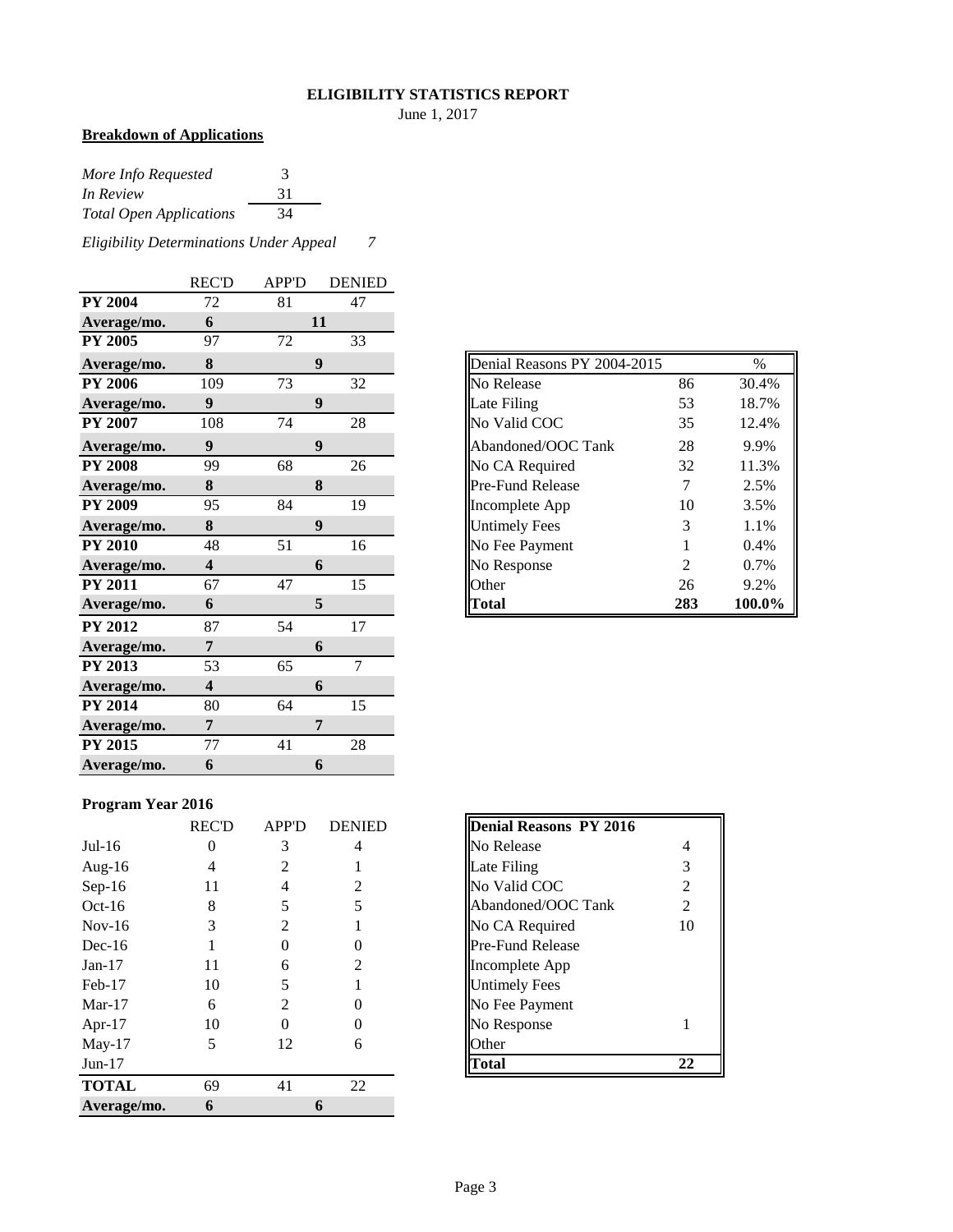#### **COST PRE-APPROVAL STATISTICS REPORT**

June 1, 2017

#### **Mandatory Cost Pre-Approvals Voluntary Pre-Approvals**

| Number Annual RAPs in Review                 |  |
|----------------------------------------------|--|
| Number Annual FPR in Review                  |  |
| All Other Mandatory Open Cost Pre-Approvals: |  |
| Total Open Mandatory Cost Pre-Approvals      |  |

Number in Review 6 Number in Review 6 Number in Review 3 Number 3 Number 3 Number 3 Number 3 Number 3 Number 3 Number 3 Number 3 Number 3 Number 3 Number 3 Number 3 Number 3 Number 3 Number 3 Number 3 Number 3 Number 3 Num

**Notification of Cost Exceedance** 

**The Pre-Approvalship Cost Pre-Approvals** 27 Number in Review 2

|         |              | <b>New RAPs</b> |              | <b>Annual RAP</b><br><b>Cost Pre-</b><br><b>Approvals</b> |              | <b>Annual FPR</b><br><b>Cost Pre-</b><br><b>Approvals</b> |              | <b>Mandatory</b><br><b>IRA</b> |              | Tier 3       | Monitoring/  | Calibration<br>Plan | Notification of<br>Cost<br><b>Exceedance</b> |              | <b>Voluntary</b> |              | <b>TOTALS</b> |
|---------|--------------|-----------------|--------------|-----------------------------------------------------------|--------------|-----------------------------------------------------------|--------------|--------------------------------|--------------|--------------|--------------|---------------------|----------------------------------------------|--------------|------------------|--------------|---------------|
|         | <b>REC'D</b> | <b>DET'D</b>    | <b>REC'D</b> | <b>DET'D</b>                                              | <b>REC'D</b> | <b>DET'D</b>                                              | <b>REC'D</b> | DET'D                          | <b>REC'D</b> | <b>DET'D</b> | <b>REC'D</b> | <b>DET'D</b>        | <b>DET'D</b><br><b>REC'D</b>                 | <b>REC'D</b> | <b>DET'D</b>     | <b>REC'D</b> | <b>DET'D</b>  |
| PY 2010 | 22           | 22              | 21           | 24                                                        | 52           | 66                                                        | ⋀            |                                | 23           | 28           | 34           | 38                  | Previously                                   | 31           | 30               | 191          | 217           |
| PY 2011 | 36           | 30              | 18           | 17                                                        | 56           | 55                                                        |              | ◠                              | 22           | 17           | 45           | 43                  | included in                                  | 41           | 46               | 223          | 210           |
| PY 2012 | 26           | 39              | 18           | 18                                                        | 57           | 68                                                        |              | 10                             | 13           | 23           | 30           | 41                  | Annual RAP                                   | 35           | 35               | 186          | 234           |
| PY 2013 | 30           | 29              | 36           | 38                                                        | 51           | 54                                                        |              |                                | 14           | 16           | 20           | 21                  | Cost Pre-                                    | 18           | 22               | 174          | 184           |
| PY 2014 | 32           | 35              | 31           | 33                                                        | 30           | 33                                                        | <sub>0</sub> |                                | 13           |              | 22           | 20                  | Approval column                              | 21           | 20               | 155          | 155           |
| PY 2015 | 24           | 31              | 20           | 19                                                        | 38           | 37                                                        | Ω<br>Λ       |                                | 10           | 2            | 22           | 18                  | 23<br>26                                     | ¬            | 16               | 162          | 169           |

|                |              |                 | <b>Annual RAP</b><br><b>Cost Pre-</b> |                  |       | <b>Annual FPR</b><br><b>Cost Pre-</b> |                | <b>Mandatory</b> |                |                | Monitoring/    | <b>Calibration</b> |                | <b>Notification of</b><br>Cost |                |                  |               |              |
|----------------|--------------|-----------------|---------------------------------------|------------------|-------|---------------------------------------|----------------|------------------|----------------|----------------|----------------|--------------------|----------------|--------------------------------|----------------|------------------|---------------|--------------|
| <b>PY 2016</b> |              | <b>New RAPs</b> |                                       | <b>Approvals</b> |       | <b>Approvals</b>                      |                | <b>IRA</b>       |                | Tier 3         |                | Plan               |                | <b>Exceedance</b>              |                | <b>Voluntary</b> | <b>TOTALS</b> |              |
|                | <b>REC'D</b> | <b>DET'D</b>    | <b>REC'D</b>                          | <b>DET'D</b>     | REC'D | <b>DET'D</b>                          | <b>REC'D</b>   | <b>DET'D</b>     | <b>REC'D</b>   | <b>DET'D</b>   | <b>REC'D</b>   | <b>DET'D</b>       | <b>REC'D</b>   | <b>DET'D</b>                   | <b>REC'D</b>   | DET'D            | <b>REC'D</b>  | <b>DET'D</b> |
| $Jul-16$       | 3            | 2               | $\overline{2}$                        |                  | 2     | 2                                     | $\Omega$       | $\Omega$         |                | $\theta$       | $\overline{2}$ |                    | 2              | 2                              | 3              | 3                | 15            | 11           |
| Aug- $16$      | 2            | $\theta$        |                                       | 2                | 2     | 3                                     | $\overline{0}$ | 0                |                | $\theta$       |                |                    |                | 2                              | 2              | 2                | 10            | 9            |
| $Sep-16$       | $\Omega$     | $\Omega$        |                                       | 2                | 3     | 3                                     | $\theta$       | $\Omega$         |                |                | 3              | ⇁                  | $\mathbf{0}$   |                                | $\overline{2}$ | 2                | 10            | 16           |
| $Oct-16$       |              | 2               | $\theta$                              | $\theta$         | 2     | 2                                     | $\Omega$       | 0                | $\Omega$       | 2              |                | 4                  |                | $\theta$                       |                | 2                | 6             | 12           |
| $Nov-16$       | 2            |                 | $\Omega$                              | $\overline{0}$   |       |                                       | $\Omega$       | 0                |                |                | $\overline{0}$ |                    | $\Omega$       | $\Omega$                       | 3              | 2                | $\mathcal{L}$ | 6            |
| $Dec-16$       |              | 3               | 4                                     | 2                |       | 5                                     | $\Omega$       | 0                |                |                | $\overline{2}$ |                    | 4              | $\Omega$                       | 3              | 2                | 16            | 14           |
| $Jan-17$       | 4            |                 | 4                                     | 5                |       |                                       |                | $\Omega$         |                | 2              | $\overline{2}$ | $\Omega$           | $\Omega$       | 5                              | $\Omega$       | 3                | 13            | 17           |
| Feb-17         | 3            | $\overline{2}$  | 5                                     | $\theta$         | 4     |                                       | $\theta$       |                  | $\overline{0}$ | $\overline{0}$ | 4              |                    | 2              | $\theta$                       | 2              |                  | 20            | 6            |
| $Mar-17$       |              | 2               |                                       | 4                | 3     | 5                                     | $\theta$       |                  | $\Omega$       |                | $\overline{2}$ | 6                  | $\Omega$       | 3                              |                | $\Omega$         | 8             | 22           |
| Apr- $17$      | $\Omega$     |                 | $\overline{2}$                        | 3                | 0     | $\overline{2}$                        |                | $\Omega$         |                | $\theta$       | $\overline{0}$ |                    | $\Omega$       | $\theta$                       | $\overline{2}$ | $\overline{2}$   | 6             | 9            |
| $May-17$       |              |                 |                                       |                  | 0     | $\Omega$                              | $\theta$       | 0                | 2              |                | $\overline{2}$ | $\overline{2}$     | $\overline{2}$ | $\overline{c}$                 |                |                  | 9             | 8            |
| $Jun-17$       |              |                 |                                       |                  |       |                                       |                |                  |                |                |                |                    |                |                                |                |                  | $\theta$      | $\Omega$     |
| <b>TOTALS</b>  | 18           | 15              | 21                                    | 20               | 19    | 25                                    | 2              | 2                | 9              | 9              | 19             | 24                 | 12             | 15                             | 20             | 20               | 120           | 130          |
| Avg./Mo        |              |                 |                                       |                  |       |                                       |                |                  |                |                |                |                    |                |                                |                |                  | 11            | 12           |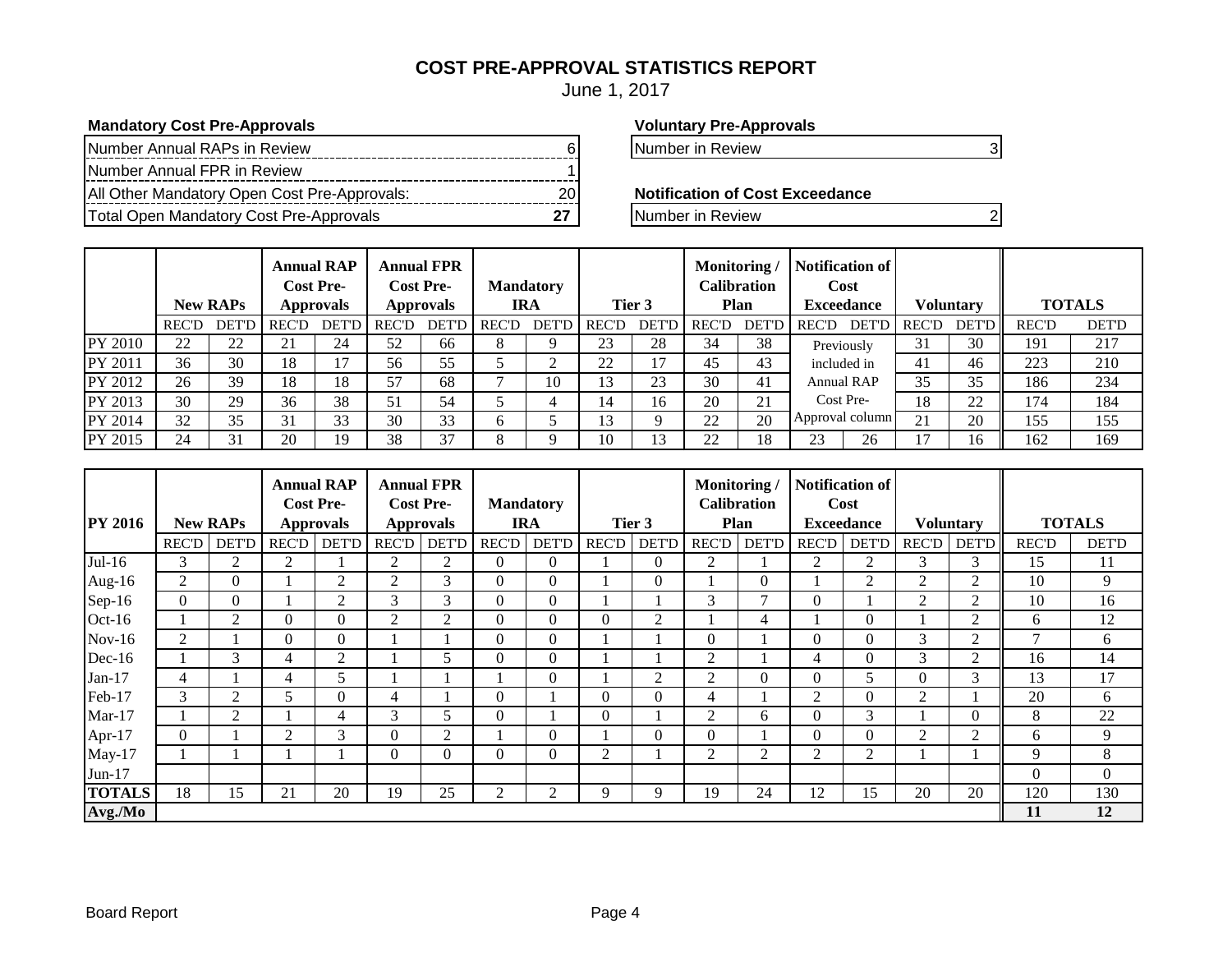#### **Petro Information Email Account**

| From:    | Brian Fitzpatrick <bifitzpa@synergyenvinc.com></bifitzpa@synergyenvinc.com>         |
|----------|-------------------------------------------------------------------------------------|
| Sent:    | Tuesday, June 06, 2017 8:24 AM                                                      |
| To:      | Petro Information Email Account                                                     |
| Subject: | Request to be placed on the agenda for the June 14, 2017 Board of directors meeting |

To Whom it may concern: Dunne Manning Corporation is the owner of the following, former BP properties: 4001 Hauk Rd, Cincinnati 13165 Larchmere Ave, 8200 Columbus Rd, Olmstead 5575 Dixie Hwy, Fairfield 2801 Mayfield, Cleveland 17810 Bagley Rd, Middleburg 4910 Harvard Ave, Newburgh 14718 Madison Ave, Lakewood 727 E. Main St, Lebanon 1550 Queen city Ave, Cincinnati 543 Ohio Pike, Cincinnati 4545 Reading Rd, Cincinnati 5252 E 152nd St, Cincinnati

Dunne Manning has been performing the required environmental investigation and remediation at these sites for some time. All of the work performed have been done on a pre-approval basis. Currently we owed \$296,727.66 for the work performed at these sites. Some of the invoices submitted for reimbursement are now nearly 4 years old.

In a recent conversation with the Executive director of PUSTRCB we learned that payments of any fund for former BP sites have been suspended, due to litigation brought against BP by the Board. We are requesting the Board reconsider the suspension of payments for the properties owned, currently, by Dunne Manning and that payment of the outstanding, approved, charges be issued to Dunne Manning.

Please let me know if we will be on the agenda for the June 14, 2017 meeting Sincerely Brian FitzPatrick P.G. Synergy Environmental, Inc

-- Brian FitzPatrick President/ CEO Synergy Environmental, Inc. 155 Railroad Plaza Royersford, PA 19468 484-369-2002 - office 484-256-3192 - Cell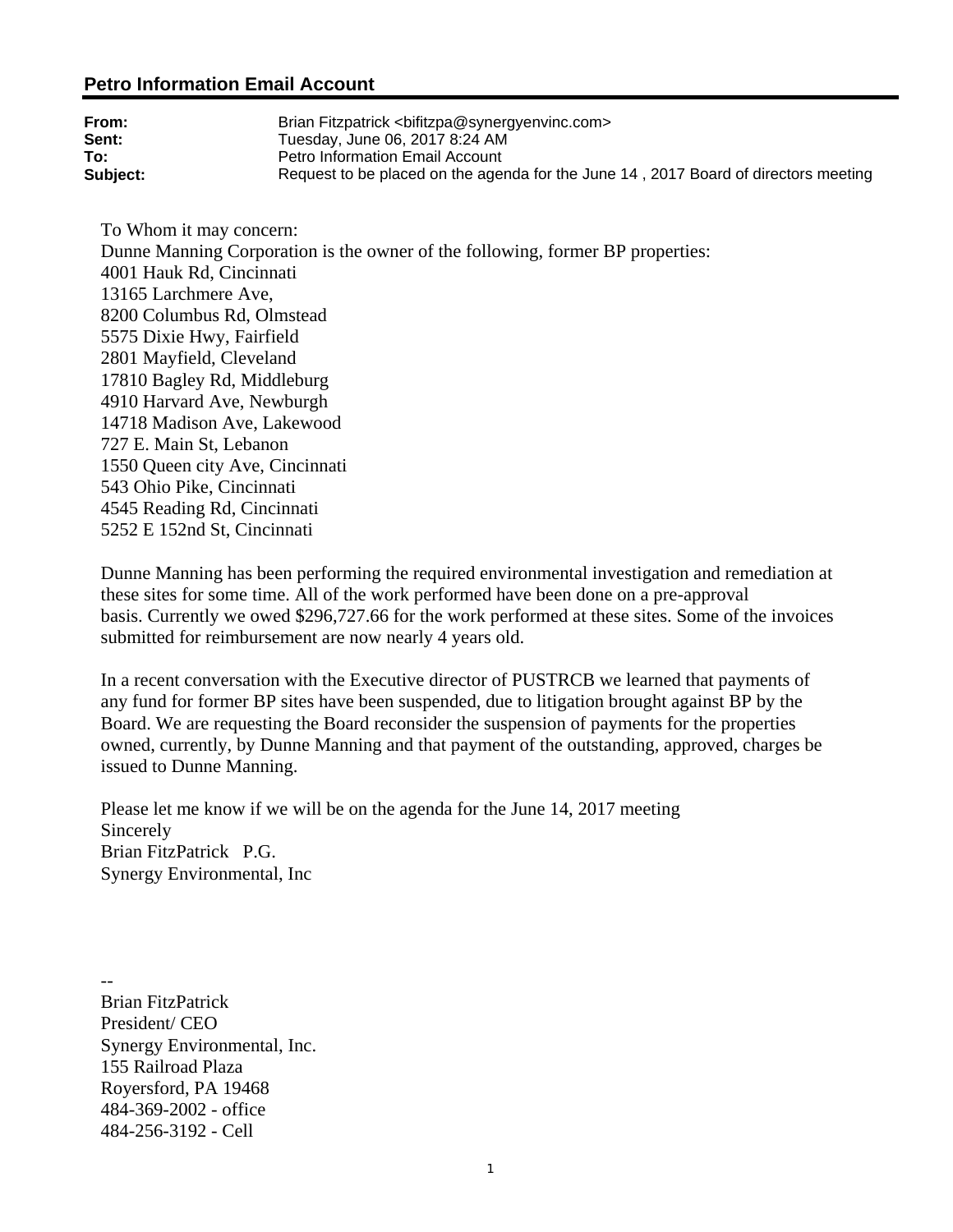**Facility Certificate Listing**

**Program Year 2015**

**COC Eff Date: Yes COC Print Date: Yes** 

#### **Printed from 03/15/17 to 06/14/17**

| <b>Owner/Fac</b> |                | UST Cnt Own / Fac Name   | <b>Own / Fac Address</b>                  | <b>Eff Date</b> | <b>Print Date</b> | <b>Override Reason</b>          | <b>Denial Status</b> |
|------------------|----------------|--------------------------|-------------------------------------------|-----------------|-------------------|---------------------------------|----------------------|
|                  |                |                          |                                           |                 |                   |                                 |                      |
| 8377-0001        | 8              | Pilot Travel Center #281 | 2786 Salt Springs Road, Girard OH         | 07/01/2015      | 04/28/2017        | Not Required: Post 11-30-09 Pay | N/A                  |
| 8377-0002        | 8              | Pilot Travel Center #285 | 10258 Lancaster Road S.W., Hebron OH      | 07/01/2015      | 04/28/2017        | Not Required: Post 11-30-09 Pay | N/A                  |
| 8377-0003        | 8              | Pilot Travel Center #286 | 6141 US Route 127 N., Eaton OH            | 07/01/2015      | 04/28/2017        | Not Required: Post 11-30-09 Pay | N/A                  |
| 8377-0004        | 6              | Pilot Travel Center #360 | 11471 State Route 613 W, Van Buren OH     | 07/01/2015      | 04/28/2017        | Not Required: Post 11-30-09 Pay | N/A                  |
| 8377-0005        | 6              | Pilot Travel Center #287 | 10048 Avon Lake Road, Burbank OH          | 07/01/2015      | 04/28/2017        | Not Required: Post 11-30-09 Pay | N/A                  |
| 8377-0006        | 5              | Pilot Travel Center #213 | 3600 Interchange Road, Columbus OH        | 07/01/2015      | 04/28/2017        | Not Required: Post 11-30-09 Pay | N/A                  |
| 8377-0007        | 6              | Pilot Travel Center #309 | 44133 Fairground Road, Caldwell OH        | 07/01/2015      | 04/28/2017        | Not Required: Post 11-30-09 Pay | N/A                  |
| 8377-0008        | 6              | Pilot Travel Center #014 | 7680 E. State Route 36, Sunbury OH        | 07/01/2015      | 04/28/2017        | Not Required: Post 11-30-09 Pay | N/A                  |
| 8377-0009        | $\overline{7}$ | Pilot Travel Center #002 | 2246 State Route 45, Austinburg OH        | 07/01/2015      | 04/28/2017        | Not Required: Post 11-30-09 Pay | N/A                  |
| 8377-0010        | 8              | Pilot Travel Center #003 | 1150 N. Canfield-Niles Road, Austintown O | 07/01/2015      | 04/28/2017        | Not Required: Post 11-30-09 Pay | N/A                  |
| 8377-0011        | 6              | Pilot Travel Center #004 | 39115 Colorado Road, Avon OH              | 07/01/2015      | 04/28/2017        | Not Required: Post 11-30-09 Pay | N/A                  |
| 8377-0013        | 5              | Pilot Travel Center #006 | 61700 Southgate Road, Cambridge OH        | 07/01/2015      | 04/28/2017        | Not Required: Post 11-30-09 Pay | N/A                  |
| 8377-0013        | $-1$           | Pilot Travel Center #006 | 61700 Southgate Road, Cambridge OH        | 07/01/2015      | 04/28/2017        | <b>Tank Removed</b>             | N/A                  |
| 8377-0015        | 6              | Pilot Travel Center #008 | 25600 U.S. Route 23, Circleville OH       | 07/01/2015      | 04/28/2017        | Not Required: Post 11-30-09 Pay | N/A                  |
| 8377-0016        | 10             | Pilot Travel Center #009 | 6830 Franklin Lebanon Road, Franklin OH   | 07/01/2015      | 04/28/2017        | Not Required: Post 11-30-09 Pay | N/A                  |
| 8377-0018        | 6              | Pilot Travel Center #011 | 10920 Market Street, North Lima OH        | 07/01/2015      | 04/28/2017        | Not Required: Post 11-30-09 Pay | N/A                  |
| 8377-0019        | $\overline{7}$ | Pilot Travel Center #012 | 3430 Libbey Road, Perrysburg OH           | 07/01/2015      | 04/28/2017        | Not Required: Post 11-30-09 Pay | N/A                  |
| 8377-0020        | 9              | Pilot Travel Center #013 | 8924 Lake Road, Seville OH                | 07/01/2015      | 04/28/2017        | Not Required: Post 11-30-09 Pay | N/A                  |
| 8377-0021        | 10             | Pilot Travel Center #015 | 5820 Hagman Road, Toledo OH               | 07/01/2015      | 04/28/2017        | Not Required: Post 11-30-09 Pay | N/A                  |
| 8377-0022        | 5              | Pilot Travel Center #454 | 1365 State Route 42 N.E., London OH       | 07/01/2015      | 04/28/2017        | Not Required: Post 11-30-09 Pay | N/A                  |
| 8377-0023        | 8              | Pilot Travel Center #457 | 427 E. Main Street, Beaverdam OH          | 07/01/2015      | 04/28/2017        | Not Required: Post 11-30-09 Pay | N/A                  |
| 8377-0025        | 8              | Pilot Travel Center #455 | 488 State Route 61, Marengo OH            | 07/01/2015      | 04/28/2017        | Not Required: Post 11-30-09 Pay | N/A                  |
| 8377-0026        | $\overline{7}$ | Pilot Travel Center #016 | 5572 N. US Route 68, Wilmington OH        | 07/01/2015      | 04/28/2017        | Not Required: Post 11-30-09 Pay | N/A                  |
| 8377-0027        | 5              | Pilot Travel Center #130 | 5219 Brecksville Road, Richfield OH       | 07/01/2015      | 04/28/2017        | Not Required: Post 11-30-09 Pay | N/A                  |
| 8377-0028        | 5              | Pilot Travel Center #239 | 1600 E. Wyandot Avenue, Upper Sandusk     | 07/01/2015      | 04/28/2017        | Not Required: Post 11-30-09 Pay | N/A                  |
| 8377-0029        | 4              | Pilot Travel Center #303 | 905 American Road, Napoleon OH            | 07/01/2015      | 04/28/2017        | Not Required: Post 11-30-09 Pay | N/A                  |
| 8377-0030        | 9              | Pilot Flying J #700      | 26415 Warns Road, Perrysburg OH           | 07/01/2015      | 04/28/2017        | Not Required: Post 11-30-09 Pay | N/A                  |
| 8377-0031        | $\overline{7}$ | Pilot Flying J #696      | 7735 E. State Route 37, Sunbury OH        | 07/01/2015      | 04/28/2017        | Not Required: Post 11-30-09 Pay | N/A                  |
| 8377-0032        | 8              | Pilot Flying J #695      | 420 E. Main Street, Beaverdam OH          | 07/01/2015      | 04/28/2017        | Not Required: Post 11-30-09 Pay | N/A                  |
| 8377-0033        | 5              | Pilot Flying J #699      | 10480 Baltimore Road N.E., Millersport OH | 07/01/2015      | 04/28/2017        | Not Required: Post 11-30-09 Pay | N/A                  |
| 8377-0034        | 5              | Pilot Flying J #694      | 2349 Center Road, Austinburg OH           | 07/01/2015      | 04/28/2017        | Not Required: Post 11-30-09 Pay | N/A                  |
| 8377-0035        | 5              | Pilot Travel Center #698 | 9935 State Route 41, Jeffersonville OH    | 07/01/2015      | 04/28/2017        | Not Required: Post 11-30-09 Pay | N/A                  |
| 8377-0036        | 5              | Pilot Flying J #697      | 2226 N. Main Street, Hubbard OH           | 07/01/2015      | 04/28/2017        | Not Required: Post 11-30-09 Pay | N/A                  |
| 8377-0037        | $\overline{2}$ | Pilot Flying J           | 14896 State Route 49, Edon OH             | 07/01/2015      | 04/28/2017        | Not Required: Post 11-30-09 Pay | N/A                  |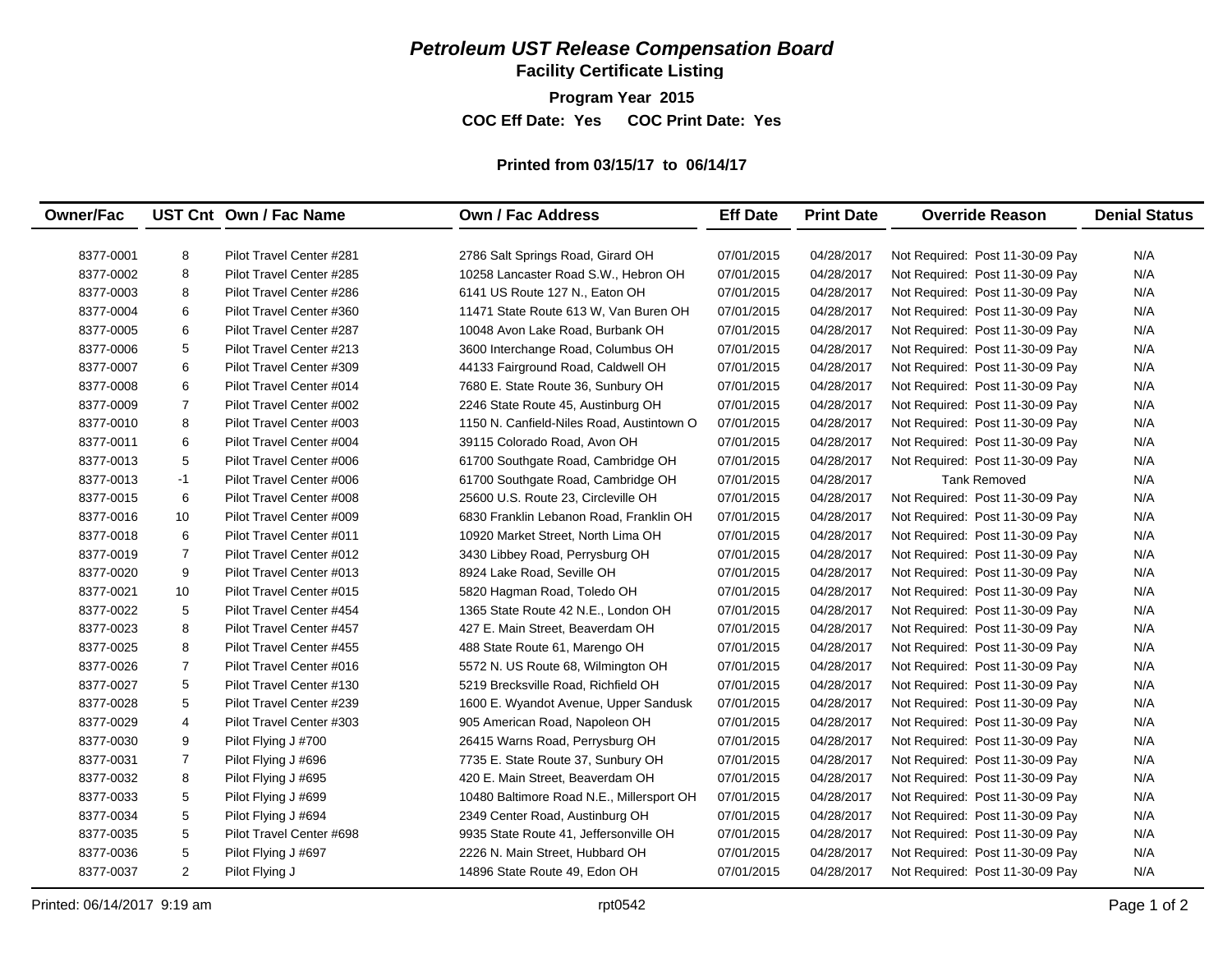| <b>Owner/Fac</b>            |              | UST Cnt Own / Fac Name     | Own / Fac Address                           | <b>Eff Date</b> | <b>Print Date</b> | <b>Override Reason</b>          | <b>Denial Status</b> |
|-----------------------------|--------------|----------------------------|---------------------------------------------|-----------------|-------------------|---------------------------------|----------------------|
|                             |              |                            |                                             |                 |                   |                                 |                      |
| 8377-0038                   | 5            | Pilot Travel Center #469   | 2320 Faircrest SW. Canton OH                | 07/01/2015      | 04/28/2017        | Not Required: Post 11-30-09 Pay | N/A                  |
| 8377-0039                   | 5            | Pilot Travel Center #597   | 1111-A East Main Street. Chillicothe OH     | 07/01/2015      | 04/28/2017        | Not Required: Post 11-30-09 Pay | N/A                  |
| 8377-0040                   | 5            | Flying J Travel Plaza #097 | 175 Northwoods Boulevard, I-75 (Exit 64), \ | 07/01/2015      | 04/28/2017        | Not Required: Post 11-30-09 Pay | N/A                  |
| 8377-0041                   | 5            | Pilot Travel Center #449   | 66377 Belmont-Morristown Road, Belmont      | 07/01/2015      | 04/28/2017        | Not Required: Post 11-30-09 Pay | N/A                  |
| 21258-0001                  |              | Ameristop Food Mart        | 801 Western Avenue, Chillicothe OH          | 07/01/2015      | 05/12/2017        | Not Required: Post 11-30-09 Pav | N/A                  |
|                             |              |                            |                                             |                 |                   |                                 |                      |
| <b>Total Owners</b>         | $\mathbf{2}$ |                            |                                             |                 |                   |                                 |                      |
| <b>Total Facilities</b>     | 38           |                            |                                             |                 |                   |                                 |                      |
| <b>Total USTs</b>           | 236          |                            |                                             |                 |                   |                                 |                      |
| <b>Total Determinations</b> | 38           |                            |                                             |                 |                   |                                 |                      |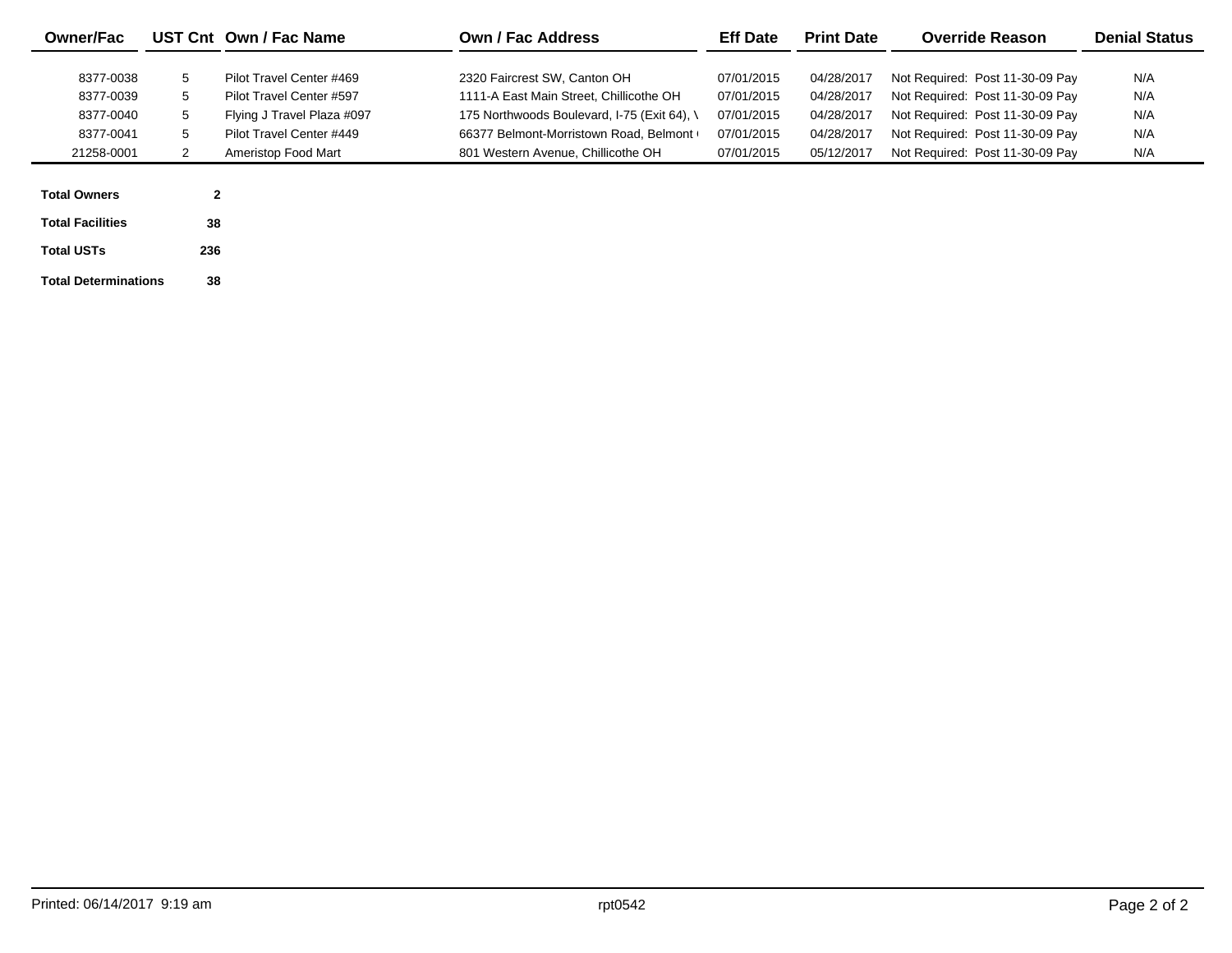**Facility Certificate Listing**

**Program Year 2015 COC Eff Date: No COC Print Date: No Denial Status: DETERMINATION**

#### **Date of Determination from 03/15/17 to 6/21/17**

| <b>Owner/Fac</b>            |                | UST Cnt Own / Fac Name | <b>Own / Fac Address</b>         | <b>Eff Date</b> | <b>Print Date</b> | <b>Override Reason</b> | <b>Denial Status</b> |
|-----------------------------|----------------|------------------------|----------------------------------|-----------------|-------------------|------------------------|----------------------|
| 8377-0030                   |                | Pilot Flying J #700    | 26415 Warns Road, Perrysburg OH  |                 |                   | N/A                    | Determination        |
| 8377-0032                   |                | Pilot Flying J #695    | 420 E. Main Street, Beaverdam OH |                 |                   | N/A                    | Determination        |
| <b>Total Owners</b>         |                |                        |                                  |                 |                   |                        |                      |
|                             |                |                        |                                  |                 |                   |                        |                      |
| <b>Total Facilities</b>     | $\mathbf{2}$   |                        |                                  |                 |                   |                        |                      |
| <b>Total USTs</b>           | $\mathbf{2}$   |                        |                                  |                 |                   |                        |                      |
| <b>Total Determinations</b> | $\overline{2}$ |                        |                                  |                 |                   |                        |                      |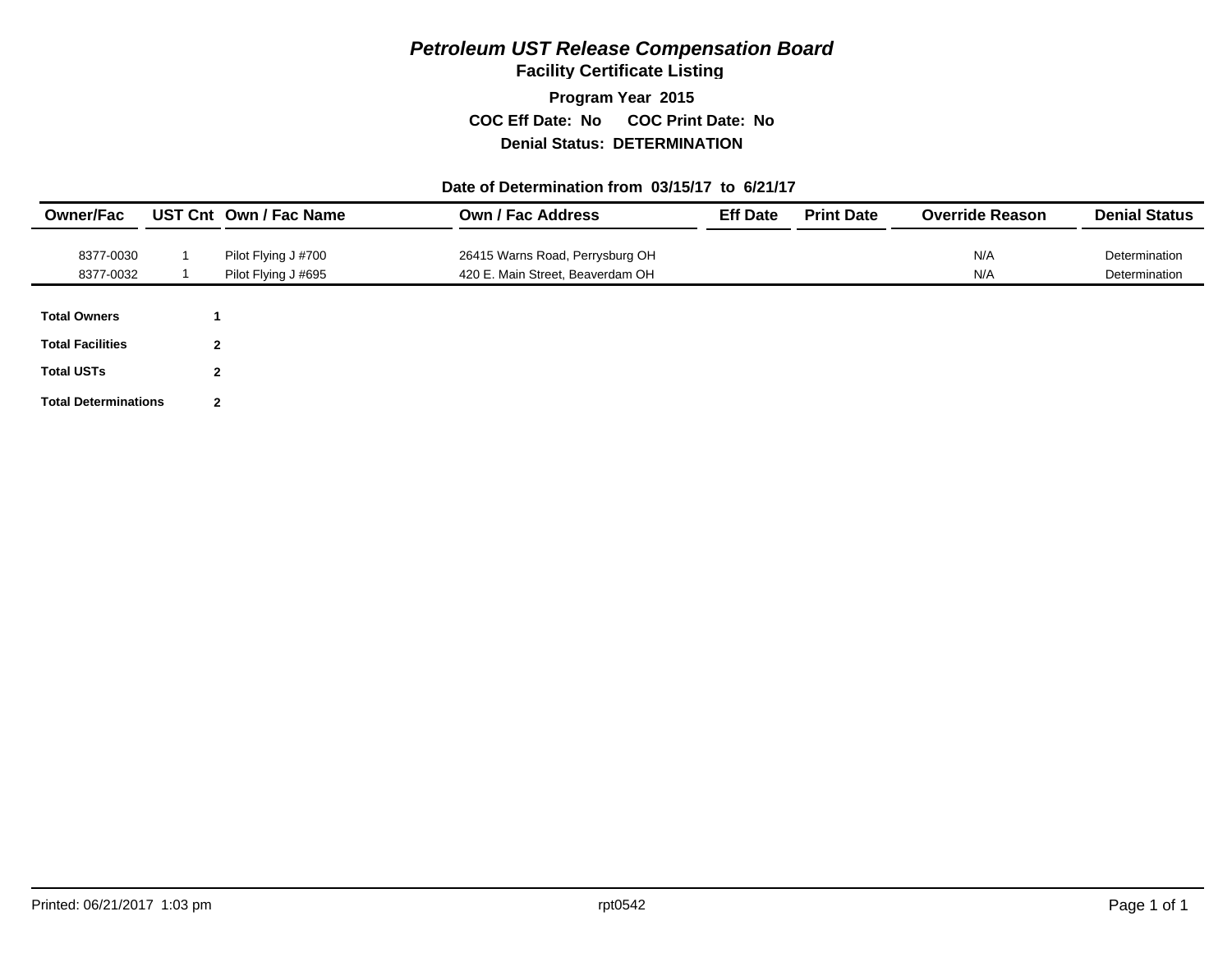**Facility Certificate Listing**

**Program Year 2016**

**COC Eff Date: Yes COC Print Date: Yes** 

#### **Printed from 03/15/17 to 06/14/17**

| 391-0001<br>$\overline{2}$<br>03/17/2017<br><b>Amherst Exempted Village</b><br>255 Washington Street, Amherst OH<br>09/30/2016<br>PD Response Accepted<br>Accepted<br>5<br>1967-0014<br>Central Serv Motor Eq<br>850 E. Market Street, Akron OH<br>PD Response Accepted<br>03/15/2017<br>04/28/2017<br>Accepted<br>3<br><b>Akron Fulton Airport</b><br>1600 Triplett Blvd, Akron OH<br>PD Response Accepted<br>1967-0039<br>03/15/2017<br>04/28/2017<br>Accepted<br>3<br>N/A<br>3575-0045<br><b>Waldo Duke &amp; Duchess</b><br>262 N. Marion Street, Waldo OH<br>02/22/2017<br>04/28/2017<br>Not Required: Post 11-30-09 Pay<br>3575-0176<br>3<br>BP Oil Co.<br>N/A<br>860 State Route 97, Bellville OH<br>05/10/2017<br>05/12/2017<br>Not Required: Post 11-30-09 Pay<br>N/A<br>3575-0239<br><b>Easton Duchess</b><br>05/12/2017<br>$\mathbf{1}$<br>4024 Morse Road, Columbus OH<br>04/24/2017<br>Not Required: Post 11-30-09 Pay<br>$\overline{c}$<br>N/A<br>4882-0071<br>Starfire 60<br>06/06/2017<br>06/09/2017<br>101 McCauley Drive, Uhrichsville OH<br>Not Required: Post 11-30-09 Pay<br>2<br>6105-0001<br>03/10/2017<br>06/09/2017<br><b>Kettering Medical Center</b><br>3535 Southern Boulevard, Kettering OH<br>PD Response Accepted<br>Accepted<br>$\mathbf{1}$<br>6105-0002<br>Sycamore Medical Hospital<br>4000 Miamisburg-Centerville Road, Miami<br>03/10/2017<br>06/09/2017<br>PD Response Accepted<br>Accepted<br>$\mathbf{1}$<br>7623-0001<br>NCR Corp.<br>1560 S. Patterson Boulevard, Dayton OH<br>04/07/2017<br>04/28/2017<br>PD Response Accepted<br>Accepted<br>8050-0047<br>$\mathbf{1}$<br>Ottawa Oil Co., Inc.<br>133 S. Main Street, Arlington OH<br>05/11/2017<br>05/12/2017<br>N/A<br>Not Required: Post 11-30-09 Pay<br>8<br>8377-0001<br>Pilot Travel Center #281<br>2786 Salt Springs Road, Girard OH<br>07/01/2016<br>04/28/2017<br>N/A<br>Not Required: Post 11-30-09 Pay<br>8<br>Pilot Travel Center #285<br>N/A<br>8377-0002<br>10258 Lancaster Road S.W., Hebron OH<br>07/01/2016<br>04/28/2017<br>Not Required: Post 11-30-09 Pay<br>8<br>Pilot Travel Center #286<br>N/A<br>8377-0003<br>6141 US Route 127 N., Eaton OH<br>07/01/2016<br>04/28/2017<br>Not Required: Post 11-30-09 Pay<br>$\overline{7}$<br>Pilot Travel Center #360<br>N/A<br>8377-0004<br>11471 State Route 613 W, Van Buren OH<br>07/01/2016<br>04/28/2017<br>Not Required: Post 11-30-09 Pay<br>6<br>Pilot Travel Center #287<br>07/01/2016<br>04/28/2017<br>N/A<br>8377-0005<br>10048 Avon Lake Road, Burbank OH<br>Not Required: Post 11-30-09 Pay<br>5<br>N/A<br>8377-0006<br>Pilot Travel Center #213<br>07/01/2016<br>04/28/2017<br>3600 Interchange Road, Columbus OH<br>Not Required: Post 11-30-09 Pay<br>6<br>N/A<br>8377-0007<br>Pilot Travel Center #309<br>44133 Fairground Road, Caldwell OH<br>07/01/2016<br>04/28/2017<br>Not Required: Post 11-30-09 Pay<br>6<br>N/A<br>8377-0008<br>Pilot Travel Center #014<br>7680 E. State Route 36, Sunbury OH<br>07/01/2016<br>04/28/2017<br>Not Required: Post 11-30-09 Pay<br>$\overline{7}$<br>Pilot Travel Center #002<br>N/A<br>8377-0009<br>2246 State Route 45, Austinburg OH<br>07/01/2016<br>04/28/2017<br>Not Required: Post 11-30-09 Pay<br>8377-0010<br>8<br>Pilot Travel Center #003<br>N/A<br>1150 N. Canfield-Niles Road, Austintown O<br>07/01/2016<br>04/28/2017<br>Not Required: Post 11-30-09 Pay<br>6<br>Pilot Travel Center #004<br>N/A<br>8377-0011<br>39115 Colorado Road, Avon OH<br>07/01/2016<br>04/28/2017<br>Not Required: Post 11-30-09 Pay<br>8377-0013<br>$-1$<br>Pilot Travel Center #006<br><b>Tank Removed</b><br>N/A<br>61700 Southgate Road, Cambridge OH<br>07/01/2016<br>04/28/2017<br>5<br>N/A<br>8377-0013<br>Pilot Travel Center #006<br>61700 Southgate Road, Cambridge OH<br>07/01/2016<br>Not Required: Post 11-30-09 Pay<br>04/28/2017<br>6<br>Pilot Travel Center #008<br>N/A<br>8377-0015<br>25600 U.S. Route 23, Circleville OH<br>07/01/2016<br>04/28/2017<br>Not Required: Post 11-30-09 Pay<br>N/A<br>10<br>Pilot Travel Center #009<br>8377-0016<br>6830 Franklin Lebanon Road, Franklin OH<br>07/01/2016<br>04/28/2017<br>Not Required: Post 11-30-09 Pay<br>N/A<br>6<br>Pilot Travel Center #011<br>8377-0018<br>10920 Market Street, North Lima OH<br>07/01/2016<br>04/28/2017<br>Not Required: Post 11-30-09 Pay<br>$\overline{7}$<br>N/A<br>8377-0019<br>Pilot Travel Center #012<br>3430 Libbey Road, Perrysburg OH<br>07/01/2016<br>04/28/2017<br>Not Required: Post 11-30-09 Pay<br>8377-0020<br>9<br>Pilot Travel Center #013<br>8924 Lake Road, Seville OH<br>07/01/2016<br>04/28/2017<br>N/A<br>Not Required: Post 11-30-09 Pay<br>N/A<br>8377-0021<br>10<br>Pilot Travel Center #015<br>5820 Hagman Road, Toledo OH<br>07/01/2016<br>04/28/2017<br>Not Required: Post 11-30-09 Pay<br>5<br>Pilot Travel Center #454<br>N/A<br>8377-0022<br>1365 State Route 42 N.E., London OH<br>07/01/2016<br>04/28/2017<br>Not Required: Post 11-30-09 Pay<br>Pilot Travel Center #454<br>N/A<br>8377-0022<br>$\mathbf{1}$<br>1365 State Route 42 N.E., London OH<br>05/19/2017<br>05/26/2017<br>Not Required: Post 11-30-09 Pay<br>8<br>Pilot Travel Center #457<br>N/A<br>8377-0023<br>427 E. Main Street, Beaverdam OH<br>07/01/2016<br>04/28/2017<br>Not Required: Post 11-30-09 Pay | <b>Owner/Fac</b> |   | UST Cnt Own / Fac Name   | <b>Own / Fac Address</b>       | <b>Eff Date</b> | <b>Print Date</b> | <b>Override Reason</b>          | <b>Denial Status</b> |
|----------------------------------------------------------------------------------------------------------------------------------------------------------------------------------------------------------------------------------------------------------------------------------------------------------------------------------------------------------------------------------------------------------------------------------------------------------------------------------------------------------------------------------------------------------------------------------------------------------------------------------------------------------------------------------------------------------------------------------------------------------------------------------------------------------------------------------------------------------------------------------------------------------------------------------------------------------------------------------------------------------------------------------------------------------------------------------------------------------------------------------------------------------------------------------------------------------------------------------------------------------------------------------------------------------------------------------------------------------------------------------------------------------------------------------------------------------------------------------------------------------------------------------------------------------------------------------------------------------------------------------------------------------------------------------------------------------------------------------------------------------------------------------------------------------------------------------------------------------------------------------------------------------------------------------------------------------------------------------------------------------------------------------------------------------------------------------------------------------------------------------------------------------------------------------------------------------------------------------------------------------------------------------------------------------------------------------------------------------------------------------------------------------------------------------------------------------------------------------------------------------------------------------------------------------------------------------------------------------------------------------------------------------------------------------------------------------------------------------------------------------------------------------------------------------------------------------------------------------------------------------------------------------------------------------------------------------------------------------------------------------------------------------------------------------------------------------------------------------------------------------------------------------------------------------------------------------------------------------------------------------------------------------------------------------------------------------------------------------------------------------------------------------------------------------------------------------------------------------------------------------------------------------------------------------------------------------------------------------------------------------------------------------------------------------------------------------------------------------------------------------------------------------------------------------------------------------------------------------------------------------------------------------------------------------------------------------------------------------------------------------------------------------------------------------------------------------------------------------------------------------------------------------------------------------------------------------------------------------------------------------------------------------------------------------------------------------------------------------------------------------------------------------------------------------------------------------------------------------------------------------------------------------------------------------------------------------------------------------------------------------------------------------------------------------------------------------------------------------------------------------------------------------------------------------------------------------------------------------------------------------------------------------------------------------------------------------------------------------------------------------------------------------------------------------------------------------------------------------------------------------------------------------------------------------------------------------------------------------------------------------------------------------------------------------------|------------------|---|--------------------------|--------------------------------|-----------------|-------------------|---------------------------------|----------------------|
|                                                                                                                                                                                                                                                                                                                                                                                                                                                                                                                                                                                                                                                                                                                                                                                                                                                                                                                                                                                                                                                                                                                                                                                                                                                                                                                                                                                                                                                                                                                                                                                                                                                                                                                                                                                                                                                                                                                                                                                                                                                                                                                                                                                                                                                                                                                                                                                                                                                                                                                                                                                                                                                                                                                                                                                                                                                                                                                                                                                                                                                                                                                                                                                                                                                                                                                                                                                                                                                                                                                                                                                                                                                                                                                                                                                                                                                                                                                                                                                                                                                                                                                                                                                                                                                                                                                                                                                                                                                                                                                                                                                                                                                                                                                                                                                                                                                                                                                                                                                                                                                                                                                                                                                                                                                                                                                |                  |   |                          |                                |                 |                   |                                 |                      |
|                                                                                                                                                                                                                                                                                                                                                                                                                                                                                                                                                                                                                                                                                                                                                                                                                                                                                                                                                                                                                                                                                                                                                                                                                                                                                                                                                                                                                                                                                                                                                                                                                                                                                                                                                                                                                                                                                                                                                                                                                                                                                                                                                                                                                                                                                                                                                                                                                                                                                                                                                                                                                                                                                                                                                                                                                                                                                                                                                                                                                                                                                                                                                                                                                                                                                                                                                                                                                                                                                                                                                                                                                                                                                                                                                                                                                                                                                                                                                                                                                                                                                                                                                                                                                                                                                                                                                                                                                                                                                                                                                                                                                                                                                                                                                                                                                                                                                                                                                                                                                                                                                                                                                                                                                                                                                                                |                  |   |                          |                                |                 |                   |                                 |                      |
|                                                                                                                                                                                                                                                                                                                                                                                                                                                                                                                                                                                                                                                                                                                                                                                                                                                                                                                                                                                                                                                                                                                                                                                                                                                                                                                                                                                                                                                                                                                                                                                                                                                                                                                                                                                                                                                                                                                                                                                                                                                                                                                                                                                                                                                                                                                                                                                                                                                                                                                                                                                                                                                                                                                                                                                                                                                                                                                                                                                                                                                                                                                                                                                                                                                                                                                                                                                                                                                                                                                                                                                                                                                                                                                                                                                                                                                                                                                                                                                                                                                                                                                                                                                                                                                                                                                                                                                                                                                                                                                                                                                                                                                                                                                                                                                                                                                                                                                                                                                                                                                                                                                                                                                                                                                                                                                |                  |   |                          |                                |                 |                   |                                 |                      |
|                                                                                                                                                                                                                                                                                                                                                                                                                                                                                                                                                                                                                                                                                                                                                                                                                                                                                                                                                                                                                                                                                                                                                                                                                                                                                                                                                                                                                                                                                                                                                                                                                                                                                                                                                                                                                                                                                                                                                                                                                                                                                                                                                                                                                                                                                                                                                                                                                                                                                                                                                                                                                                                                                                                                                                                                                                                                                                                                                                                                                                                                                                                                                                                                                                                                                                                                                                                                                                                                                                                                                                                                                                                                                                                                                                                                                                                                                                                                                                                                                                                                                                                                                                                                                                                                                                                                                                                                                                                                                                                                                                                                                                                                                                                                                                                                                                                                                                                                                                                                                                                                                                                                                                                                                                                                                                                |                  |   |                          |                                |                 |                   |                                 |                      |
|                                                                                                                                                                                                                                                                                                                                                                                                                                                                                                                                                                                                                                                                                                                                                                                                                                                                                                                                                                                                                                                                                                                                                                                                                                                                                                                                                                                                                                                                                                                                                                                                                                                                                                                                                                                                                                                                                                                                                                                                                                                                                                                                                                                                                                                                                                                                                                                                                                                                                                                                                                                                                                                                                                                                                                                                                                                                                                                                                                                                                                                                                                                                                                                                                                                                                                                                                                                                                                                                                                                                                                                                                                                                                                                                                                                                                                                                                                                                                                                                                                                                                                                                                                                                                                                                                                                                                                                                                                                                                                                                                                                                                                                                                                                                                                                                                                                                                                                                                                                                                                                                                                                                                                                                                                                                                                                |                  |   |                          |                                |                 |                   |                                 |                      |
|                                                                                                                                                                                                                                                                                                                                                                                                                                                                                                                                                                                                                                                                                                                                                                                                                                                                                                                                                                                                                                                                                                                                                                                                                                                                                                                                                                                                                                                                                                                                                                                                                                                                                                                                                                                                                                                                                                                                                                                                                                                                                                                                                                                                                                                                                                                                                                                                                                                                                                                                                                                                                                                                                                                                                                                                                                                                                                                                                                                                                                                                                                                                                                                                                                                                                                                                                                                                                                                                                                                                                                                                                                                                                                                                                                                                                                                                                                                                                                                                                                                                                                                                                                                                                                                                                                                                                                                                                                                                                                                                                                                                                                                                                                                                                                                                                                                                                                                                                                                                                                                                                                                                                                                                                                                                                                                |                  |   |                          |                                |                 |                   |                                 |                      |
|                                                                                                                                                                                                                                                                                                                                                                                                                                                                                                                                                                                                                                                                                                                                                                                                                                                                                                                                                                                                                                                                                                                                                                                                                                                                                                                                                                                                                                                                                                                                                                                                                                                                                                                                                                                                                                                                                                                                                                                                                                                                                                                                                                                                                                                                                                                                                                                                                                                                                                                                                                                                                                                                                                                                                                                                                                                                                                                                                                                                                                                                                                                                                                                                                                                                                                                                                                                                                                                                                                                                                                                                                                                                                                                                                                                                                                                                                                                                                                                                                                                                                                                                                                                                                                                                                                                                                                                                                                                                                                                                                                                                                                                                                                                                                                                                                                                                                                                                                                                                                                                                                                                                                                                                                                                                                                                |                  |   |                          |                                |                 |                   |                                 |                      |
|                                                                                                                                                                                                                                                                                                                                                                                                                                                                                                                                                                                                                                                                                                                                                                                                                                                                                                                                                                                                                                                                                                                                                                                                                                                                                                                                                                                                                                                                                                                                                                                                                                                                                                                                                                                                                                                                                                                                                                                                                                                                                                                                                                                                                                                                                                                                                                                                                                                                                                                                                                                                                                                                                                                                                                                                                                                                                                                                                                                                                                                                                                                                                                                                                                                                                                                                                                                                                                                                                                                                                                                                                                                                                                                                                                                                                                                                                                                                                                                                                                                                                                                                                                                                                                                                                                                                                                                                                                                                                                                                                                                                                                                                                                                                                                                                                                                                                                                                                                                                                                                                                                                                                                                                                                                                                                                |                  |   |                          |                                |                 |                   |                                 |                      |
|                                                                                                                                                                                                                                                                                                                                                                                                                                                                                                                                                                                                                                                                                                                                                                                                                                                                                                                                                                                                                                                                                                                                                                                                                                                                                                                                                                                                                                                                                                                                                                                                                                                                                                                                                                                                                                                                                                                                                                                                                                                                                                                                                                                                                                                                                                                                                                                                                                                                                                                                                                                                                                                                                                                                                                                                                                                                                                                                                                                                                                                                                                                                                                                                                                                                                                                                                                                                                                                                                                                                                                                                                                                                                                                                                                                                                                                                                                                                                                                                                                                                                                                                                                                                                                                                                                                                                                                                                                                                                                                                                                                                                                                                                                                                                                                                                                                                                                                                                                                                                                                                                                                                                                                                                                                                                                                |                  |   |                          |                                |                 |                   |                                 |                      |
|                                                                                                                                                                                                                                                                                                                                                                                                                                                                                                                                                                                                                                                                                                                                                                                                                                                                                                                                                                                                                                                                                                                                                                                                                                                                                                                                                                                                                                                                                                                                                                                                                                                                                                                                                                                                                                                                                                                                                                                                                                                                                                                                                                                                                                                                                                                                                                                                                                                                                                                                                                                                                                                                                                                                                                                                                                                                                                                                                                                                                                                                                                                                                                                                                                                                                                                                                                                                                                                                                                                                                                                                                                                                                                                                                                                                                                                                                                                                                                                                                                                                                                                                                                                                                                                                                                                                                                                                                                                                                                                                                                                                                                                                                                                                                                                                                                                                                                                                                                                                                                                                                                                                                                                                                                                                                                                |                  |   |                          |                                |                 |                   |                                 |                      |
|                                                                                                                                                                                                                                                                                                                                                                                                                                                                                                                                                                                                                                                                                                                                                                                                                                                                                                                                                                                                                                                                                                                                                                                                                                                                                                                                                                                                                                                                                                                                                                                                                                                                                                                                                                                                                                                                                                                                                                                                                                                                                                                                                                                                                                                                                                                                                                                                                                                                                                                                                                                                                                                                                                                                                                                                                                                                                                                                                                                                                                                                                                                                                                                                                                                                                                                                                                                                                                                                                                                                                                                                                                                                                                                                                                                                                                                                                                                                                                                                                                                                                                                                                                                                                                                                                                                                                                                                                                                                                                                                                                                                                                                                                                                                                                                                                                                                                                                                                                                                                                                                                                                                                                                                                                                                                                                |                  |   |                          |                                |                 |                   |                                 |                      |
|                                                                                                                                                                                                                                                                                                                                                                                                                                                                                                                                                                                                                                                                                                                                                                                                                                                                                                                                                                                                                                                                                                                                                                                                                                                                                                                                                                                                                                                                                                                                                                                                                                                                                                                                                                                                                                                                                                                                                                                                                                                                                                                                                                                                                                                                                                                                                                                                                                                                                                                                                                                                                                                                                                                                                                                                                                                                                                                                                                                                                                                                                                                                                                                                                                                                                                                                                                                                                                                                                                                                                                                                                                                                                                                                                                                                                                                                                                                                                                                                                                                                                                                                                                                                                                                                                                                                                                                                                                                                                                                                                                                                                                                                                                                                                                                                                                                                                                                                                                                                                                                                                                                                                                                                                                                                                                                |                  |   |                          |                                |                 |                   |                                 |                      |
|                                                                                                                                                                                                                                                                                                                                                                                                                                                                                                                                                                                                                                                                                                                                                                                                                                                                                                                                                                                                                                                                                                                                                                                                                                                                                                                                                                                                                                                                                                                                                                                                                                                                                                                                                                                                                                                                                                                                                                                                                                                                                                                                                                                                                                                                                                                                                                                                                                                                                                                                                                                                                                                                                                                                                                                                                                                                                                                                                                                                                                                                                                                                                                                                                                                                                                                                                                                                                                                                                                                                                                                                                                                                                                                                                                                                                                                                                                                                                                                                                                                                                                                                                                                                                                                                                                                                                                                                                                                                                                                                                                                                                                                                                                                                                                                                                                                                                                                                                                                                                                                                                                                                                                                                                                                                                                                |                  |   |                          |                                |                 |                   |                                 |                      |
|                                                                                                                                                                                                                                                                                                                                                                                                                                                                                                                                                                                                                                                                                                                                                                                                                                                                                                                                                                                                                                                                                                                                                                                                                                                                                                                                                                                                                                                                                                                                                                                                                                                                                                                                                                                                                                                                                                                                                                                                                                                                                                                                                                                                                                                                                                                                                                                                                                                                                                                                                                                                                                                                                                                                                                                                                                                                                                                                                                                                                                                                                                                                                                                                                                                                                                                                                                                                                                                                                                                                                                                                                                                                                                                                                                                                                                                                                                                                                                                                                                                                                                                                                                                                                                                                                                                                                                                                                                                                                                                                                                                                                                                                                                                                                                                                                                                                                                                                                                                                                                                                                                                                                                                                                                                                                                                |                  |   |                          |                                |                 |                   |                                 |                      |
|                                                                                                                                                                                                                                                                                                                                                                                                                                                                                                                                                                                                                                                                                                                                                                                                                                                                                                                                                                                                                                                                                                                                                                                                                                                                                                                                                                                                                                                                                                                                                                                                                                                                                                                                                                                                                                                                                                                                                                                                                                                                                                                                                                                                                                                                                                                                                                                                                                                                                                                                                                                                                                                                                                                                                                                                                                                                                                                                                                                                                                                                                                                                                                                                                                                                                                                                                                                                                                                                                                                                                                                                                                                                                                                                                                                                                                                                                                                                                                                                                                                                                                                                                                                                                                                                                                                                                                                                                                                                                                                                                                                                                                                                                                                                                                                                                                                                                                                                                                                                                                                                                                                                                                                                                                                                                                                |                  |   |                          |                                |                 |                   |                                 |                      |
|                                                                                                                                                                                                                                                                                                                                                                                                                                                                                                                                                                                                                                                                                                                                                                                                                                                                                                                                                                                                                                                                                                                                                                                                                                                                                                                                                                                                                                                                                                                                                                                                                                                                                                                                                                                                                                                                                                                                                                                                                                                                                                                                                                                                                                                                                                                                                                                                                                                                                                                                                                                                                                                                                                                                                                                                                                                                                                                                                                                                                                                                                                                                                                                                                                                                                                                                                                                                                                                                                                                                                                                                                                                                                                                                                                                                                                                                                                                                                                                                                                                                                                                                                                                                                                                                                                                                                                                                                                                                                                                                                                                                                                                                                                                                                                                                                                                                                                                                                                                                                                                                                                                                                                                                                                                                                                                |                  |   |                          |                                |                 |                   |                                 |                      |
|                                                                                                                                                                                                                                                                                                                                                                                                                                                                                                                                                                                                                                                                                                                                                                                                                                                                                                                                                                                                                                                                                                                                                                                                                                                                                                                                                                                                                                                                                                                                                                                                                                                                                                                                                                                                                                                                                                                                                                                                                                                                                                                                                                                                                                                                                                                                                                                                                                                                                                                                                                                                                                                                                                                                                                                                                                                                                                                                                                                                                                                                                                                                                                                                                                                                                                                                                                                                                                                                                                                                                                                                                                                                                                                                                                                                                                                                                                                                                                                                                                                                                                                                                                                                                                                                                                                                                                                                                                                                                                                                                                                                                                                                                                                                                                                                                                                                                                                                                                                                                                                                                                                                                                                                                                                                                                                |                  |   |                          |                                |                 |                   |                                 |                      |
|                                                                                                                                                                                                                                                                                                                                                                                                                                                                                                                                                                                                                                                                                                                                                                                                                                                                                                                                                                                                                                                                                                                                                                                                                                                                                                                                                                                                                                                                                                                                                                                                                                                                                                                                                                                                                                                                                                                                                                                                                                                                                                                                                                                                                                                                                                                                                                                                                                                                                                                                                                                                                                                                                                                                                                                                                                                                                                                                                                                                                                                                                                                                                                                                                                                                                                                                                                                                                                                                                                                                                                                                                                                                                                                                                                                                                                                                                                                                                                                                                                                                                                                                                                                                                                                                                                                                                                                                                                                                                                                                                                                                                                                                                                                                                                                                                                                                                                                                                                                                                                                                                                                                                                                                                                                                                                                |                  |   |                          |                                |                 |                   |                                 |                      |
|                                                                                                                                                                                                                                                                                                                                                                                                                                                                                                                                                                                                                                                                                                                                                                                                                                                                                                                                                                                                                                                                                                                                                                                                                                                                                                                                                                                                                                                                                                                                                                                                                                                                                                                                                                                                                                                                                                                                                                                                                                                                                                                                                                                                                                                                                                                                                                                                                                                                                                                                                                                                                                                                                                                                                                                                                                                                                                                                                                                                                                                                                                                                                                                                                                                                                                                                                                                                                                                                                                                                                                                                                                                                                                                                                                                                                                                                                                                                                                                                                                                                                                                                                                                                                                                                                                                                                                                                                                                                                                                                                                                                                                                                                                                                                                                                                                                                                                                                                                                                                                                                                                                                                                                                                                                                                                                |                  |   |                          |                                |                 |                   |                                 |                      |
|                                                                                                                                                                                                                                                                                                                                                                                                                                                                                                                                                                                                                                                                                                                                                                                                                                                                                                                                                                                                                                                                                                                                                                                                                                                                                                                                                                                                                                                                                                                                                                                                                                                                                                                                                                                                                                                                                                                                                                                                                                                                                                                                                                                                                                                                                                                                                                                                                                                                                                                                                                                                                                                                                                                                                                                                                                                                                                                                                                                                                                                                                                                                                                                                                                                                                                                                                                                                                                                                                                                                                                                                                                                                                                                                                                                                                                                                                                                                                                                                                                                                                                                                                                                                                                                                                                                                                                                                                                                                                                                                                                                                                                                                                                                                                                                                                                                                                                                                                                                                                                                                                                                                                                                                                                                                                                                |                  |   |                          |                                |                 |                   |                                 |                      |
|                                                                                                                                                                                                                                                                                                                                                                                                                                                                                                                                                                                                                                                                                                                                                                                                                                                                                                                                                                                                                                                                                                                                                                                                                                                                                                                                                                                                                                                                                                                                                                                                                                                                                                                                                                                                                                                                                                                                                                                                                                                                                                                                                                                                                                                                                                                                                                                                                                                                                                                                                                                                                                                                                                                                                                                                                                                                                                                                                                                                                                                                                                                                                                                                                                                                                                                                                                                                                                                                                                                                                                                                                                                                                                                                                                                                                                                                                                                                                                                                                                                                                                                                                                                                                                                                                                                                                                                                                                                                                                                                                                                                                                                                                                                                                                                                                                                                                                                                                                                                                                                                                                                                                                                                                                                                                                                |                  |   |                          |                                |                 |                   |                                 |                      |
|                                                                                                                                                                                                                                                                                                                                                                                                                                                                                                                                                                                                                                                                                                                                                                                                                                                                                                                                                                                                                                                                                                                                                                                                                                                                                                                                                                                                                                                                                                                                                                                                                                                                                                                                                                                                                                                                                                                                                                                                                                                                                                                                                                                                                                                                                                                                                                                                                                                                                                                                                                                                                                                                                                                                                                                                                                                                                                                                                                                                                                                                                                                                                                                                                                                                                                                                                                                                                                                                                                                                                                                                                                                                                                                                                                                                                                                                                                                                                                                                                                                                                                                                                                                                                                                                                                                                                                                                                                                                                                                                                                                                                                                                                                                                                                                                                                                                                                                                                                                                                                                                                                                                                                                                                                                                                                                |                  |   |                          |                                |                 |                   |                                 |                      |
|                                                                                                                                                                                                                                                                                                                                                                                                                                                                                                                                                                                                                                                                                                                                                                                                                                                                                                                                                                                                                                                                                                                                                                                                                                                                                                                                                                                                                                                                                                                                                                                                                                                                                                                                                                                                                                                                                                                                                                                                                                                                                                                                                                                                                                                                                                                                                                                                                                                                                                                                                                                                                                                                                                                                                                                                                                                                                                                                                                                                                                                                                                                                                                                                                                                                                                                                                                                                                                                                                                                                                                                                                                                                                                                                                                                                                                                                                                                                                                                                                                                                                                                                                                                                                                                                                                                                                                                                                                                                                                                                                                                                                                                                                                                                                                                                                                                                                                                                                                                                                                                                                                                                                                                                                                                                                                                |                  |   |                          |                                |                 |                   |                                 |                      |
|                                                                                                                                                                                                                                                                                                                                                                                                                                                                                                                                                                                                                                                                                                                                                                                                                                                                                                                                                                                                                                                                                                                                                                                                                                                                                                                                                                                                                                                                                                                                                                                                                                                                                                                                                                                                                                                                                                                                                                                                                                                                                                                                                                                                                                                                                                                                                                                                                                                                                                                                                                                                                                                                                                                                                                                                                                                                                                                                                                                                                                                                                                                                                                                                                                                                                                                                                                                                                                                                                                                                                                                                                                                                                                                                                                                                                                                                                                                                                                                                                                                                                                                                                                                                                                                                                                                                                                                                                                                                                                                                                                                                                                                                                                                                                                                                                                                                                                                                                                                                                                                                                                                                                                                                                                                                                                                |                  |   |                          |                                |                 |                   |                                 |                      |
|                                                                                                                                                                                                                                                                                                                                                                                                                                                                                                                                                                                                                                                                                                                                                                                                                                                                                                                                                                                                                                                                                                                                                                                                                                                                                                                                                                                                                                                                                                                                                                                                                                                                                                                                                                                                                                                                                                                                                                                                                                                                                                                                                                                                                                                                                                                                                                                                                                                                                                                                                                                                                                                                                                                                                                                                                                                                                                                                                                                                                                                                                                                                                                                                                                                                                                                                                                                                                                                                                                                                                                                                                                                                                                                                                                                                                                                                                                                                                                                                                                                                                                                                                                                                                                                                                                                                                                                                                                                                                                                                                                                                                                                                                                                                                                                                                                                                                                                                                                                                                                                                                                                                                                                                                                                                                                                |                  |   |                          |                                |                 |                   |                                 |                      |
|                                                                                                                                                                                                                                                                                                                                                                                                                                                                                                                                                                                                                                                                                                                                                                                                                                                                                                                                                                                                                                                                                                                                                                                                                                                                                                                                                                                                                                                                                                                                                                                                                                                                                                                                                                                                                                                                                                                                                                                                                                                                                                                                                                                                                                                                                                                                                                                                                                                                                                                                                                                                                                                                                                                                                                                                                                                                                                                                                                                                                                                                                                                                                                                                                                                                                                                                                                                                                                                                                                                                                                                                                                                                                                                                                                                                                                                                                                                                                                                                                                                                                                                                                                                                                                                                                                                                                                                                                                                                                                                                                                                                                                                                                                                                                                                                                                                                                                                                                                                                                                                                                                                                                                                                                                                                                                                |                  |   |                          |                                |                 |                   |                                 |                      |
|                                                                                                                                                                                                                                                                                                                                                                                                                                                                                                                                                                                                                                                                                                                                                                                                                                                                                                                                                                                                                                                                                                                                                                                                                                                                                                                                                                                                                                                                                                                                                                                                                                                                                                                                                                                                                                                                                                                                                                                                                                                                                                                                                                                                                                                                                                                                                                                                                                                                                                                                                                                                                                                                                                                                                                                                                                                                                                                                                                                                                                                                                                                                                                                                                                                                                                                                                                                                                                                                                                                                                                                                                                                                                                                                                                                                                                                                                                                                                                                                                                                                                                                                                                                                                                                                                                                                                                                                                                                                                                                                                                                                                                                                                                                                                                                                                                                                                                                                                                                                                                                                                                                                                                                                                                                                                                                |                  |   |                          |                                |                 |                   |                                 |                      |
|                                                                                                                                                                                                                                                                                                                                                                                                                                                                                                                                                                                                                                                                                                                                                                                                                                                                                                                                                                                                                                                                                                                                                                                                                                                                                                                                                                                                                                                                                                                                                                                                                                                                                                                                                                                                                                                                                                                                                                                                                                                                                                                                                                                                                                                                                                                                                                                                                                                                                                                                                                                                                                                                                                                                                                                                                                                                                                                                                                                                                                                                                                                                                                                                                                                                                                                                                                                                                                                                                                                                                                                                                                                                                                                                                                                                                                                                                                                                                                                                                                                                                                                                                                                                                                                                                                                                                                                                                                                                                                                                                                                                                                                                                                                                                                                                                                                                                                                                                                                                                                                                                                                                                                                                                                                                                                                |                  |   |                          |                                |                 |                   |                                 |                      |
|                                                                                                                                                                                                                                                                                                                                                                                                                                                                                                                                                                                                                                                                                                                                                                                                                                                                                                                                                                                                                                                                                                                                                                                                                                                                                                                                                                                                                                                                                                                                                                                                                                                                                                                                                                                                                                                                                                                                                                                                                                                                                                                                                                                                                                                                                                                                                                                                                                                                                                                                                                                                                                                                                                                                                                                                                                                                                                                                                                                                                                                                                                                                                                                                                                                                                                                                                                                                                                                                                                                                                                                                                                                                                                                                                                                                                                                                                                                                                                                                                                                                                                                                                                                                                                                                                                                                                                                                                                                                                                                                                                                                                                                                                                                                                                                                                                                                                                                                                                                                                                                                                                                                                                                                                                                                                                                |                  |   |                          |                                |                 |                   |                                 |                      |
|                                                                                                                                                                                                                                                                                                                                                                                                                                                                                                                                                                                                                                                                                                                                                                                                                                                                                                                                                                                                                                                                                                                                                                                                                                                                                                                                                                                                                                                                                                                                                                                                                                                                                                                                                                                                                                                                                                                                                                                                                                                                                                                                                                                                                                                                                                                                                                                                                                                                                                                                                                                                                                                                                                                                                                                                                                                                                                                                                                                                                                                                                                                                                                                                                                                                                                                                                                                                                                                                                                                                                                                                                                                                                                                                                                                                                                                                                                                                                                                                                                                                                                                                                                                                                                                                                                                                                                                                                                                                                                                                                                                                                                                                                                                                                                                                                                                                                                                                                                                                                                                                                                                                                                                                                                                                                                                |                  |   |                          |                                |                 |                   |                                 |                      |
|                                                                                                                                                                                                                                                                                                                                                                                                                                                                                                                                                                                                                                                                                                                                                                                                                                                                                                                                                                                                                                                                                                                                                                                                                                                                                                                                                                                                                                                                                                                                                                                                                                                                                                                                                                                                                                                                                                                                                                                                                                                                                                                                                                                                                                                                                                                                                                                                                                                                                                                                                                                                                                                                                                                                                                                                                                                                                                                                                                                                                                                                                                                                                                                                                                                                                                                                                                                                                                                                                                                                                                                                                                                                                                                                                                                                                                                                                                                                                                                                                                                                                                                                                                                                                                                                                                                                                                                                                                                                                                                                                                                                                                                                                                                                                                                                                                                                                                                                                                                                                                                                                                                                                                                                                                                                                                                |                  |   |                          |                                |                 |                   |                                 |                      |
|                                                                                                                                                                                                                                                                                                                                                                                                                                                                                                                                                                                                                                                                                                                                                                                                                                                                                                                                                                                                                                                                                                                                                                                                                                                                                                                                                                                                                                                                                                                                                                                                                                                                                                                                                                                                                                                                                                                                                                                                                                                                                                                                                                                                                                                                                                                                                                                                                                                                                                                                                                                                                                                                                                                                                                                                                                                                                                                                                                                                                                                                                                                                                                                                                                                                                                                                                                                                                                                                                                                                                                                                                                                                                                                                                                                                                                                                                                                                                                                                                                                                                                                                                                                                                                                                                                                                                                                                                                                                                                                                                                                                                                                                                                                                                                                                                                                                                                                                                                                                                                                                                                                                                                                                                                                                                                                |                  |   |                          |                                |                 |                   |                                 |                      |
|                                                                                                                                                                                                                                                                                                                                                                                                                                                                                                                                                                                                                                                                                                                                                                                                                                                                                                                                                                                                                                                                                                                                                                                                                                                                                                                                                                                                                                                                                                                                                                                                                                                                                                                                                                                                                                                                                                                                                                                                                                                                                                                                                                                                                                                                                                                                                                                                                                                                                                                                                                                                                                                                                                                                                                                                                                                                                                                                                                                                                                                                                                                                                                                                                                                                                                                                                                                                                                                                                                                                                                                                                                                                                                                                                                                                                                                                                                                                                                                                                                                                                                                                                                                                                                                                                                                                                                                                                                                                                                                                                                                                                                                                                                                                                                                                                                                                                                                                                                                                                                                                                                                                                                                                                                                                                                                |                  |   |                          |                                |                 |                   |                                 |                      |
|                                                                                                                                                                                                                                                                                                                                                                                                                                                                                                                                                                                                                                                                                                                                                                                                                                                                                                                                                                                                                                                                                                                                                                                                                                                                                                                                                                                                                                                                                                                                                                                                                                                                                                                                                                                                                                                                                                                                                                                                                                                                                                                                                                                                                                                                                                                                                                                                                                                                                                                                                                                                                                                                                                                                                                                                                                                                                                                                                                                                                                                                                                                                                                                                                                                                                                                                                                                                                                                                                                                                                                                                                                                                                                                                                                                                                                                                                                                                                                                                                                                                                                                                                                                                                                                                                                                                                                                                                                                                                                                                                                                                                                                                                                                                                                                                                                                                                                                                                                                                                                                                                                                                                                                                                                                                                                                |                  |   |                          |                                |                 |                   |                                 |                      |
|                                                                                                                                                                                                                                                                                                                                                                                                                                                                                                                                                                                                                                                                                                                                                                                                                                                                                                                                                                                                                                                                                                                                                                                                                                                                                                                                                                                                                                                                                                                                                                                                                                                                                                                                                                                                                                                                                                                                                                                                                                                                                                                                                                                                                                                                                                                                                                                                                                                                                                                                                                                                                                                                                                                                                                                                                                                                                                                                                                                                                                                                                                                                                                                                                                                                                                                                                                                                                                                                                                                                                                                                                                                                                                                                                                                                                                                                                                                                                                                                                                                                                                                                                                                                                                                                                                                                                                                                                                                                                                                                                                                                                                                                                                                                                                                                                                                                                                                                                                                                                                                                                                                                                                                                                                                                                                                | 8377-0025        | 8 | Pilot Travel Center #455 | 488 State Route 61, Marengo OH | 07/01/2016      | 04/28/2017        | Not Required: Post 11-30-09 Pay | N/A                  |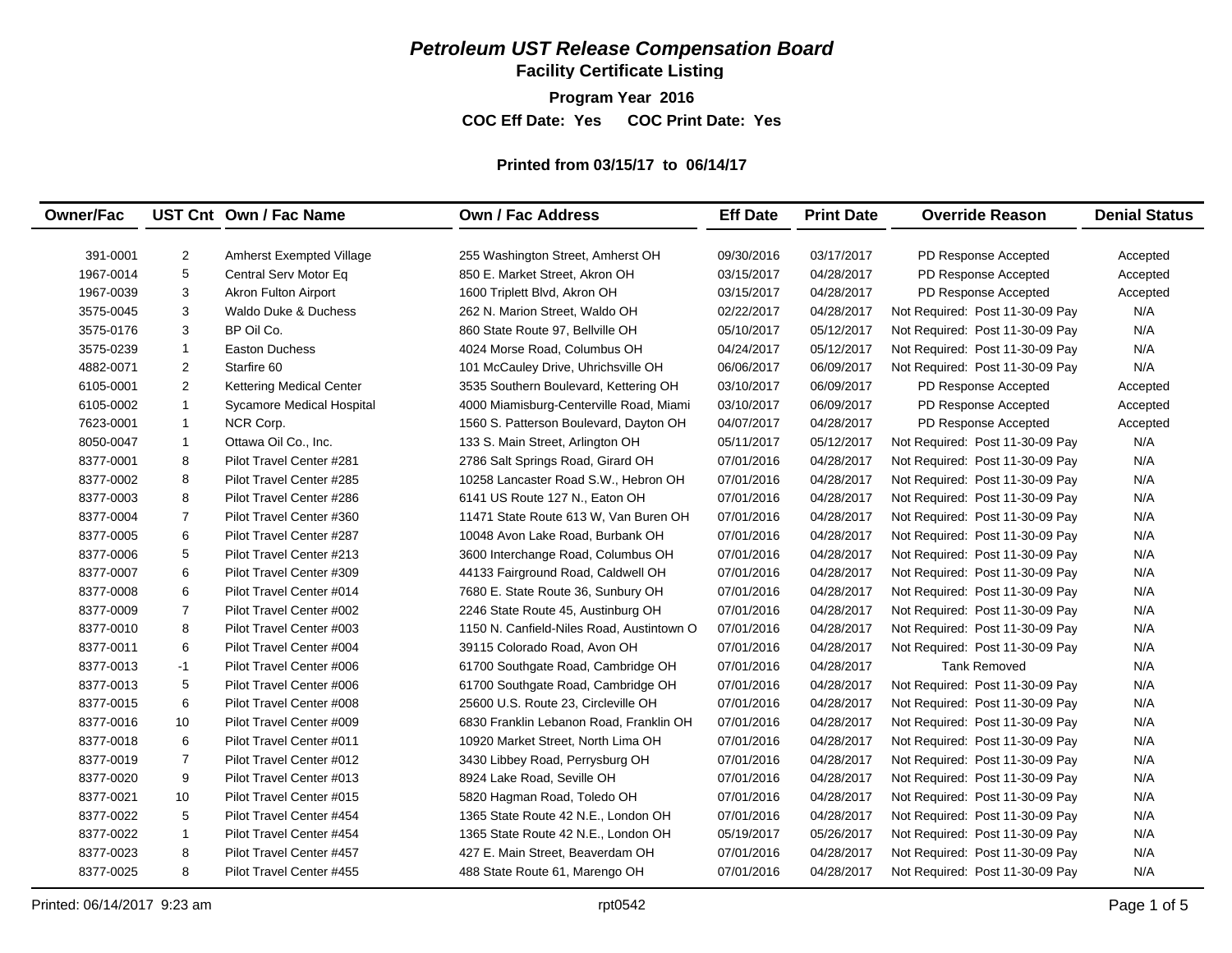| Owner/Fac  |                | UST Cnt Own / Fac Name               | <b>Own / Fac Address</b>                    | <b>Eff Date</b> | <b>Print Date</b> | <b>Override Reason</b>          | <b>Denial Status</b> |
|------------|----------------|--------------------------------------|---------------------------------------------|-----------------|-------------------|---------------------------------|----------------------|
| 8377-0025  | 1              | Pilot Travel Center #455             | 488 State Route 61, Marengo OH              | 05/19/2017      | 05/26/2017        | Not Required: Post 11-30-09 Pay | N/A                  |
| 8377-0026  | $\overline{7}$ | Pilot Travel Center #016             | 5572 N. US Route 68, Wilmington OH          | 07/01/2016      | 04/28/2017        | Not Required: Post 11-30-09 Pay | N/A                  |
| 8377-0027  | 5              | Pilot Travel Center #130             | 5219 Brecksville Road, Richfield OH         | 07/01/2016      | 04/28/2017        | Not Required: Post 11-30-09 Pay | N/A                  |
| 8377-0028  | 6              | Pilot Travel Center #239             | 1600 E. Wyandot Avenue, Upper Sandusk       | 07/01/2016      | 04/28/2017        | Not Required: Post 11-30-09 Pay | N/A                  |
| 8377-0029  | 4              | Pilot Travel Center #303             | 905 American Road, Napoleon OH              | 07/01/2016      | 04/28/2017        | Not Required: Post 11-30-09 Pay | N/A                  |
| 8377-0030  | 8              | Pilot Flying J #700                  | 26415 Warns Road, Perrysburg OH             | 07/01/2016      | 04/28/2017        | Not Required: Post 11-30-09 Pay | N/A                  |
| 8377-0031  | $\overline{7}$ | Pilot Flying J #696                  | 7735 E. State Route 37, Sunbury OH          | 07/01/2016      | 04/28/2017        | Not Required: Post 11-30-09 Pay | N/A                  |
| 8377-0032  | $\overline{7}$ | Pilot Flying J #695                  | 420 E. Main Street, Beaverdam OH            | 07/01/2016      | 04/28/2017        | Not Required: Post 11-30-09 Pay | N/A                  |
| 8377-0033  | 5              | Pilot Flying J #699                  | 10480 Baltimore Road N.E., Millersport OH   | 07/01/2016      | 04/28/2017        | Not Required: Post 11-30-09 Pay | N/A                  |
| 8377-0034  | 5              | Pilot Flying J #694                  | 2349 Center Road, Austinburg OH             | 07/01/2016      | 04/28/2017        | Not Required: Post 11-30-09 Pay | N/A                  |
| 8377-0035  | 5              | Pilot Travel Center #698             | 9935 State Route 41, Jeffersonville OH      | 07/01/2016      | 04/28/2017        | Not Required: Post 11-30-09 Pay | N/A                  |
| 8377-0035  | $\mathbf{1}$   | Pilot Travel Center #698             | 9935 State Route 41, Jeffersonville OH      | 05/19/2017      | 05/26/2017        | Not Required: Post 11-30-09 Pay | N/A                  |
| 8377-0036  | 5              | Pilot Flying J #697                  | 2226 N. Main Street, Hubbard OH             | 07/01/2016      | 04/28/2017        | Not Required: Post 11-30-09 Pay | N/A                  |
| 8377-0038  | 5              | Pilot Travel Center #469             | 2320 Faircrest SW, Canton OH                | 07/01/2016      | 04/28/2017        | Not Required: Post 11-30-09 Pay | N/A                  |
| 8377-0039  | 5              | Pilot Travel Center #597             | 1111-A East Main Street, Chillicothe OH     | 07/01/2016      | 04/28/2017        | Not Required: Post 11-30-09 Pay | N/A                  |
| 8377-0040  | 5              | Flying J Travel Plaza #097           | 175 Northwoods Boulevard, I-75 (Exit 64), \ | 07/01/2016      | 04/28/2017        | Not Required: Post 11-30-09 Pay | N/A                  |
| 8377-0041  | 5              | Pilot Travel Center #449             | 66377 Belmont-Morristown Road, Belmont      | 07/01/2016      | 04/28/2017        | Not Required: Post 11-30-09 Pay | N/A                  |
| 8377-0042  | 5              | Pilot Travel Center #552             | 3150 State Route 350, Lebanon OH            | 07/01/2016      | 04/28/2017        | Not Required: Post 11-30-09 Pay | N/A                  |
| 8377-0043  | 5              | Mr. Fuel #7                          | 2840 Salt Springs Road, Girard OH           | 07/01/2016      | 04/28/2017        | Not Required: Post 11-30-09 Pay | N/A                  |
| 9452-0001  | $\mathbf{1}$   | Mariner Village Yacht Club Inc       | 609 Mariner Village, Huron OH               | 05/26/2017      | 06/09/2017        | PD Response Accepted            | Accepted             |
| 10990-0008 | 1              | Geneva Medical Center                | 870 W. Main Street, Geneva OH               | 07/01/2016      | 04/28/2017        | PD Response Accepted            | Accepted             |
| 10992-0021 | 6              | UC Scioto Hall Tank Farm             | 2921 Scioto Lane, Cincinnati OH             | 02/24/2017      | 03/17/2017        | Not Required: Post 11-30-09 Pay | N/A                  |
| 10992-0022 | $\mathbf{1}$   | <b>UC Central Utility Plant</b>      | 3000 Glendora Avenue, Cincinnati OH         | 02/24/2017      | 03/17/2017        | Not Required: Post 11-30-09 Pay | N/A                  |
| 11308-0039 | 4              | Mickey Mart #57                      | 7532 State Route 250, Strasburg OH          | 05/11/2017      | 05/12/2017        | Not Required: Post 11-30-09 Pay | N/A                  |
| 11545-0002 | 3              | Western Reserve Oil Company, Inc.    | 38001 Stevens Boulevard, Willoughby OH      | 09/16/2016      | 06/09/2017        | PD Response Accepted            | Accepted             |
| 12057-0005 | 3              | <b>Commercial Fuel Depots</b>        | 1541 Harvard Avenue, Findlay OH             | 04/24/2017      | 05/12/2017        | Not Required: Post 11-30-09 Pay | N/A                  |
| 12270-0011 | $\mathbf{1}$   | Heritage Cooperative - Mechanicsburg | 140 S. Main Street, Mechanicsburg OH        | 04/17/2017      | 04/28/2017        | Not Required: Post 11-30-09 Pay | N/A                  |
| 12409-0001 | $\mathbf{1}$   | Clean Harbors Of Env Serv Inc        | 2900 Rockefeller Ave, Cleveland OH          | 09/06/2016      | 04/28/2017        | PD Response Accepted            | Accepted             |
| 13383-0001 | 3              | Adena Regional Medical Center        | 272 Hospital Road, Chillicothe OH           | 04/24/2017      | 04/28/2017        | PD Response Accepted            | Accepted             |
| 13815-0061 | $\overline{2}$ | Zahn 1st Stop                        | 13512 State Route 220, Waverly OH           | 05/18/2017      | 05/26/2017        | Not Required: Post 11-30-09 Pay | N/A                  |
| 14513-0002 | $\overline{2}$ | <b>ODOT Central Garage</b>           | 1620 W. Broad Street, Columbus OH           | 03/23/2017      | 04/28/2017        | PD Response Accepted            | Accepted             |
| 14513-0006 | 3              | <b>ODOT Defiance County Garage</b>   | 2340 Baltimore Road, Defiance OH            | 03/23/2017      | 04/28/2017        | PD Response Accepted            | Accepted             |
| 14513-0012 | 3              | Odot Paulding Co Garage              | 833 Wayne St W, Paulding OH                 | 03/23/2017      | 04/28/2017        | PD Response Accepted            | Accepted             |
| 14513-0015 | 3              | Odot Wyandot Co Garage               | 10976 CR 121, Upper Sandusky OH             | 03/23/2017      | 04/28/2017        | PD Response Accepted            | Accepted             |
| 14513-0016 | $\overline{2}$ | Odot Carey Out Post                  | C R 97 & S R 23, Carey OH                   | 03/23/2017      | 04/28/2017        | PD Response Accepted            | Accepted             |
| 14513-0025 | 2              | <b>ODOT District 2 Headquarters</b>  | 317 E. Poe Road, Bowling Green OH           | 03/23/2017      | 04/28/2017        | PD Response Accepted            | Accepted             |
| 14513-0089 | 2              | ODOT District 6 Headquarters         | 400 E. William Street, Delaware OH          | 03/23/2017      | 04/28/2017        | PD Response Accepted            | Accepted             |
| 14513-0103 | 3              | <b>ODOT Pickaway County Garage</b>   | 150 Highland Avenue, Circleville OH         | 03/23/2017      | 04/28/2017        | PD Response Accepted            | Accepted             |
| 14513-0174 | 2              | ODOT District 10 HQ Garage           | 1401 Colegate Dr., Marietta OH              | 03/23/2017      | 04/28/2017        | PD Response Accepted            | Accepted             |
| 14513-0183 | 3              | <b>ODOT Carroll County Garage</b>    | 258 Kensington Rd. (SR 9), Carrollton OH    | 03/23/2017      | 04/28/2017        | PD Response Accepted            | Accepted             |
| 14513-0205 | 2              | ODOT Warrensville Heights Garage     | 25609 Emery Rd, Warrensville Heights OH     | 03/23/2017      | 04/28/2017        | PD Response Accepted            | Accepted             |
| 14513-0211 | 3              | ODOT Geauga Co / Burton Garage       | 13595 W Center St, Burton OH                | 03/23/2017      | 04/28/2017        | PD Response Accepted            | Accepted             |
| 14513-0239 | $\overline{a}$ | ODOT Lake Co / Painesville Garage    | 10 Blackbrook Rd, Painesville OH            | 03/23/2017      | 04/28/2017        | PD Response Accepted            | Accepted             |

 $\overline{\phantom{0}}$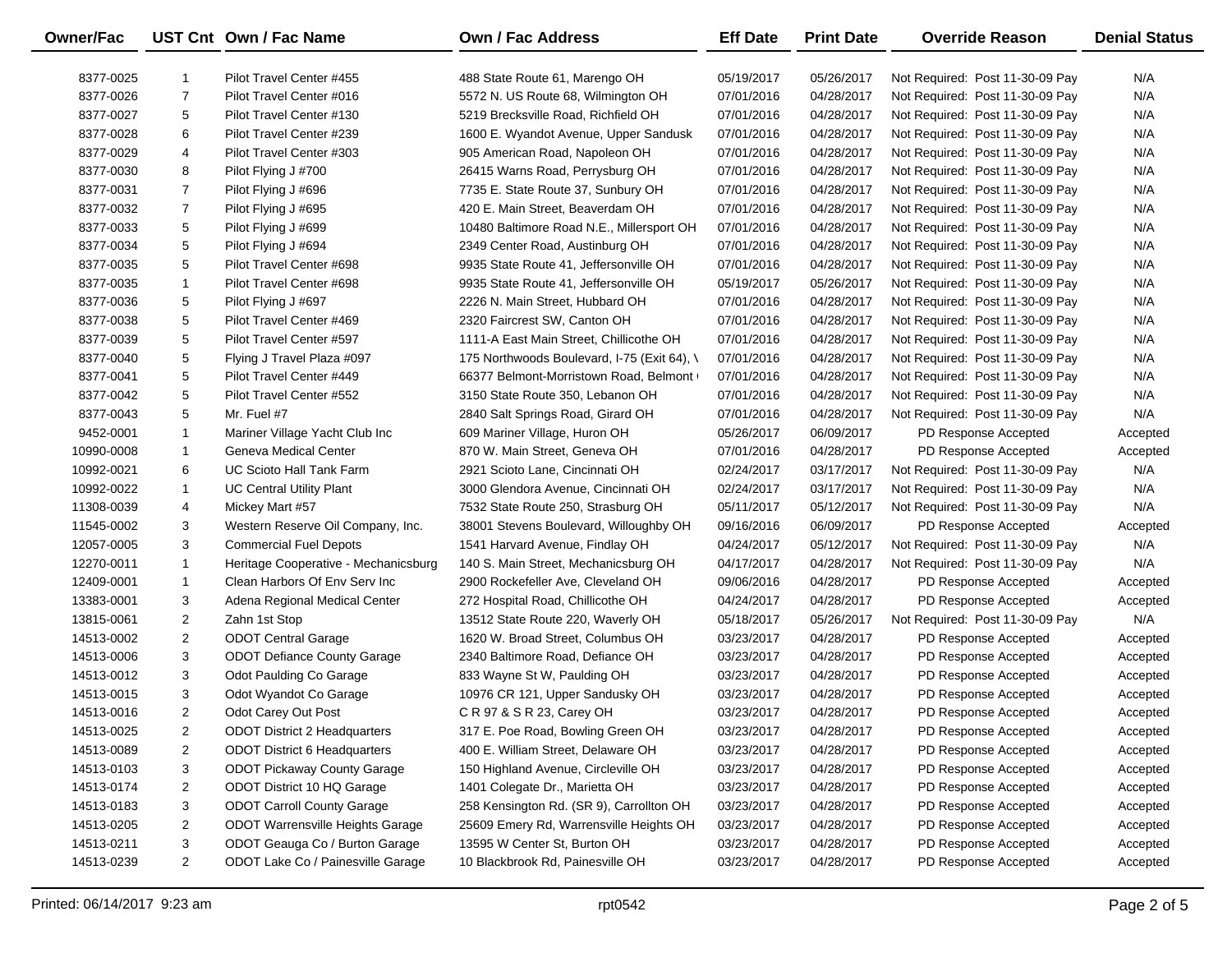| Owner/Fac  |                | UST Cnt Own / Fac Name              | Own / Fac Address                          | <b>Eff Date</b> | <b>Print Date</b> | <b>Override Reason</b>          | <b>Denial Status</b> |
|------------|----------------|-------------------------------------|--------------------------------------------|-----------------|-------------------|---------------------------------|----------------------|
| 14513-0240 | 3              | <b>ODOT Hocking County Garage</b>   | 13176 State Route 664, Logan OH            | 03/23/2017      | 04/28/2017        | PD Response Accepted            | Accepted             |
| 14513-0248 | $\mathbf{1}$   | Odot District 3 Office              | 1040 E 9th St, Ashland OH                  | 03/23/2017      | 04/28/2017        | PD Response Accepted            | Accepted             |
| 18877-0042 | 3              | True North Location 314             | 36400 Euclid Ave., Willoughby OH           | 10/24/2016      | 04/28/2017        | Not Required: Post 11-30-09 Pay | N/A                  |
| 18887-0110 | 3              | GetGo #3327                         | 1363 E. Main Street, Ravenna OH            | 05/22/2017      | 05/26/2017        | Not Required: Post 11-30-09 Pay | N/A                  |
| 18914-0011 | 3              | National Oil and Gas Inc.           | 10391 US 127, Mendon OH                    | 09/12/2016      | 04/28/2017        | PD Response Accepted            | Accepted             |
| 18914-0012 | 5              | <b>Black Gold Ventures Ohio LLC</b> | 402 S. Main Street, Bryan OH               | 04/07/2017      | 04/28/2017        | Not Required: Post 11-30-09 Pay | N/A                  |
| 18954-0100 | 3              | Kroger Fuel Center N128             | 1153 N 21st St, Newark OH                  | 05/22/2017      | 05/26/2017        | Not Required: Post 11-30-09 Pay | N/A                  |
| 19010-0001 | 4              | American Petroleum Retail Inc #2    | 2933 Monroe Street, Toledo OH              | 04/03/2017      | 04/28/2017        | PD Response Accepted            | Accepted             |
| 19469-0242 | 3              | Circle K #5714                      | 917 Lake Avenue, Ashtabula OH              | 04/21/2017      | 04/28/2017        | Not Required: Post 11-30-09 Pay | N/A                  |
| 19676-0002 | $\overline{2}$ | Wapok Food Mart (Clark Oil)         | 302 S. Willipie Street, Wapakoneta OH      | 03/17/2017      | 04/28/2017        | Not Required: Post 11-30-09 Pay | N/A                  |
| 19745-0005 | 3              | R & R Takhar, LLC                   | 6651 State Route 123, Franklin OH          | 07/01/2016      | 05/12/2017        | PD Response Accepted            | Accepted             |
| 19745-0006 | 4              | 7030 Poe Inc.                       | 2401 Hamilton Cleves Road, Hamilton OH     | 07/01/2016      | 05/12/2017        | PD Response Accepted            | Accepted             |
| 19745-0007 | $\overline{2}$ | Mobil                               | 7157 Dixie Highway, Fairfield OH           | 07/01/2016      | 05/12/2017        | PD Response Accepted            | Accepted             |
| 19745-0009 | 4              | R & R Takhar, LLC                   | 3614 Central Ave, Middletown OH            | 07/01/2016      | 05/12/2017        | PD Response Accepted            | Accepted             |
| 19745-0011 | 3              | R & R Takhar, LLC                   | 4000 Springfield-Xenia Road, Springfield O | 07/01/2016      | 05/12/2017        | PD Response Accepted            | Accepted             |
| 19745-0012 | 4              | Swifty                              | 1357 Lexington Ave, Mansfield OH           | 07/01/2016      | 05/12/2017        | PD Response Accepted            | Accepted             |
| 19745-0013 | 4              | Swifty                              | 899 Ashland Rd, Mansfield OH               | 07/01/2016      | 05/12/2017        | PD Response Accepted            | Accepted             |
| 19745-0015 | 4              | Swifty                              | 512 N University Ave, Middletown OH        | 07/01/2016      | 05/12/2017        | PD Response Accepted            | Accepted             |
| 19745-0016 | 4              | Swifty                              | 1545 Glendale Milford Rd, Cincinnati OH    | 07/01/2016      | 05/12/2017        | PD Response Accepted            | Accepted             |
| 19903-0001 | 3              | Clark Oil Svc Sta 1370 (C)          | 35600 Center Ridge, North Ridgeville OH    | 05/12/2017      | 06/09/2017        | PD Response Accepted            | Accepted             |
| 19994-0001 | $\overline{2}$ | Linde Gas North America LLC         | 2045 Aurora Road, Twinsburg OH             | 09/14/2016      | 04/28/2017        | PD Response Accepted            | Accepted             |
| 20247-0001 | $\mathbf{1}$   | University Healthcare Center        | 2186 Ambleside Dr., Cleveland OH           | 10/26/2016      | 04/28/2017        | PD Response Accepted            | Accepted             |
| 20484-0001 | 3              | Marathon                            | 2001 E. Main Street, Springfield OH        | 03/27/2017      | 04/28/2017        | Not Required: Post 11-30-09 Pay | N/A                  |
| 20848-0002 | 4              | <b>Bailey Lakes General Store</b>   | 910 Main State Route 5, Ashland OH         | 02/21/2017      | 04/28/2017        | Not Required: Post 11-30-09 Pay | N/A                  |
| 20862-0001 | 4              | Rasuls Market                       | 14938 Akron Canfield Road, Berlin Center ( | 05/01/2017      | 05/12/2017        | PD Response Accepted            | Accepted             |
| 21024-0002 | $\overline{2}$ | <b>Fast Fuel</b>                    | 4050 Younstown Poland Road, Youngstow      | 07/28/2016      | 04/28/2017        | Not Required: Post 11-30-09 Pay | N/A                  |
| 21024-0003 | 3              | Ikremah A. Omran                    | 1514 Parkman Road, Warren OH               | 07/28/2016      | 04/28/2017        | Not Required: Post 11-30-09 Pay | N/A                  |
| 21024-0004 | 3              | BP                                  | 2069 E. Midlothian Boulevard, Youngstown   | 07/28/2016      | 04/28/2017        | Not Required: Post 11-30-09 Pay | N/A                  |
| 21024-0005 | 3              | BP                                  | 5710 Mahoning Avenue N.W., Warren OH       | 07/28/2016      | 04/28/2017        | Not Required: Post 11-30-09 Pay | N/A                  |
| 21024-0006 | 3              | <b>BP</b>                           | 3860 Elm Road, Warren OH                   | 07/28/2016      | 04/28/2017        | Not Required: Post 11-30-09 Pay | N/A                  |
| 21184-0012 | 3              | <b>Brookfield Sunoco</b>            | 1837 Brookfield Road, Hubbard OH           | 04/27/2017      | 05/12/2017        | Not Required: Post 11-30-09 Pay | N/A                  |
| 21258-0001 | $\overline{2}$ | Ameristop Food Mart                 | 801 Western Avenue, Chillicothe OH         | 07/01/2016      | 05/12/2017        | Not Required: Post 11-30-09 Pay | N/A                  |
| 21309-0001 | 3              | <b>GP Express</b>                   | 11750 Snow Road, Parma OH                  | 06/02/2017      | 06/09/2017        | PD Response Accepted            | Accepted             |
| 21309-0002 | 3              | Snow and Chevy Property LLC         | 33600 Center Ridge Road, North Ridgevi     | 06/02/2017      | 06/09/2017        | PD Response Accepted            | Accepted             |
| 21395-0001 | $\overline{4}$ | <b>Landmark Aviation</b>            | 1601 N. Marginal Road, Cleveland OH        | 05/05/2017      | 05/26/2017        | PD Response Accepted            | Accepted             |
| 21395-0003 | 3              | <b>Landmark Aviation</b>            | 358 Wilmer Avenue, Cincinnati OH           | 05/05/2017      | 05/26/2017        | PD Response Accepted            | Accepted             |
| 21553-0001 | 1              | Childrens Medical Center of Dayton  | 1 Childrens Plaza, Dayton OH               | 05/30/2017      | 06/09/2017        | Not Required: Post 11-30-09 Pay | N/A                  |
| 21558-0001 | $\mathbf{1}$   | Trademark Land Company, LLC         | 5377 County Route 626, Millersburg OH      | 03/15/2017      | 04/28/2017        | PD Response Accepted            | Accepted             |
| 21965-0001 | $\mathbf{1}$   | Cincinnati Mall                     | 100 Cincinnati Mills Drive, Cincinnati OH  | 05/04/2017      | 05/12/2017        | PD Response Accepted            | Accepted             |
| 22000-0001 | 2              | Ismail I. Jallaq Facility           | 2761 E. Main Street, Bexley OH             | 04/25/2017      | 05/26/2017        | Not Required: Post 11-30-09 Pay | N/A                  |
| 22195-0001 | 3              | Berea Sunoco                        | 640 Prospect Road, Berea OH                | 04/04/2017      | 04/28/2017        | PD Response Accepted            | Accepted             |
| 22220-0001 | 4              | Snappy Gas                          | 4189 Ridge Road, Cleveland OH              | 05/25/2017      | 06/09/2017        | PD Response Accepted            | Accepted             |
| 22618-0001 | 4              | Swami Bapa 1, LLC                   | 12410 U.S. Highway 50, Hillsboro OH        | 05/05/2017      | 05/12/2017        | PD Response Accepted            | Accepted             |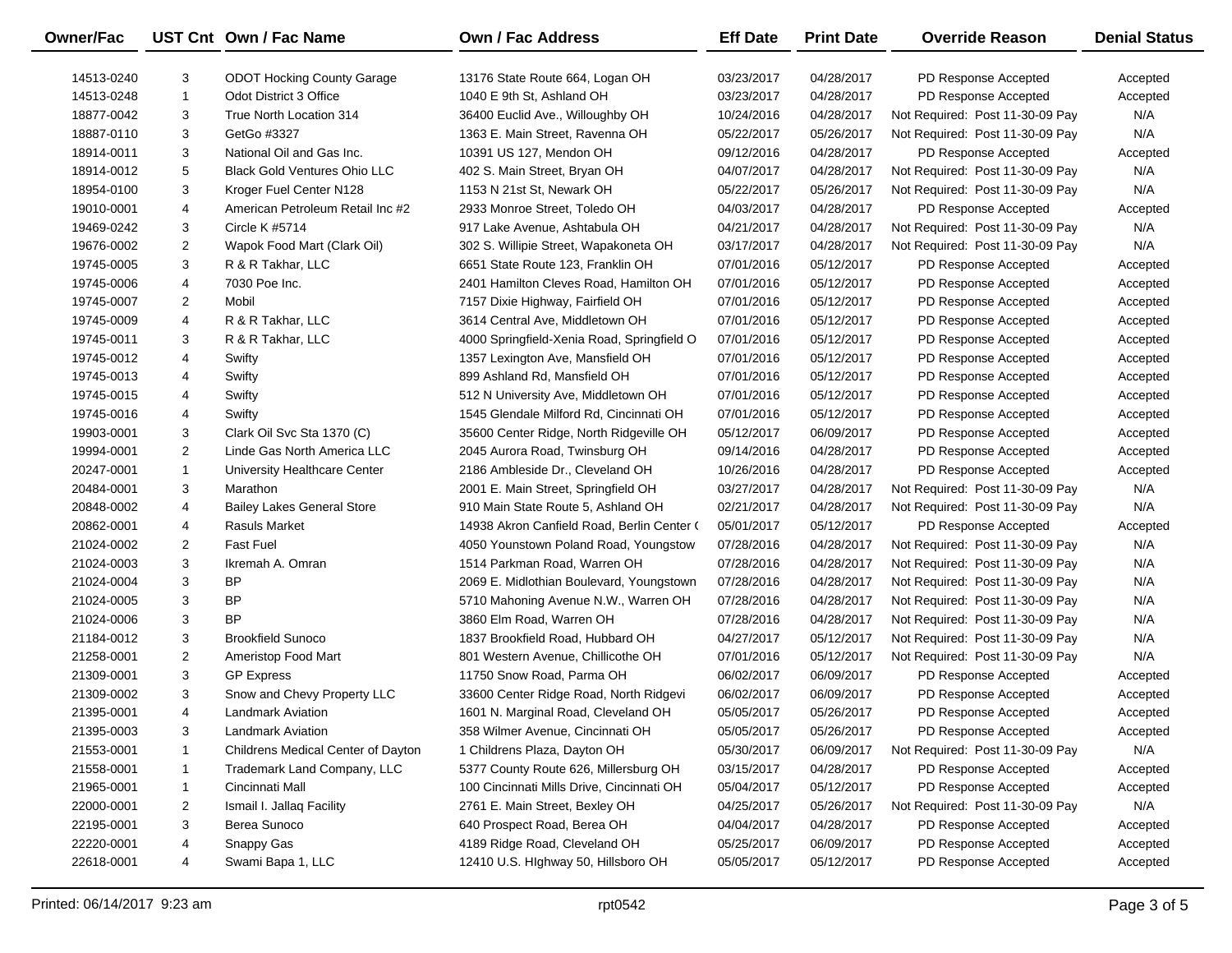| Owner/Fac  |                | UST Cnt Own / Fac Name                  | Own / Fac Address                          | <b>Eff Date</b> | <b>Print Date</b> | <b>Override Reason</b>          | <b>Denial Status</b> |
|------------|----------------|-----------------------------------------|--------------------------------------------|-----------------|-------------------|---------------------------------|----------------------|
| 22767-0001 | 4              | Sammer LLC - Gasland                    | 301 East Market Street, Cadiz OH           | 07/01/2016      | 05/26/2017        | Not Required: Post 11-30-09 Pay | N/A                  |
| 22852-0001 | 3              | Obay KTB Properties LLC                 | 642 E. State Street, Alliance OH           | 03/24/2017      | 04/28/2017        | PD Response Accepted            | Accepted             |
| 22915-0001 | $\mathbf{1}$   | <b>Three Centennial</b>                 | 895 Central Avenue, Cincinnati OH          | 05/10/2017      | 05/26/2017        | PD Response Accepted            | Accepted             |
| 22994-0001 | 3              | <b>Asad Shell</b>                       | 2330 Reading Road, Cincinnati OH           | 04/06/2017      | 04/28/2017        | PD Response Accepted            | Accepted             |
| 23096-0002 | 3              | R & R Tarhar - Tratwood Marathon        | 3031 Shiloh Springs Road, Trotwood OH      | 03/20/2017      | 04/28/2017        | PD Response Accepted            | Accepted             |
| 23380-0001 | 3              | Valero                                  | 1271 Yellow Springs Fairfield Road, Fairb  | 10/05/2016      | 05/12/2017        | Not Required: Post 11-30-09 Pay | N/A                  |
| 23797-0002 | 3              | Local Mkt #718                          | 930 N. Waggoner Road, Columbus OH          | 05/17/2017      | 05/26/2017        | Not Required: Post 11-30-09 Pay | N/A                  |
| 23808-0001 | $\mathbf{1}$   | The Tech Belt Energy Innovation Center  | 999 Pine Avenue S.E., Warren OH            | 03/27/2017      | 04/28/2017        | PD Response Accepted            | Accepted             |
| 23826-0001 | 3              | <b>Blanchester Mini Mart</b>            | 310 W. Main Street, Blanchester OH         | 04/11/2017      | 04/28/2017        | Not Required: Post 11-30-09 Pay | N/A                  |
| 23831-0001 | $\overline{2}$ | Christina A. Reeder                     | 224 Oaklawn Avenue, Woodsfield OH          | 05/09/2017      | 05/26/2017        | PD Response Accepted            | Accepted             |
| 23852-0001 | 3              | <b>BP</b>                               | 6164 State Route 122, Middletown OH        | 04/10/2017      | 05/12/2017        | Not Required: Post 11-30-09 Pay | N/A                  |
| 23890-0001 | 3              | Joe Troyer                              | 354 N. Chillicothe Street, Plain City OH   | 10/06/2016      | 03/17/2017        | Not Required: Post 11-30-09 Pay | N/A                  |
| 23899-0001 | 4              | <b>EB Fuel Stops LLC</b>                | 5210 State Route 49, Greenville OH         | 04/19/2017      | 04/28/2017        | Not Required: Post 11-30-09 Pay | N/A                  |
| 23901-0016 | $\mathbf{1}$   | S and G Stores LLC dba S&G #44          | 4315 W Alexis Road, Toledo OH              | 05/15/2017      | 05/26/2017        | Not Required: Post 11-30-09 Pay | N/A                  |
| 23901-0021 | 3              | S and G DL LTD dba S&G #46              | 4833 N. Summit Street, Toledo OH           | 04/17/2017      | 04/28/2017        | Not Required: Post 11-30-09 Pay | N/A                  |
| 23902-0001 | $\overline{2}$ | Shadyside Fire Department               | 4210 Central Avenue, Shadyside OH          | 08/08/2016      | 04/28/2017        | PD Response Accepted            | Accepted             |
| 23908-0001 | $\mathbf{1}$   | Clean Harbors Environmental Services, I | 256-260 W. North Bend Road, Cincinnati O   | 11/17/2016      | 04/28/2017        | Not Required: Post 11-30-09 Pay | N/A                  |
| 23921-0001 | 4              | Casey's General Store Inc.              | 100 S. Dixie Hwy, Cridersville OH          | 03/15/2017      | 04/28/2017        | Not Required: Post 11-30-09 Pay | N/A                  |
| 23921-0002 | 4              | Casey's Marketing Co                    | 117 N. Main Street, Ansonia OH             | 04/03/2017      | 04/28/2017        | Not Required: Post 11-30-09 Pay | N/A                  |
| 23921-0004 | 5              | Casey's General Store #3552             | 125 South Main Street, Fort Loramine OH    | 05/01/2017      | 05/12/2017        | Not Required: Post 11-30-09 Pay | N/A                  |
| 23933-0003 | $\overline{2}$ | Paulding Kwik Mart                      | 602 E. Perry Street, Paulding OH           | 05/12/2017      | 05/26/2017        | Not Required: Post 11-30-09 Pay | N/A                  |
| 23935-0001 | $\overline{2}$ | <b>Ohio Farmers</b>                     | 2700 East 55th Street, Cleveland OH        | 11/18/2016      | 04/28/2017        | PD Response Accepted            | Accepted             |
| 23941-0001 | 4              | Angeleen A LLC                          | 2098 James E Sauls Sr Drive, Batavia OH    | 11/07/2016      | 04/28/2017        | PD Response Accepted            | Accepted             |
| 23942-0001 | $\overline{2}$ | Shayona 835 Property LLC                | 31 Maine Street, Ashland OH                | 04/26/2017      | 04/28/2017        | PD Response Accepted            | Accepted             |
| 23957-0001 | $\mathbf{1}$   | Silica Property, LLC                    | 7901 Sylvania Avenue, Sylvania OH          | 01/30/2017      | 04/28/2017        | Not Required: Post 11-30-09 Pay | N/A                  |
| 23963-0001 | 3              | <b>Former Gas Station</b>               | 3443 Burnett Avenue, Cincinnati OH         | 01/20/2017      | 04/28/2017        | Not Required: Post 11-30-09 Pay | N/A                  |
| 23964-0001 | 3              | Gels IGA                                | 451 Stachler Drive, St. Henry OH           | 02/13/2017      | 04/28/2017        | Not Required: Post 11-30-09 Pay | N/A                  |
| 23966-0001 | 3              | The Speed Stop                          | 617 Frankfort Clarksburg Pike, Frankfort O | 01/27/2017      | 04/28/2017        | Not Required: Post 11-30-09 Pay | N/A                  |
| 23967-0001 | 3              | Pettit's Market, LLC - New Holland      | 38 E Front Street, New Holland OH          | 02/16/2017      | 03/17/2017        | Not Required: Post 11-30-09 Pay | N/A                  |
| 23967-0002 | 5              | Pettit's Markets, LLC - Williamsport    | 107 Mill Street, Williamsport OH           | 02/16/2017      | 03/17/2017        | Not Required: Post 11-30-09 Pay | N/A                  |
| 23968-0001 | 3              | Hilltop One Quick Stop LLC              | 418 East Main Street, Williamsburg OH      | 03/27/2017      | 04/28/2017        | Not Required: Post 11-30-09 Pay | N/A                  |
| 23969-0001 | 3              | Sensmeier Oil Co. Inc.                  | 375 N. Main Street, Mansfield OH           | 02/07/2017      | 04/28/2017        | Not Required: Post 11-30-09 Pay | N/A                  |
| 23970-0001 | 4              | Euclid Joe's, Inc.                      | 13441 Euclid Avenue, East Cleveland OH     | 03/13/2017      | 04/28/2017        | Not Required: Post 11-30-09 Pay | N/A                  |
| 23971-0001 | 3              | <b>Brothers Gas</b>                     | 2165 E. 55th Street, Cleveland OH          | 03/30/2017      | 05/12/2017        | Not Required: Post 11-30-09 Pay | N/A                  |
| 23972-0001 | 3              | Manjula One Inc.                        | 827 Front Street, Berea OH                 | 03/13/2017      | 04/28/2017        | Not Required: Post 11-30-09 Pay | N/A                  |
| 23974-0001 | 2              | M & K Supermarket                       | 1619 Walnut Road SE, Massillon OH          | 02/22/2017      | 04/28/2017        | Not Required: Post 11-30-09 Pay | N/A                  |
| 23976-0001 | 4              | Noble Gas, LLC                          | 2603 Noble Road, Cleveland Hts OH          | 03/10/2017      | 04/28/2017        | Not Required: Post 11-30-09 Pay | N/A                  |
| 23977-0001 | 1              | North Point Tower                       | 1001 Lakeside Avenue, Cleveland OH         | 04/12/2017      | 04/28/2017        | Not Required: Post 11-30-09 Pay | N/A                  |
| 23991-0001 | 1              | Tom's Carry Out                         | 329 Highway 7 N., Powhatan Point OH        | 05/05/2017      | 05/26/2017        | Not Required: Post 11-30-09 Pay | N/A                  |
| 23997-0001 | 8              | Medina Landmark Inc                     | 901 W Smith Rd, Medina OH                  | 07/07/2016      | 05/26/2017        | Not Required: Post 11-30-09 Pay | N/A                  |
| 23997-0002 | 2              | West Salem Equity                       | 40 Equity St, West Salem OH                | 07/07/2016      | 05/26/2017        | Not Required: Post 11-30-09 Pay | N/A                  |
| 23997-0003 | 5              | Town and Country Co Op Inc              | 210 Huron St, Elyria OH                    | 07/07/2016      | 05/26/2017        | Not Required: Post 11-30-09 Pay | N/A                  |
| 23997-0004 | $\overline{7}$ | Agrimark Farmers Coop Inc               | 1290 Middle Rowsburg Rd, Ashland OH        | 07/07/2016      | 05/26/2017        | Not Required: Post 11-30-09 Pay | N/A                  |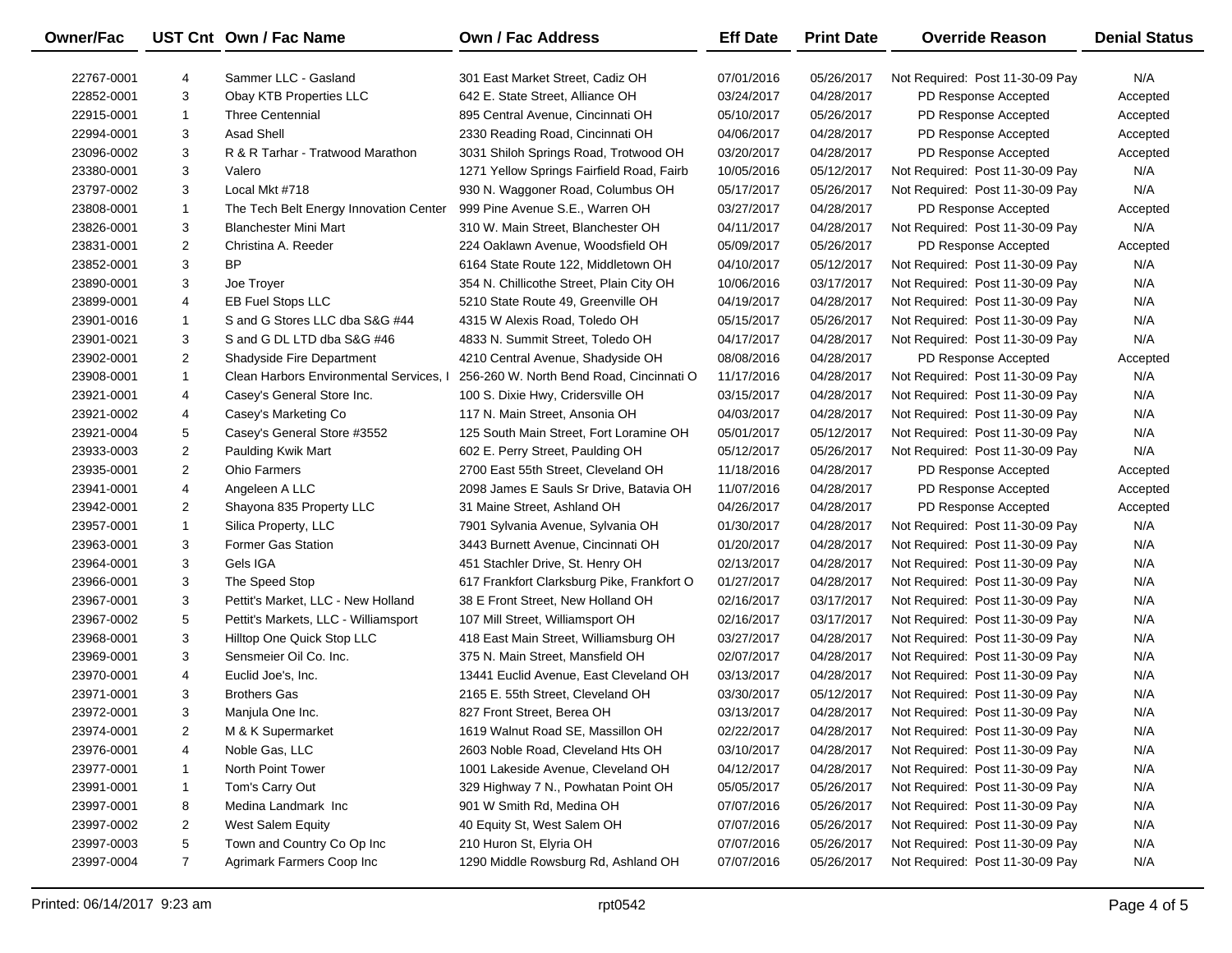| <b>Owner/Fac</b>        |     | UST Cnt Own / Fac Name          | <b>Own / Fac Address</b>               | <b>Eff Date</b> | <b>Print Date</b> | <b>Override Reason</b>          | <b>Denial Status</b> |
|-------------------------|-----|---------------------------------|----------------------------------------|-----------------|-------------------|---------------------------------|----------------------|
|                         |     |                                 |                                        |                 |                   |                                 |                      |
| 23998-0001              | 4   | Hilltop One Stop, LLC           | 647 Old State Route 74, Cincinnati OH  | 03/27/2017      | 05/26/2017        | Not Required: Post 11-30-09 Pay | N/A                  |
| 24000-0001              | 3   | Lo Cost Sunoco                  | 1053 Selma Road, Springfield OH        | 04/07/2017      | 05/12/2017        | Not Required: Post 11-30-09 Pav | N/A                  |
| 24004-0001              | 4   | Sunoco Lorain                   | 13601 Lorain Avenue, Cleveland OH      | 05/04/2017      | 05/26/2017        | PD Response Accepted            | Accepted             |
| 24005-0001              | 3   | Uptown Mart                     | 24662 Lorain Road, North Olmsted OH    | 05/25/2017      | 06/09/2017        | Not Required: Post 11-30-09 Pay | N/A                  |
| 24014-0001              | 3   | Wedgwood Shell                  | 1704 S. Raccoon Road, Youngstown OH    | 05/15/2017      | 05/26/2017        | Not Required: Post 11-30-09 Pay | N/A                  |
| 24017-0001              | 3   | TJ Petroleum LLC                | 3120 Parkman Road, Warren OH           | 05/22/2017      | 06/09/2017        | Not Required: Post 11-30-09 Pay | N/A                  |
| 24020-0001              | 3   | Ade Industries, LLC             | 40657 Butternut Ridge Road, Elyria OH  | 06/01/2017      | 06/09/2017        | Not Required: Post 11-30-09 Pay | N/A                  |
| 24021-0001              | 4   | Truck World Realty 12700, LLC   | 12700 Leonard Parkway, North Jackson O | 05/08/2017      | 05/12/2017        | Not Required: Post 11-30-09 Pay | N/A                  |
| 24022-0001              |     | <b>Sheraton Suites Columbus</b> | 201 Hutchinson Avenue, Columbus OH     | 05/04/2017      | 06/09/2017        | Not Required: Post 11-30-09 Pay | N/A                  |
| 24024-0001              |     | Olivesburg General Store        | 4778 SR 545, Ashland OH                | 05/15/2017      | 06/09/2017        | Not Required: Post 11-30-09 Pay | N/A                  |
|                         |     |                                 |                                        |                 |                   |                                 |                      |
| <b>Total Owners</b>     | 91  |                                 |                                        |                 |                   |                                 |                      |
| <b>Total Facilities</b> | 169 |                                 |                                        |                 |                   |                                 |                      |
| <b>Total USTs</b>       | 613 |                                 |                                        |                 |                   |                                 |                      |

**Total Determinations107**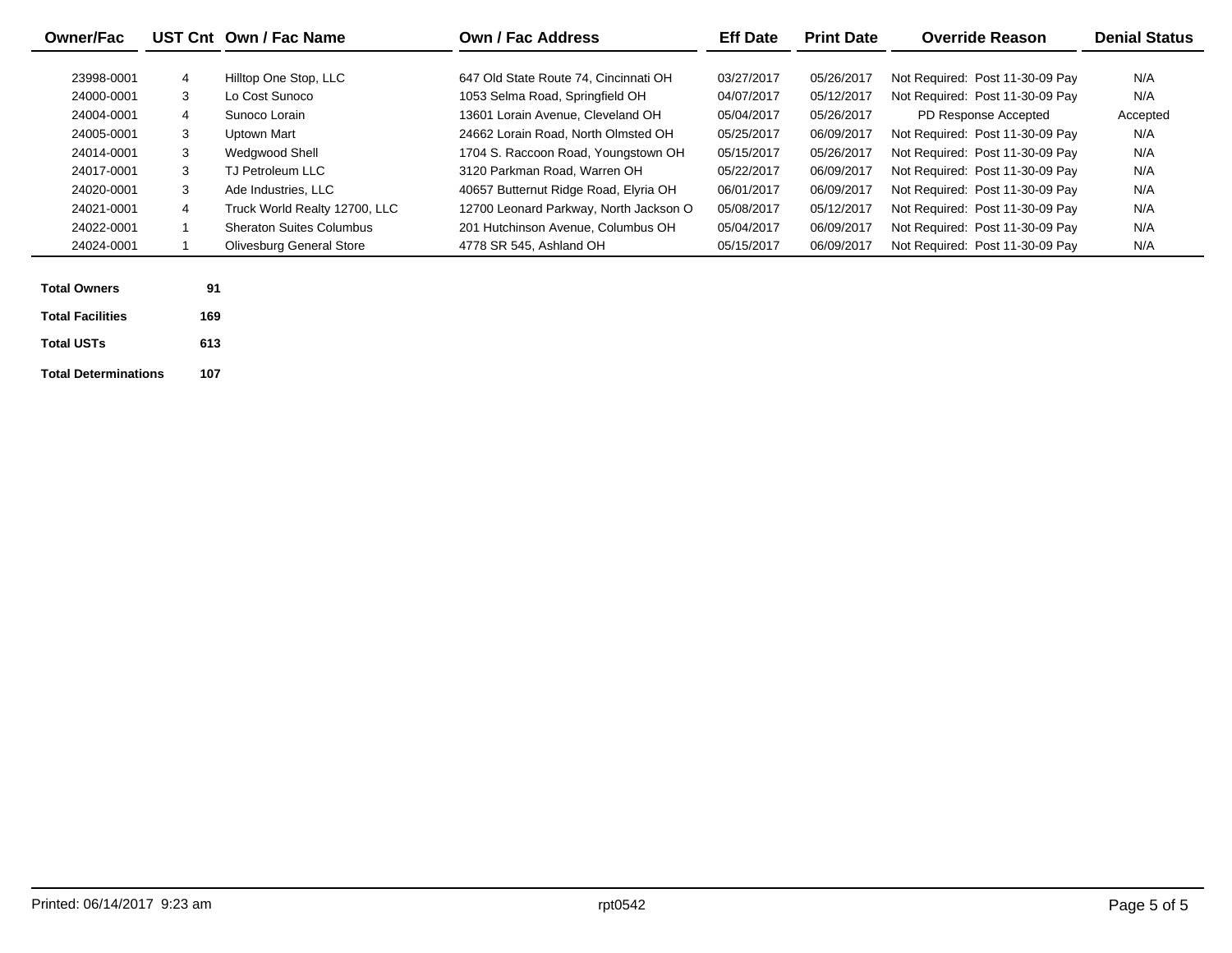**Facility Certificate Listing**

**Program Year 2016 COC Eff Date: No COC Print Date: No Denial Status: DETERMINATION**

#### **Date of Determination from 03/15/17 to 6/21/17**

| <b>Owner/Fac</b> |                | UST Cnt Own / Fac Name            | <b>Own / Fac Address</b>                 | <b>Eff Date</b> | <b>Print Date</b> | <b>Override Reason</b> | <b>Denial Status</b> |
|------------------|----------------|-----------------------------------|------------------------------------------|-----------------|-------------------|------------------------|----------------------|
|                  |                |                                   |                                          |                 |                   |                        |                      |
| 6105-0004        | $\mathbf{1}$   | Mills Morgan Medical Campus       | 3535 Pentagon Boulevard, Beavercreek O   |                 |                   | N/A                    | Determination        |
| 8377-0030        | $\mathbf{1}$   | Pilot Flying J #700               | 26415 Warns Road, Perrysburg OH          |                 |                   | N/A                    | Determination        |
| 8377-0032        | $\mathbf{1}$   | Pilot Flying J #695               | 420 E. Main Street, Beaverdam OH         |                 |                   | N/A                    | Determination        |
| 13651-0014       | $\mathbf{1}$   | Penske Trucking Co                | 2806 East Manhattan Blvd, Toledo OH      |                 |                   | N/A                    | Determination        |
| 15346-0001       | 3              | Ketchum's Store                   | 20 Orange Street, Hockingport OH         |                 |                   | N/A                    | Determination        |
| 17884-0001       | $\overline{2}$ | Pro Gas 1                         | 544 Richland Avenue, Athens OH           |                 |                   | N/A                    | Determination        |
| 19107-0001       | $\mathbf{1}$   | <b>CB&amp;I</b>                   | 16406 US Rt 224 East, Findlay OH         |                 |                   | N/A                    | Determination        |
| 19837-0001       | 4              | <b>Forward Air</b>                | 6800 Port Road, Groveport OH             |                 |                   | N/A                    | Determination        |
| 21001-0001       | $\mathbf{1}$   | <b>Hyde Park Health Center</b>    | 4001 Rosslyn Drive, Cincinnati OH        |                 |                   | N/A                    | Determination        |
| 21364-0001       | 3              | Maha Laxmi, LLC                   | 601 W. Market Street, Lima OH            |                 |                   | N/A                    | Determination        |
| 21586-0001       | 3              | <b>LA Drive Thru Mart</b>         | 4140 Roseville Road, Zanesville OH       |                 |                   | N/A                    | Determination        |
| 22008-0001       | 2              | LCS Petroleum, LLC                | 325 N. Cole Street, Lima OH              |                 |                   | N/A                    | Determination        |
| 22068-0001       | 3              | Molly Hebron Inc.                 | 10905 Hebron Road, Hebron OH             |                 |                   | N/A                    | Determination        |
| 22259-0001       | 2              | Hamad Investment Group #2         | 1201 Dorr Street, Toledo OH              |                 |                   | N/A                    | Determination        |
| 22530-0001       | $\mathbf{1}$   | American Enterprise Bank Property | 2260 Heller Road, Beavercreek OH         |                 |                   | N/A                    | Determination        |
| 22623-0005       | 5              | Ashland Bancroft, LLC             | 350 W. Bancroft Street, Toledo OH        |                 |                   | N/A                    | Determination        |
| 22629-0001       | $\overline{2}$ | Dwone Hill Property               | 10933 Saint Clair Avenue, Cleveland OH   |                 |                   | N/A                    | Determination        |
| 22643-0001       | 5              | <b>Myers Fastlane</b>             | 7558 County Road 16, Pedro OH            |                 |                   | N/A                    | Determination        |
| 22723-0001       | 4              | S.H.A. Petroleum, Inc.            | 162 S. Broadway Street, New Philadelphia |                 |                   | N/A                    | Determination        |
| 22724-0002       | 3              | SHLR Petroleum, Inc.              | 3726 State Route 23, Portsmouth OH       |                 |                   | N/A                    | Determination        |
| 22724-0003       | 3              | Smith Hill Gas Grocery            | 8261 State Route 772, Piketon OH         |                 |                   | N/A                    | Determination        |
| 22796-0001       | $\mathbf{1}$   | Cyrus One Data Center             | 4800 Parkway Drive, Mason OH             |                 |                   | N/A                    | Determination        |
| 22796-0002       | $\mathbf{1}$   | Cyrus One Gold Coast Data Center  | 11500 Goldcoast Drive, Cincinnati OH     |                 |                   | N/A                    | Determination        |
| 22986-0001       | 2              | <b>Chris Gambill</b>              | 6927 State Route 73 (Main), Otway OH     |                 |                   | N/A                    | Determination        |
| 22986-0002       | 3              | Chris Gambill                     | 16609 US Highway 52, West Portsmouth O   |                 |                   | N/A                    | Determination        |
| 23391-0001       | 5              | National Lubricating Products Co. | 500 Labelle Street, Brilliant OH         |                 |                   | N/A                    | Determination        |
| 23423-0001       | 4              | Anderson Ferry Sunoco             | 401 Anderson Ferry Road, Cincinnati OH   |                 |                   | N/A                    | Determination        |
| 23468-0001       | 4              | Dasnadas, Inc.                    | 1257 Western Ave, Chillicothe OH         |                 |                   | N/A                    | Determination        |
| 23575-0001       | 3              | DK's Food Mart                    | 1508 11th Street, Portsmouth OH          |                 |                   | N/A                    | Determination        |
| 23592-0001       | 5              | 305 West Emmitt Carryout, LLC     | 305 W. Emmit Avenue, Waverly OH          |                 |                   | N/A                    | Determination        |
| 23796-0001       | $\overline{2}$ | <b>Carol Cole Property</b>        | 1215 Dogwood Ridge Road, Wheelersburg    |                 |                   | N/A                    | Determination        |
| 23832-0001       | $\mathbf{1}$   | The Pit Stop of Annapolis         | 49998 Annapolis Rd, Bloomingdale OH      |                 |                   | N/A                    | Determination        |
| 23881-0001       | 3              | <b>Sunset Marathon</b>            | 4201 Sunset Boulevard, Steubenville OH   |                 |                   | N/A                    | Determination        |
| 23892-0001       | 4              | <b>Express Quick Stop Market</b>  | 300 17th Street, Wellsville OH           |                 |                   | N/A                    | Determination        |